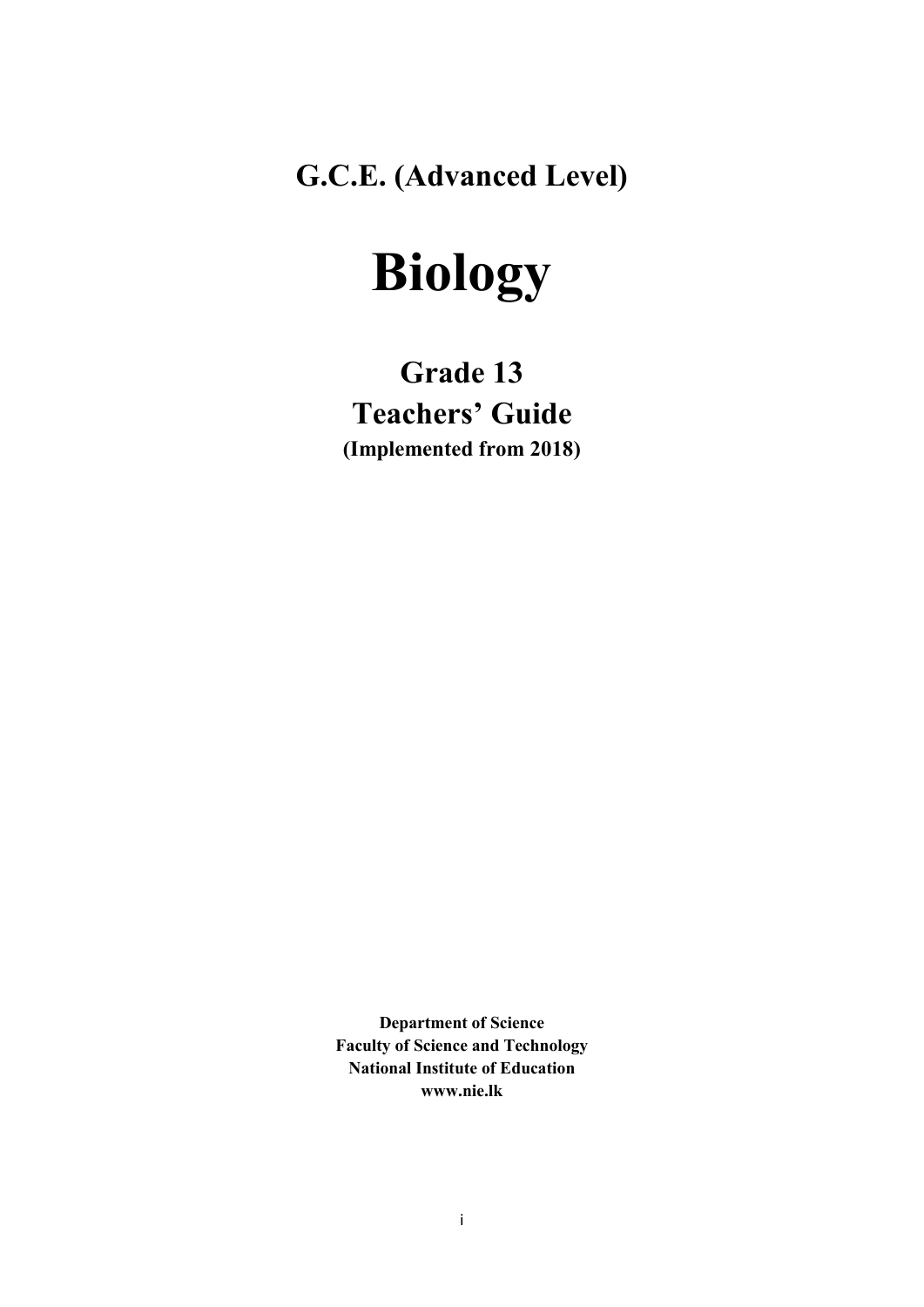**G.C.E. (A.L.) Biology Teachers' Guide Grade 13**

© National Institute Of Education

First Print – 2018

Department of Science Faculty of Science and Technology National Institute of Education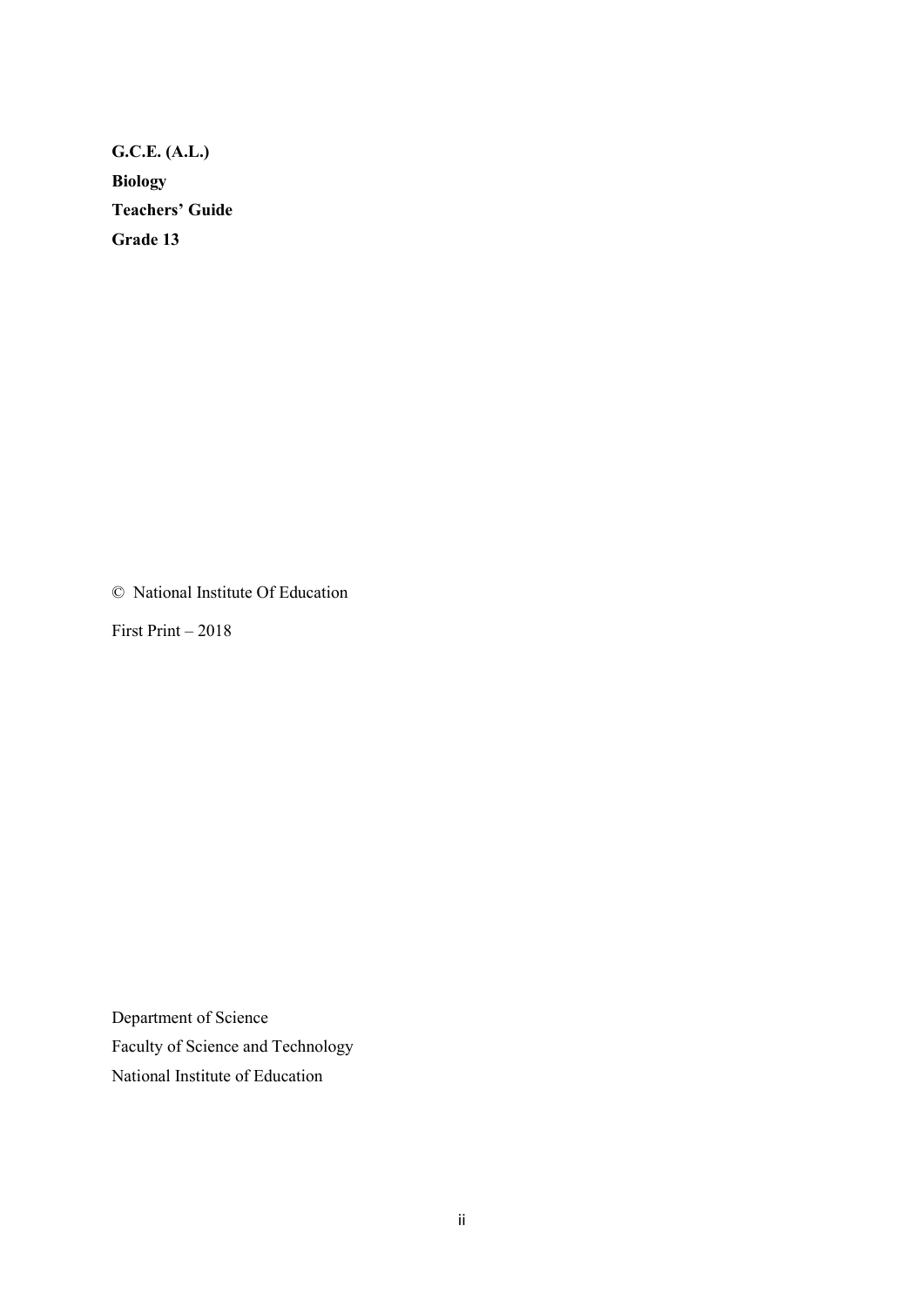#### *Message from the Director General…*

With the primary objective of realizing the National Educational Goals recommended by the National Education Commission, the then prevalent content based curriculum was modernized, and the first phase of the new competency based curriculum was introduced to the eight year curriculum of the primary and secondary education in Sri Lanka in the year 2007.

The second phase of the curriculum cycle thus initiated was introduced to the education system in the year 2015 as a result of a curriculum rationalization process based on research findings and various proposals made by stakeholders.

Within this rationalization process, the concepts of vertical and horizontal integration have been employed in order to build up competencies of students, from foundation level to higher levels, and to avoid repetition of subject content in various subjects respectively and furthermore, to develop a curriculum that is implementable and student friendly.

The new Teacher's Guides have been introduced with the aim of providing the teachers with necessary guidance for planning lessons, engaging students effectively in the learning teaching process, and to make Teachers' Guides help teachers to be more effective within the classroom. Further, the present Teachers' Guides have given the necessary freedom for the teachers to select quality inputs and activities in order to improve student competencies. Since the Teachers' Guides do not place greater emphasis on the subject content prescribed for the relevant grades, it is very much necessary to use these guides along with the textbooks compiled by the Educational Publications Department if, Guides are to be made more effective.

The primary objective of this rationalized new curriculum, the new Teachers' Guides, and the new prescribed texts is to transform the student population into a human resource replete with the skills and competencies required for the world of work, through embarking upon a pattern of education which is more student centered and activity based.

I wish to make use of this opportunity to thank and express my appreciation to the members of the Council and the Academic Affairs Board of the NIE and the resource persons who contributed to compile of these Teachers' Guides and other parties for their dedication in this matter.

**Dr.(Mrs.) T.A.R.J. Gunasekara** Director General National Institute of Education Maharagama.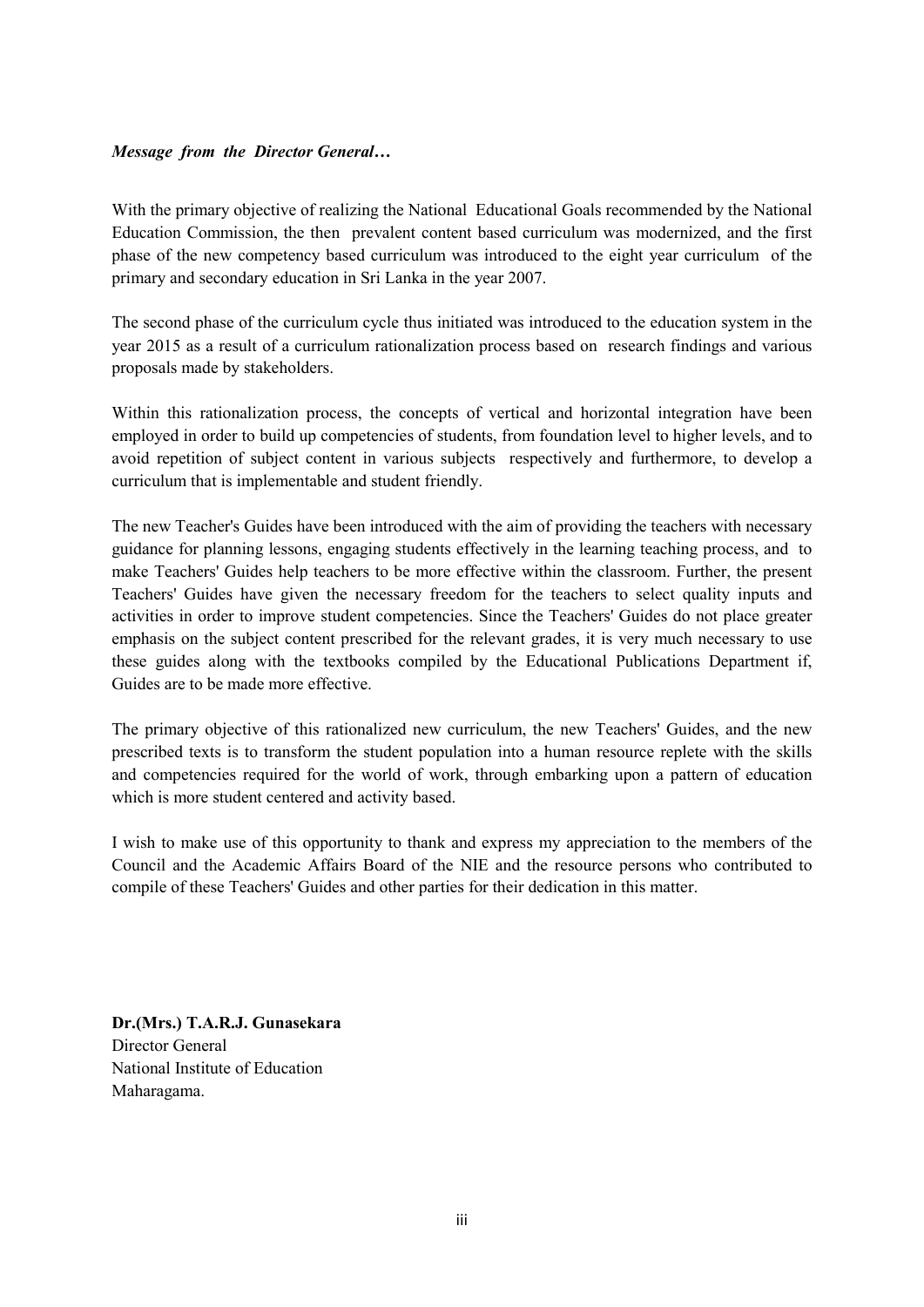| Guidance                  | Dr. (Mrs.) T.A.R.J. Gunasekara- Director General, National<br>Institute of Education                                                                                                                                                                                                                                           |
|---------------------------|--------------------------------------------------------------------------------------------------------------------------------------------------------------------------------------------------------------------------------------------------------------------------------------------------------------------------------|
| <b>Supervision</b>        | Mr. A.D.A. De Silva<br>$\overline{\phantom{a}}$<br>Director, Department of Science<br>National Institute of Education                                                                                                                                                                                                          |
| <b>Subject Leadership</b> | Miss: P.T.M.K.C. Tennakoon<br>Asst. Lecturer – Dept. of Science<br>National Institute of Education                                                                                                                                                                                                                             |
|                           | <b>Internal Resource Contribution</b> – Mrs. H.M. Mapagunaratne, Senior Lecturer,<br>National Institute of Education<br>Miss. P.T.M.K.C.Tennakoon-Assistant lecturer<br>National Institute of Education<br>P. Atchuthan - Assistant Lecturer<br>National Institute of Eduction<br>Mrs. D.A.H.U.Sumanasekara-Assistant Lecturer |

National Institute of Education

#### **Curriculum Committee Members**

| Mr. A. D. A. De Silva       |                          | Director, Department of Science – NIE                   |
|-----------------------------|--------------------------|---------------------------------------------------------|
| Mrs. H. M. Mapagunaratne-   |                          | SeniorLecturer ,Dept. of Science- NIE                   |
| Prof. M.J.S. Wijeratne      | $\overline{\phantom{a}}$ | Senior Professor of Zoology and Environment Management, |
|                             |                          | University of Kelaniya                                  |
| Dr. S.M.W. Ranwala          | -                        | Senior Lecturer, Department of Plant Science            |
|                             |                          | University of Colombo                                   |
| Prof. D.S.A. Wijesundara -  |                          | Research Professor, Institute of Fundamental Studies    |
| Prof. B.G.D.N.K. De Silva - |                          | Senior Professor, Department of Zoology,                |
|                             |                          | University of Sri Jayawardanepura                       |
| Prof. S. Abeysinghe         |                          | Head of the Department,                                 |
|                             |                          | Department of Botany                                    |
|                             |                          | University of Ruhuna                                    |
| Mrs.M.N.F. Nasriya          | ۰                        | Assistant Director, Science Branch,                     |
|                             |                          | Ministry of Education                                   |
| Mrs. P.H.N. Kulathilake     | $\overline{\phantom{0}}$ | Devi Balika Vidyalaya, Col-08                           |
| Ms. Y.M.P.K. Yapa           | -                        | Assistant Commissioner,                                 |
|                             |                          | <b>Education Publications Department</b>                |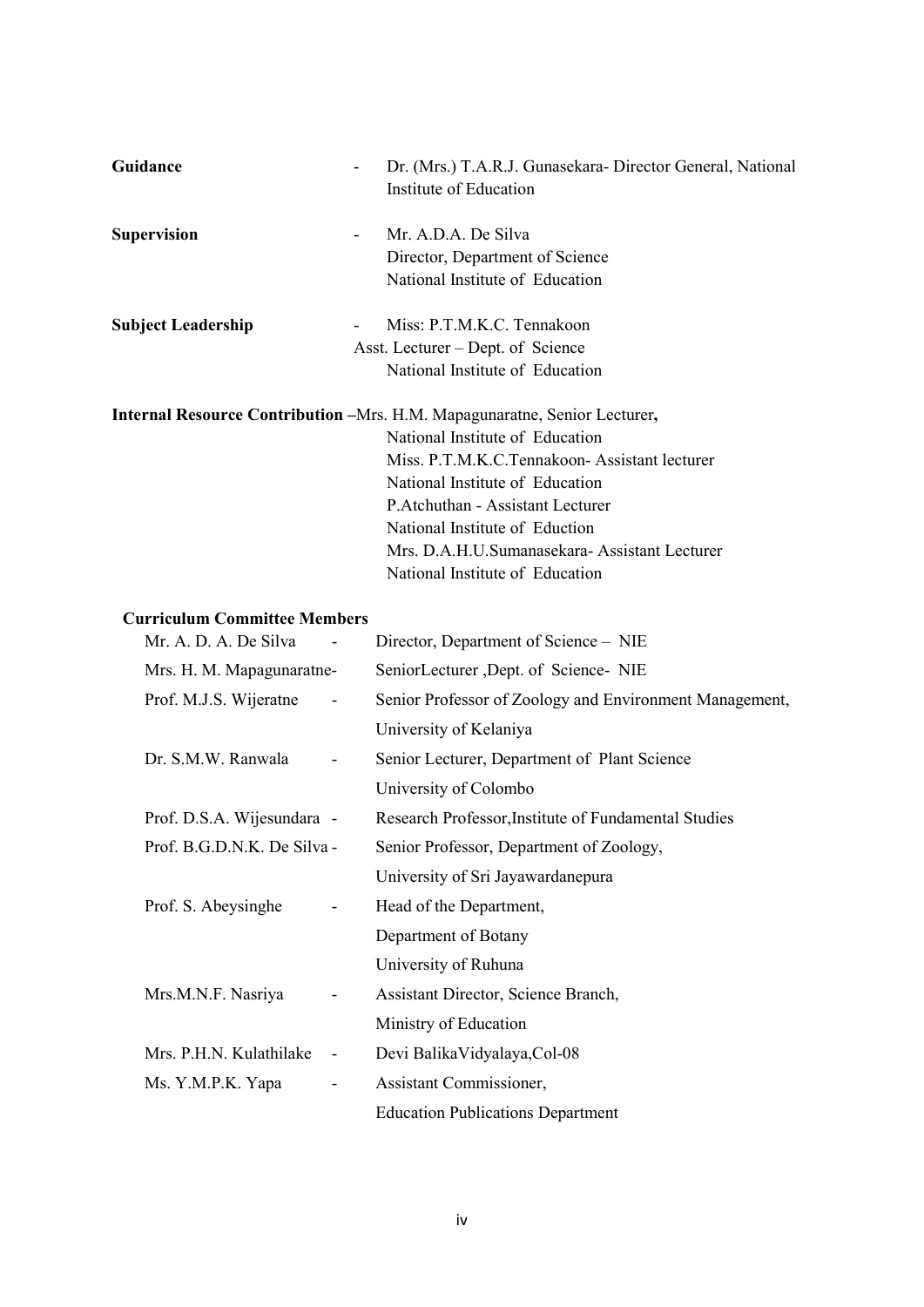# **External Resource Contribution**

| Mrs. B. Ganeshadas           |           | - SLTS-I, D.S.SenanayakeCollege, Colombo 08            |  |
|------------------------------|-----------|--------------------------------------------------------|--|
| Mrs. P.A.K.Perera            |           | - SLTS- $(Rtd)$                                        |  |
| Mrs. M.R.P.R.Basnayake       |           | - $SLTS-I(Rtd)$                                        |  |
| Mr. A. Illaperuma            |           | $-$ SLTS-I(Rtd)                                        |  |
| Mrs. H.A.S. G. Perera        | $\sim$    | SLTS-II-I , Sirimavo Bandaranaike College, Colombo -07 |  |
| Mrs. S.D.P.Bandara           | $\sim 10$ | $SLTS-I-(Rtd)$                                         |  |
| Mrs. C.V.S.Devotta           |           | - SLTS-I, Dammissara College, Natthandiya              |  |
|                              |           |                                                        |  |
| <b>Cover and Typesetting</b> |           | Mrs. R. R. K. Pathirana - Technical Assistant-NIE      |  |
| <b>Supporting Staff</b>      |           | Mrs.PadmaWeerawardana -N.I.E<br>-                      |  |
|                              |           | Mr.MangalaWelipitiya - N.I.E                           |  |

- Mr.RanjithDayawansa - N.I.E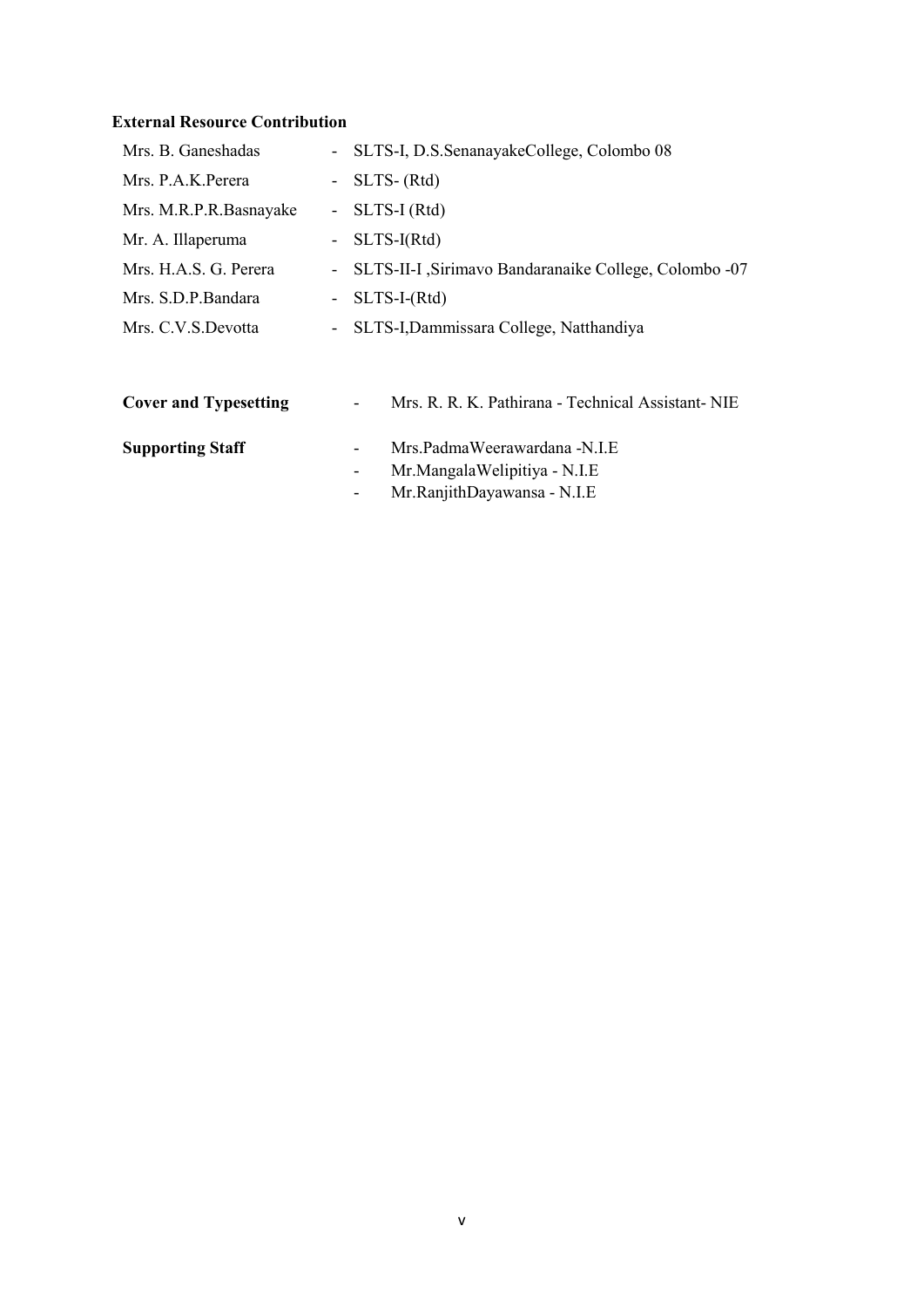# **Guidelines to use the Teachers' Guide**

In the G.C.E (A/L) classes new education reforms were introduced from the year 2017 in accordance with the new education reforms implemented in the interim classes in the year 2015. According to the reforms, Teachers' Guide for Biology for grade 13 has been prepared.

The grade 13 Teacher's Guide has been organized under the titles competencies and competency levels, content, learning outcomes and number of periods. The proposed lesson sequence is given for the leaning teaching process. Further it is expected that this teachers' Guide will help to the teachers to prepare their lessons and lessons plans for the purpose of class room learning teaching process. Also it is expected that this Guide will help the teachers to take the responsibility to explain the subject matters more confidently.

Total number of periods to teach this Biology syllabus is 600. Teachers can be flexible to change the number of periods according to their necessity. Teachers can use school based assessment to assess the students.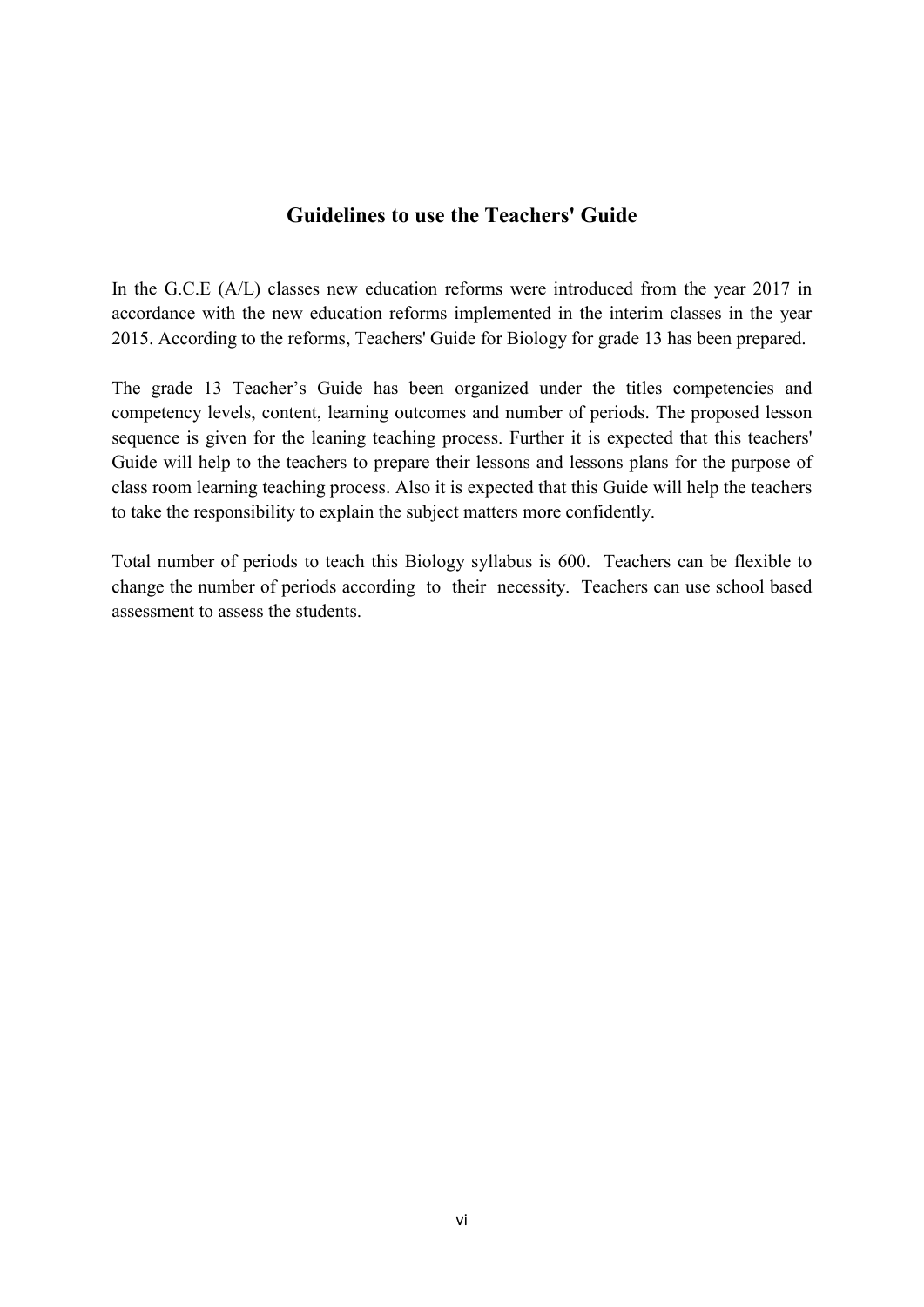# **Content**

| Message of the Director General, NIE       | $\cdots$<br>111 |
|--------------------------------------------|-----------------|
| Team of Resource Persons                   | $1V-V$          |
| Guidelines to use the Teachers' Guide      | V1              |
| <b>Suggested Teaching-Learning Process</b> | 1 - 74          |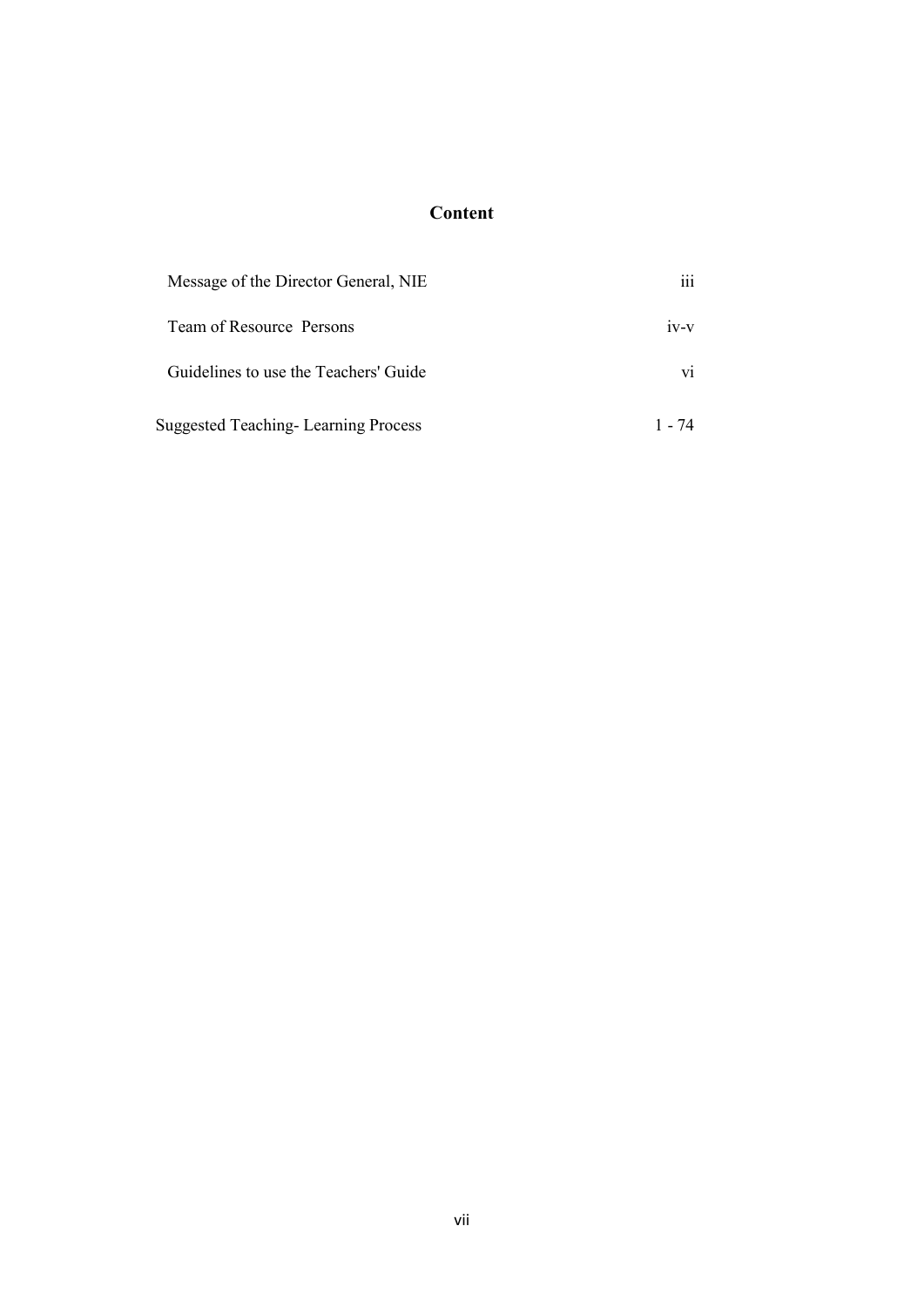**Competency 5.6.0 : Investigates the structures and functions involved in nervous coordination**

#### **Competency Level 5.6.1 : Inquires into the processes and systems involved in coordination**

**Number of Periods : 03**

**Learning Outcomes:**

- describes the need for coordination
- names the systems contributing to coordination
- compares nervous system with the endocrine system in relation to coordination
- briefly describes different types of nervous organizations among animal phyla (Cnidaria, Platyhelminthes, Annelida, Arthropoda, Echinodermata, Chordata)

#### **Suggested Teaching- Learning Process**

- Conduct a brainstorming session on the coordination in animals.
- Guide students to explore and list down the reasons for the need of coordination systems.
- Introduce nervous system and endocrine system as systems contributing to coordination.
- Guide students to compare the nervous system and endocrine system in relation to coordination.
- Ask students to tabulate the organization of nervous systems in Cnidaria, Platyhelminthes, Annelida, Arthropoda, Echinodermata and Chordata.
- Assist students to identify the diagrams/ pictures/ photos of different organizations of nervous systems found in Cnidaria, Platyhelminthes, Annelida, Arthropoda, Echinodermata and Chordata.

#### **Assessment and Evaluation**

• Conduct a written test on the organization of nervous systems in Cnidaria, Platyhelminthes, Annelida, Arthropoda, Echinodermata and Chordata.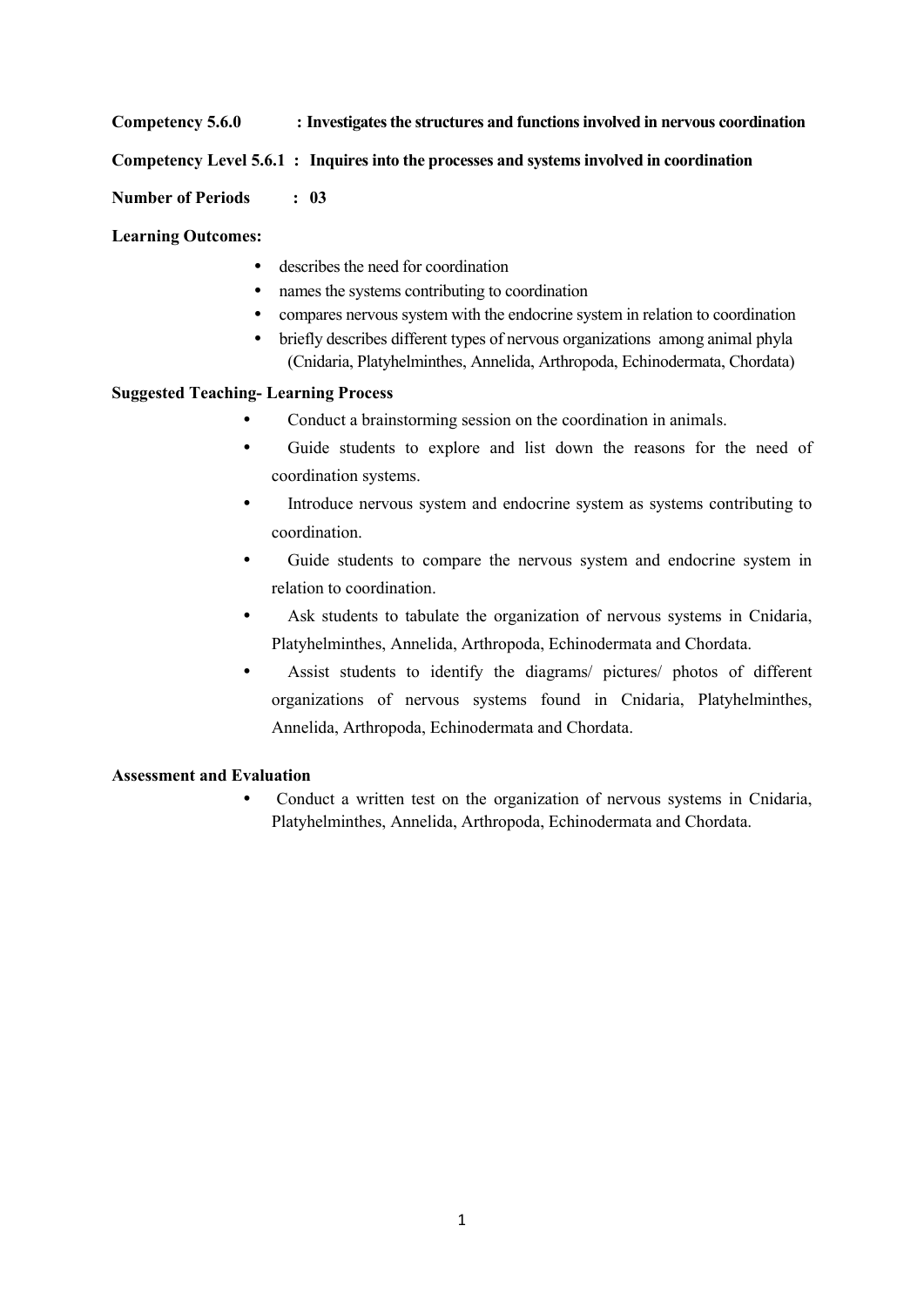| Competency 5.6.0 | : Investigates the structures and functions involved in coordination                                   |
|------------------|--------------------------------------------------------------------------------------------------------|
|                  | Competency Level 5.6.2 : Investigates the gross structure and functions of the human<br>nervous system |

**Number of Periods : 11**

#### **Learning Outcomes:**

- outlines the organization of the human nervous system
- describes the gross structure of the human brain giving specific reference to its embryonic origin, meninges, and cerebral ventricles
- states what the cerebrospinal fluid in central nervous system is
- names the main parts of the human brain and labels them on a diagram
- states the four lobes of the cerebral hemisphere
- hames the three major functional areas of the cerebrum and briefly describes their importance
- states the location and function of hypothalamus and thalamus
- names the three parts of the brain stem
- states main functions of the brain stem
- states the location and function of the cerebellum
- briefly describes structure, location and function of the spinal cord
- briefly describe the peripheral nervous system
- states the basic organization pattern of autonomic nervous system
- states the differences between sympathetic and parasympathetic nervous systems according to the organizational pattern, antagonistic effects and neurotransmitter substances
- appreciates the contribution of major parts of the brain for smooth functioning of human body and maintaining a healthy life

#### **Suggested Teaching- Learning Process**

- Introduce the main parts of the human nervous system (cerebrum, lobes of the cerebral hemisphere, functional areas of cerebral cortex, brain stem, medulla oblongata, pons varoli, midbrain, cerebellum, thalamus, hypothalamus, spinal cord) to students and assist them to locate those parts in the given unlabelled diagram/ picture.
- Describe the gross structure of the human brain by giving specific reference to its embryonic origin, meninges and cerebro ventricles.
- Introduce cerebrospinal fluid and describe its role.
- Assist students to identify and locate the three major functional areas of the cerebrum.
- Briefly describe the functions of the above mentioned functional areas of the cerebrum.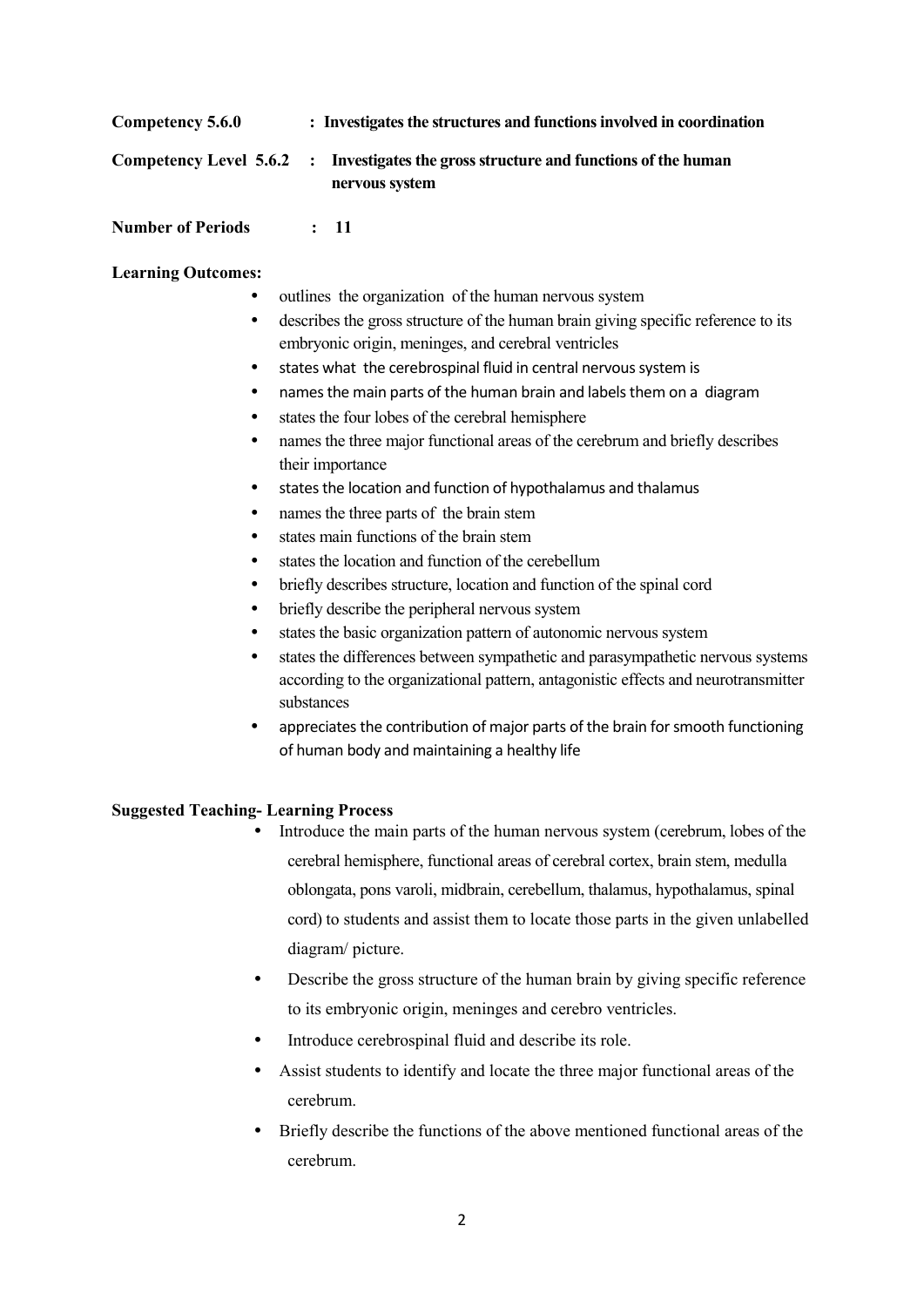- Introduce students, that the medulla oblongata, pons varoli and midbrain are the three major parts of the brain stem.
- Assist them to list down the major functions of the brain stem and the cerebellum.
- Briefly describe the structure and function of the spinal cord.
- . Introduce cranial nerves and spinal nerves as the two major types of peripheral nervous system.
- Briefly describe the organizational pattern of autonomic nervous system and introduce sympathetic and parasympathetic nervous systems as the major two types of the autonomous nervous system.
- Guide students to tabulate the differences between sympathetic and parasympathetic nervous systems based on their organizational pattern, antagonistic effects and neurotransmitter substances.

- Assess students on the labeling of the main parts of the human brain.
- Conduct an oral quiz on the peripheral and autonomous nervous systems.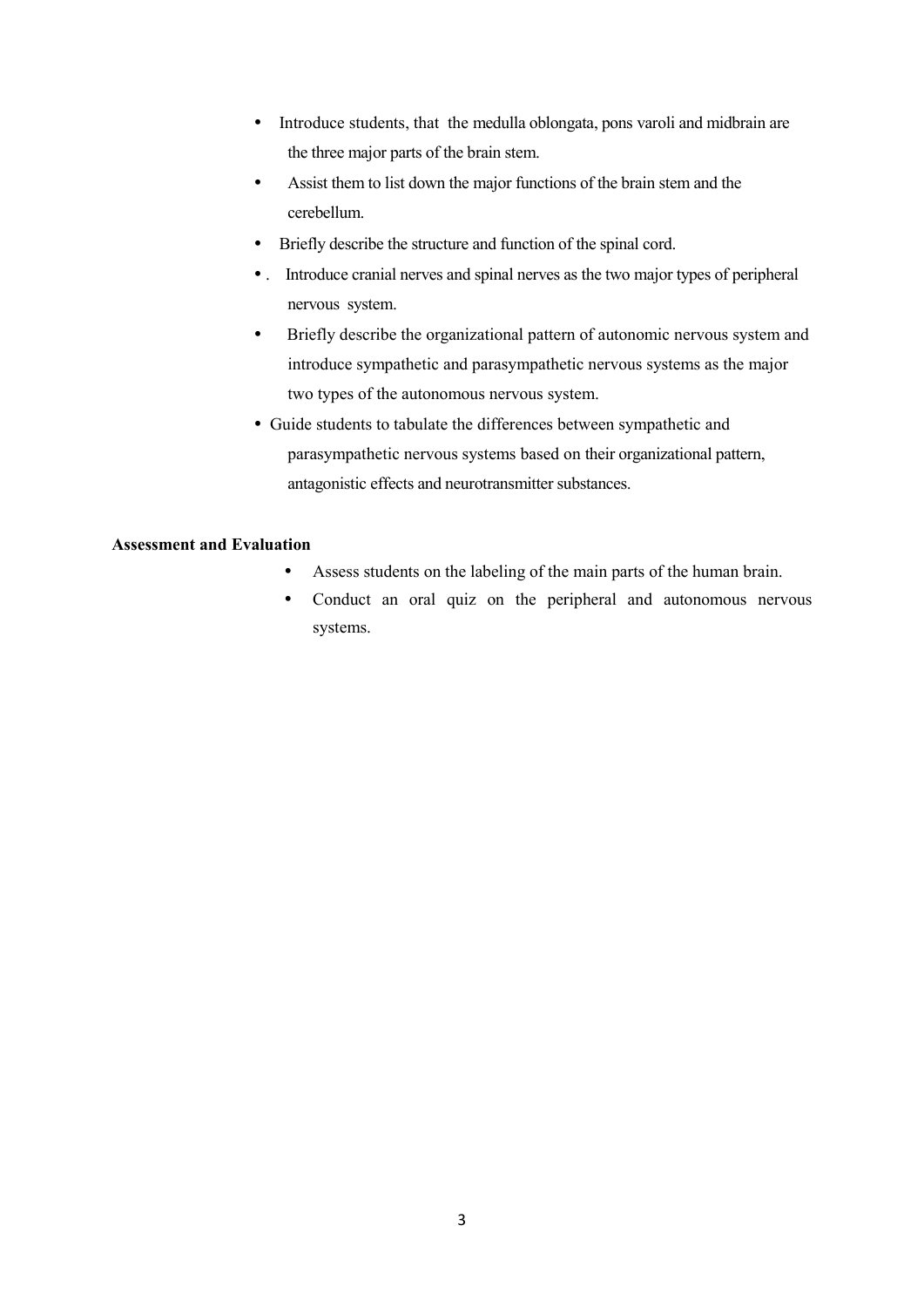| Competency 5.6.0         | : Investigates the structures and functions involved in coordination               |
|--------------------------|------------------------------------------------------------------------------------|
|                          | Competency Level 5.6.3 : Explores how nerve impulses are generated and transmitted |
| <b>Number of Periods</b> | $\div$ 07                                                                          |

#### **Learning Outcomes:**

- states the terms resting potential, action potential, polarization, depolarization, hyper polarization and re polarization
- briefly describes the generating of resting potential and how the nervous impulse is conducted along an axon
- states what synapses is
- states the constituents which contribute to form a synapses
- describes the mechanism of transmission of nervous impulses through synapses
- states what reflex arc is
- outlines a reflex arc with labeled parts
- names the different types of neurotransmitters

#### **Suggested Teaching- Learning Process**

- Show appropriate diagrams/ pictures/ video clips/ animations on the 'transmission of nerve impulses' and describe the following terms; resting potential, action potential, polarization, depolarization, hyperpolarization and repolarization.
- Show appropriate diagrams/ pictures/ video clips/ animations on the synapse, introduce the term 'synapse' in transmission of nerve impulses and assist them

to develop an understanding on the role of neurotransmitters in synapses.

- Briefly describe the mechanism of transmission of nervous impulses through synapses.
- Introduce acetylcholine, some amino acids, biogenic amines, neuropeptides, some gases as different types of neurotransmitters (examples for neurotransmitters types are not required).
- Introduce what reflex arc is and assist students to draw and label the parts of reflex arc.
- Ask students to prepare presentations on transmission of nerve impulses through both axon as well as synapses in groups and let them present it .

#### **Assessment and Evaluation**

- Assess students' group presentations on the transmission of nerve impulses through both axon as well as synapses using following criteria.
	- Accuracy of the content
	- Relevancy of the content
	- Adequacy of the content
	- Team work

#### **Competency 5.6.0 : Investigates the structures and functions involved in coordination**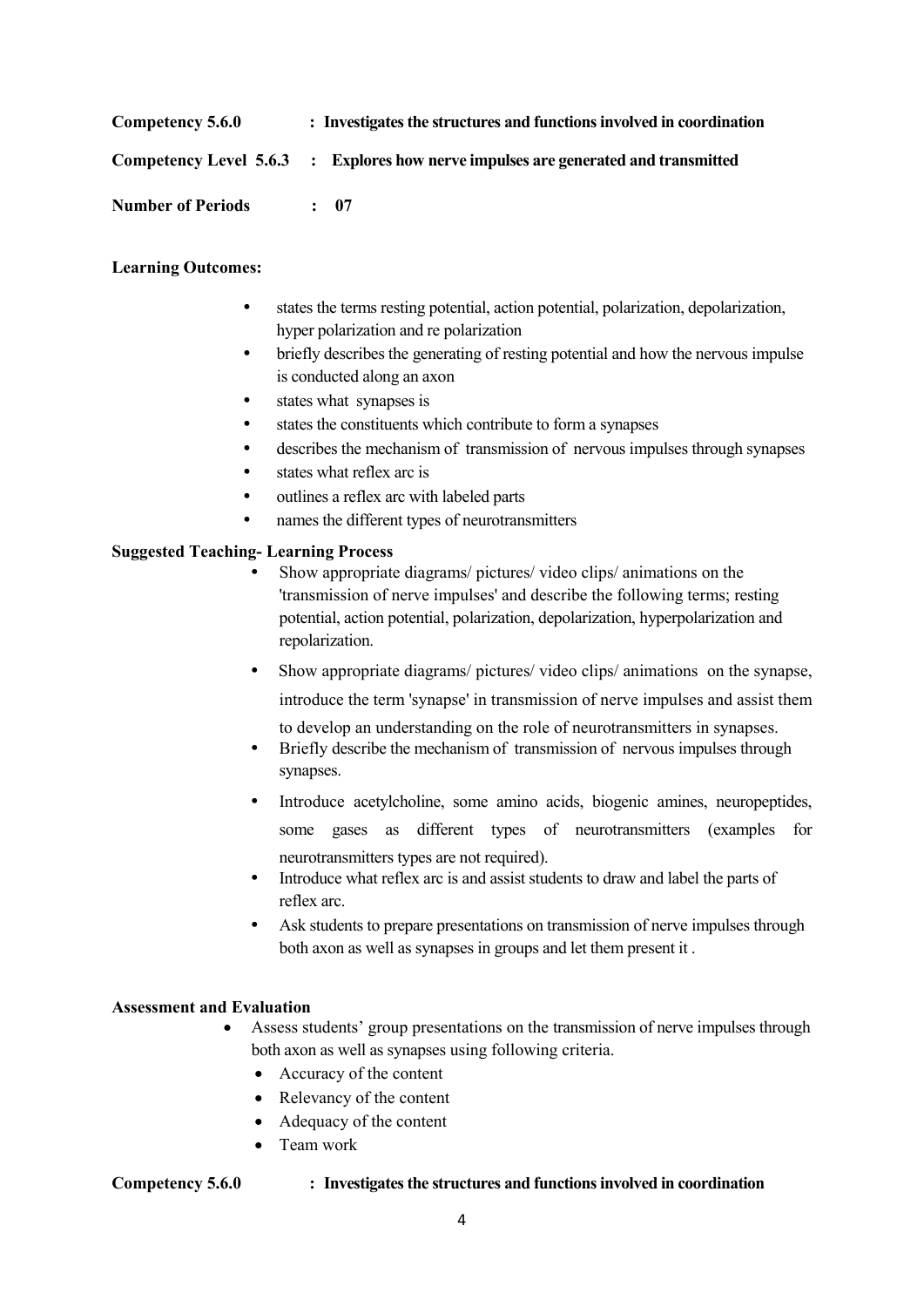#### **Competency Level 5.6.4 : Explores the injuries and common disorders of the nervous system**

**Number of Periods : 02**

#### **Learning Outcomes:**

states the reasons behind the common disorders of the nervous system

#### **Suggested Teaching- Learning Process**

- Guide students to extract information on reasons behind the following disorders of nervous system from the resources given and let them prepare a report ;
	- Schizophrenia
	- Depression
	- Alzheimer's disease
	- Parkinson's disease

- Assess the student's report using the following criteria.
	- Accuracy and relevancy of information
	- Adequacy of information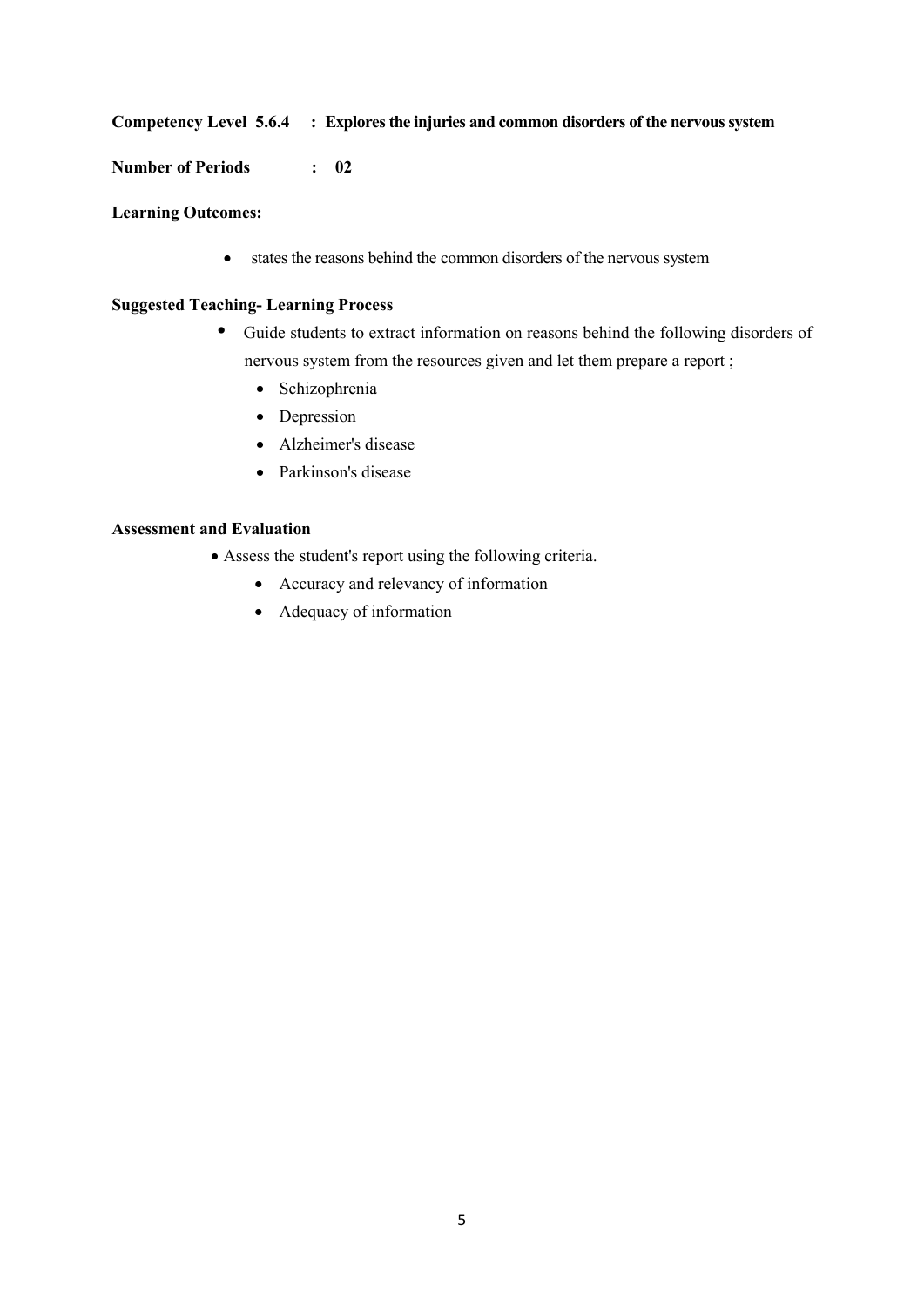| Competency 5.6.0         |  | : Investigates the structures and functions involved in coordination                     |  |  |
|--------------------------|--|------------------------------------------------------------------------------------------|--|--|
|                          |  | Competency Level 5.6.5 : Explores the functions of different sensory structures in human |  |  |
| <b>Number of Periods</b> |  | $\therefore$ 04                                                                          |  |  |

#### **Learning Outcomes:**

- briefly describes what a sensory receptor is
- states basic characteristics of sensory receptors
- lists the different types of receptors; chemo receptors, thermo receptors, photoreceptors, mechanoreceptors and pain receptors based on the types of stimuli
- states the location and major role of various types of receptors
- appreciates the major roles of different sensory structures for the survival of mankind

#### **Suggested Teaching- Learning Process**

- Guide students to construct a definition for sensory receptor and assist them to list down the basic characteristics of them.
- Introduce chemoreceptors, thermoreceptors, photoreceptors, mechanoreceptors and pain receptors as different types of sensory receptors categorized based on the type of stimuli.
- Ask students to categorize taste receptors, olfactory receptors, Cold-Krause end bulbs, Warmth-Ruffini corpuscles, free nerve endings, rods, cones, touch receptors (Meissner corpuscles, Merkel's discs, free nerve endings) and pressure receptors as chemoreceptors, thermoreceptors, photoreceptors, mechanoreceptors and pain receptors and let them tabulate their roles and locations.

- Assess students' on the tabulation of the different types of sensory receptors using following criteria
	- Accuracy
	- Relevancy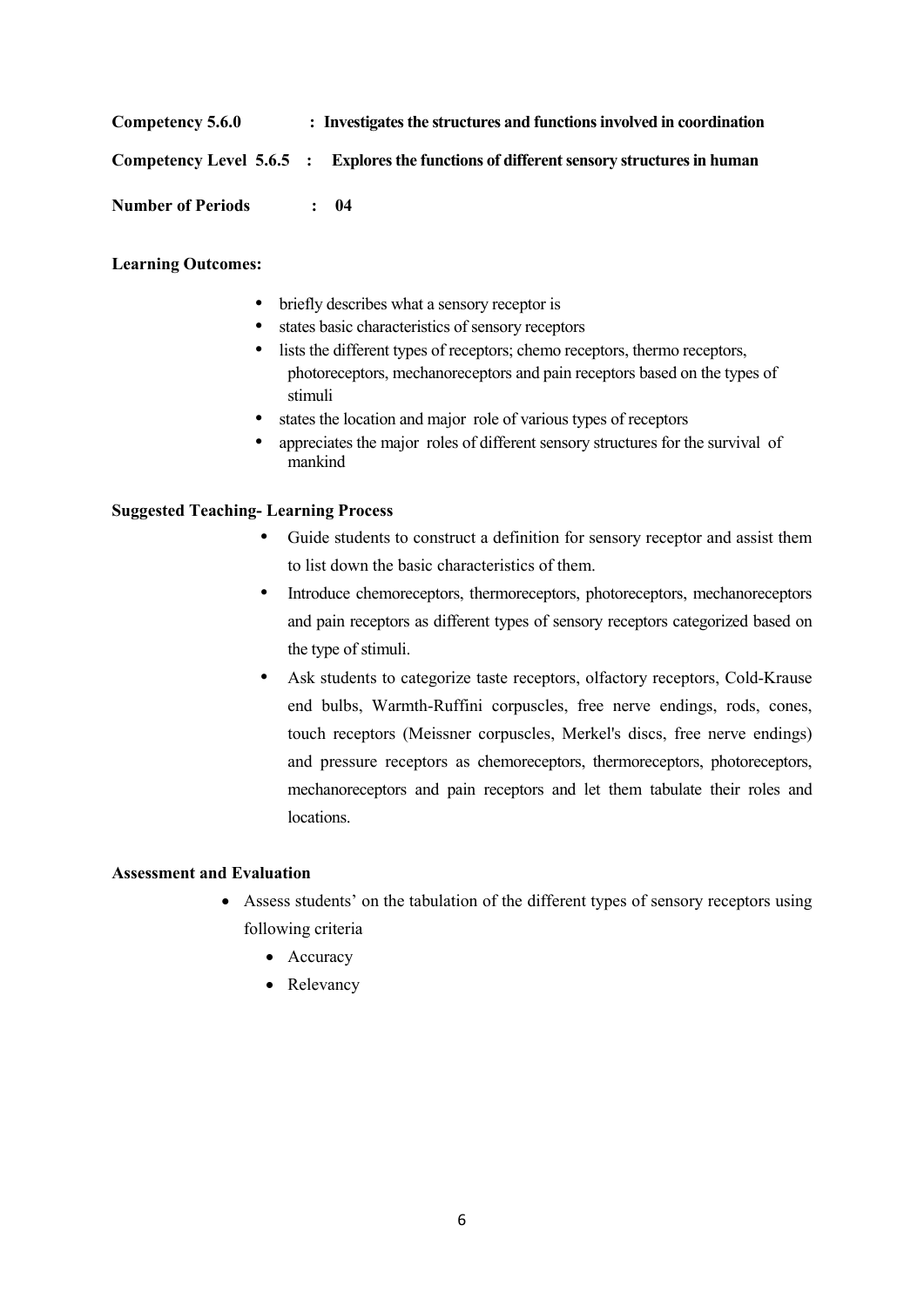# **Competency Level 5.6.6 : Relates the structures of the eye and ear to their functions**

#### **Number of Periods : 08**

#### **Learning Outcomes:**

- names the main components of the human eye
- describes the basic structure and functioning of the human eye
- states what binocular vision and monocular vision are
- states the advantages of binocular vision over monocular vision
- briefly describes the basic structure and functions of the human ear
- describes how auditory function takes place through the human ear
- appreciates the importance of eye and ear for the survival of the mankind

# **Suggested Teaching- Learning Process**

- Use models/ diagrams/ charts/ videos to introduce the parts of the human eye and ear.
- Guide students to relate parts of the human eye to their functions.
- Ask student groups to prepare wall papers on structure and functions of human ear and eye.
- Conduct a brainstorming session to introduce the terms monocular and binocular visions
- Assist students to find out the advantages of binocular vision over monocular vision.

- Assess students' group wall papers using following criteria.
	- o Accuracy and relevancy of information
	- o Adequacy
	- o Creativity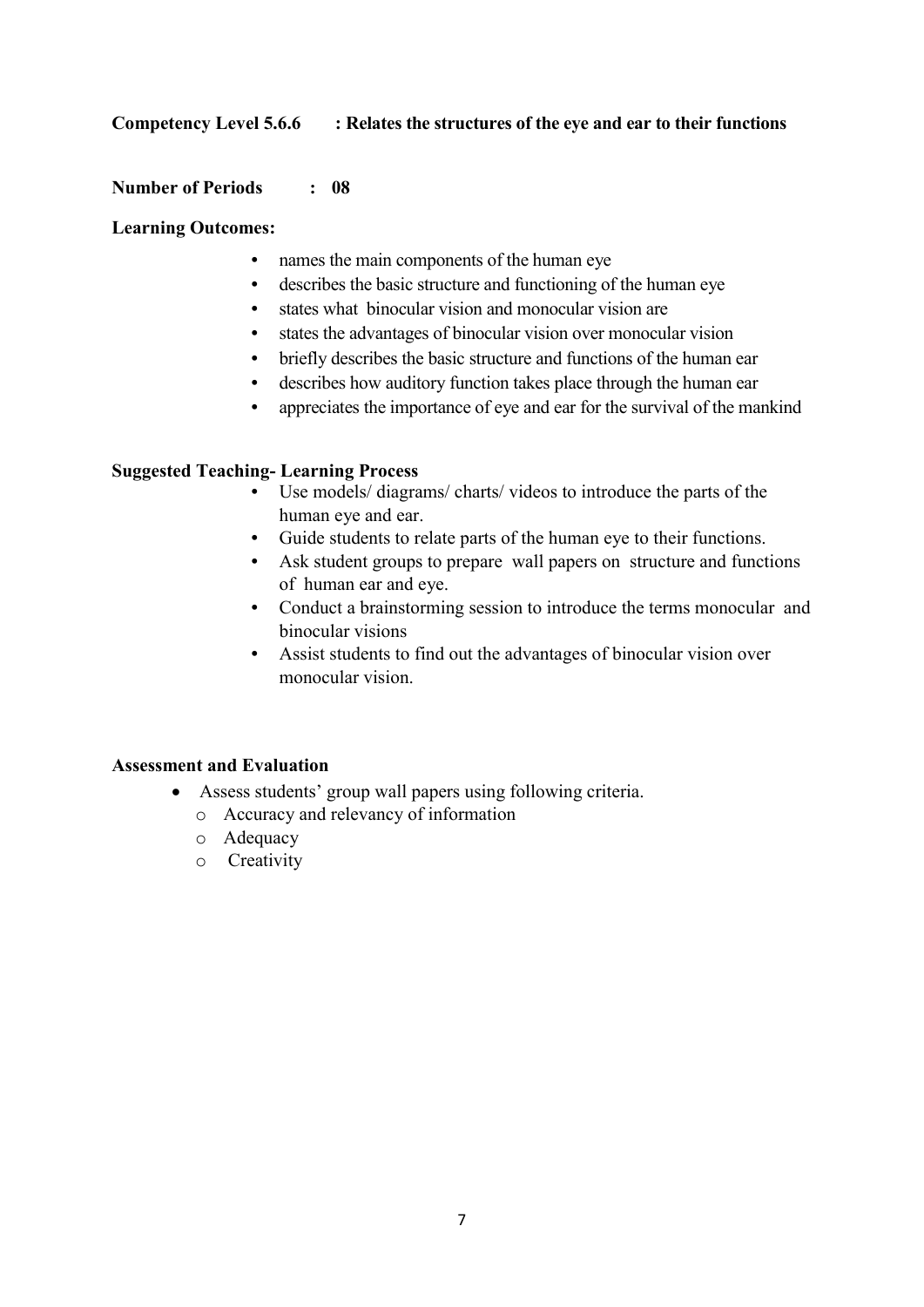# **Competency Level 5.6.7 : Investigates the basic structure and functions of the human skin**

#### **Number of Periods : 03**

#### **Learning Outcomes:**

- names the major components and layers of the skin
- relates the structure and function of the human skin
- states the functions of the human skin

#### **Suggested Teaching- Learning Process**

- Use a model/ chart/ diagram/ video clips to introduce the basic structure of the human skin.
- Introduce the basic layers of the human skin as epidermis and dermis.
- Guide students to identify components of the human skin as hairs, glands and receptors.
- Conduct a discussion relating structure of the human skin to their functions.
- Guide student groups to construct a model of human skin using clay, plaster of Paris or relevant materials.

- Assess student's human skin model using following criteria.
	- o Correct representation
	- o Accurate labeling
	- o Creativity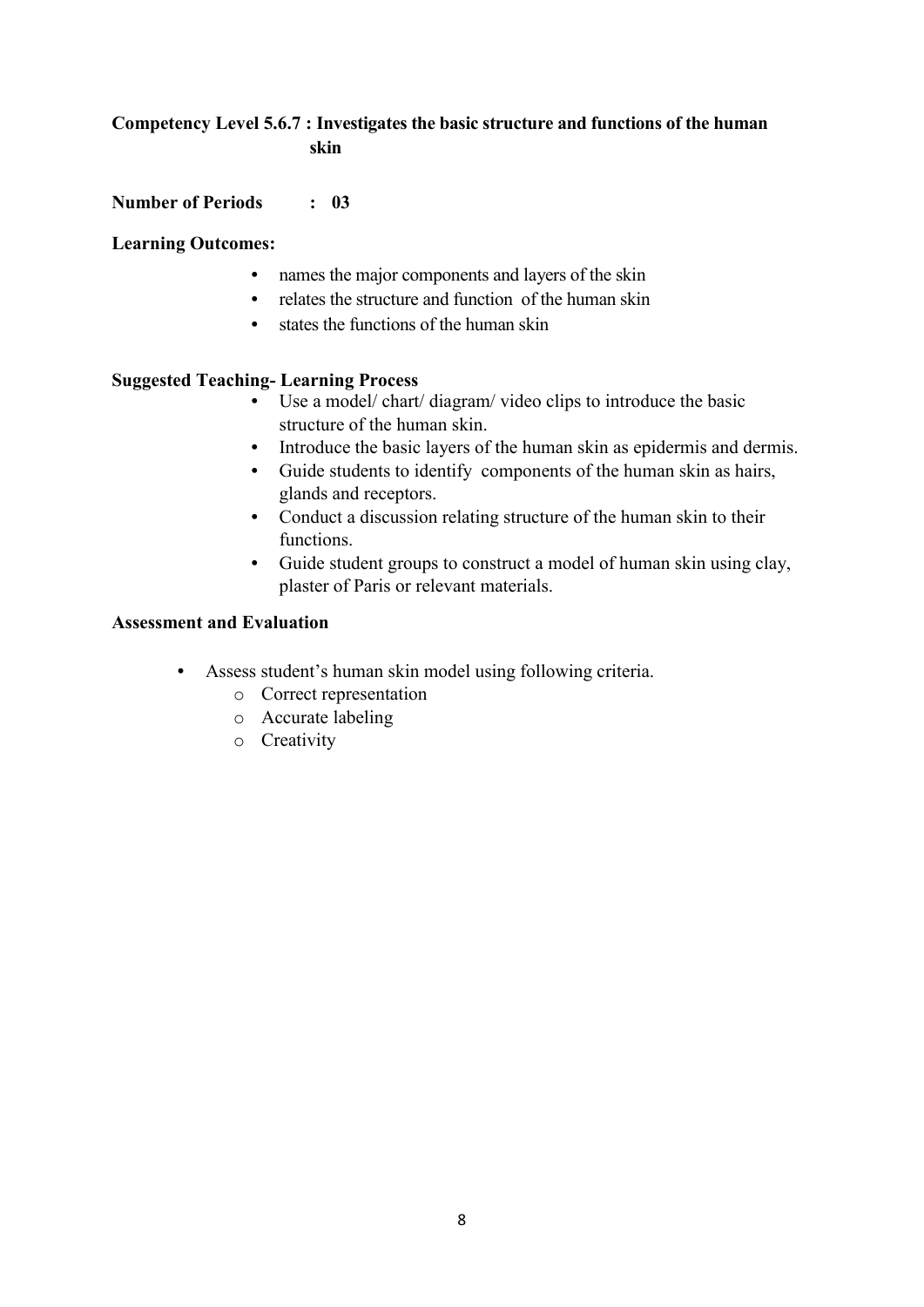#### **Competency 5.7.0 : Explores endocrinal regulation and homeostasis**

#### **Competency Level 5.7.1 : Analyses the role of the human endocrine system**

#### **Number of Periods : 07**

#### **Learning Outcomes:**

- states what is an endocrine gland and a hormone
- states the locations of the endocrine glands and states the functions of them
- states the feedback mechanism regarding the endocrine system (limit to positive – oxytocin in parturition and lactation ; negative- regulation of blood glucose level)
- states the reasons and controlling measures for diabetes, hyperthyroidism and hypothyroidism
- appreciates the contribution of the endocrine system in coordination and homeostasis

#### **Suggested Teaching- Learning Process**

- Introduce and assist students to construct the definitions for the terms 'endocrine glands' and 'hormones'.
- Introduce different types of endocrine glands in humans such as hypothalamus, pituitary glands, thyroid gland, parathyroid gland ,thymus gland, adrenal glands, islets of Langerhans, pineal gland, gonads.
- Guide students to use previous knowledge on endocrine glands and guide them to map their locations on a diagram of the human body.
- State the functions of each endocrine gland of human.
- Explain the feedback mechanism (limit to positive oxytocin in parturition and lactation ; negative- regulation of blood glucose level) and its relevance to the endocrine system
- Guide students to collect information on diabetes (Type 1 and Type 2), hyperthyroidism, and hypothyroidism, causes and controlling measures and ask them to prepare a presentation on that
- Guide students to practice proper habits in day to day life to prevent those diseases and disorders.

- Assess student presentations using following criteria.
	- o Accuracy and relevancy of information
	- o Presentation skills
	- o Time management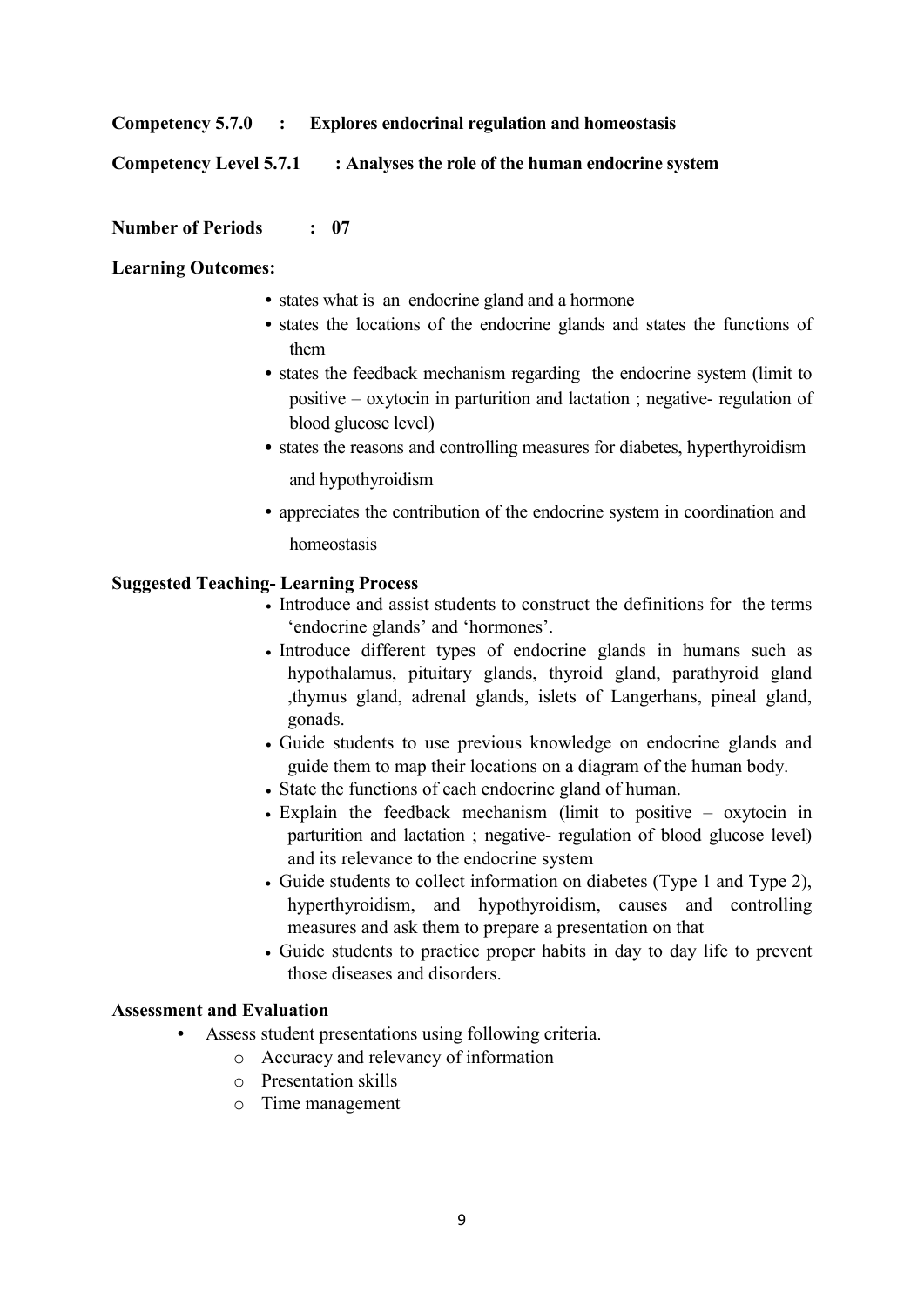# **Competency Level 5.7.2: Investigates how a constant internal environment is maintained within a range in the body**

# **Number of Periods : 06**

#### **Learning Outcomes:**

- briefly describes homeostasis with respect to the internal and external environment
- constructs a flow chart to describe a feedback mechanism in maintaining homeostasis
- describes homeostasis of man in regulation of body temperature
- describes homeostasis of man in regulating blood glucose level
- describes homeostasis of man in regulating blood osmo-regulation
- lists out the function of the liver in relation to the homeostasis
- appreciates the importance of homeostasis for the survival of human life

# **Suggested Teaching- Learning Process**

- Explain the internal and external environment of man and introduce the term homeostasis with respect to the external and internal environment.
- Use charts/ diagrams to explain positive and negative feedback mechanisms of homeostasis.
- Use charts/ models/ diagrams/ videos to describe homeostasis of man in regulating body temperature, blood glucose level and osmoregulation.
- Guide students to construct charts on regulating body temperature, blood glucose level and osmoregulation of man in homeostasis.
- Explain the role of the liver in homeostasis.

- Assess students' charts using following criteria.
	- o Accuracy of information
	- o Relevancy
	- o Creativity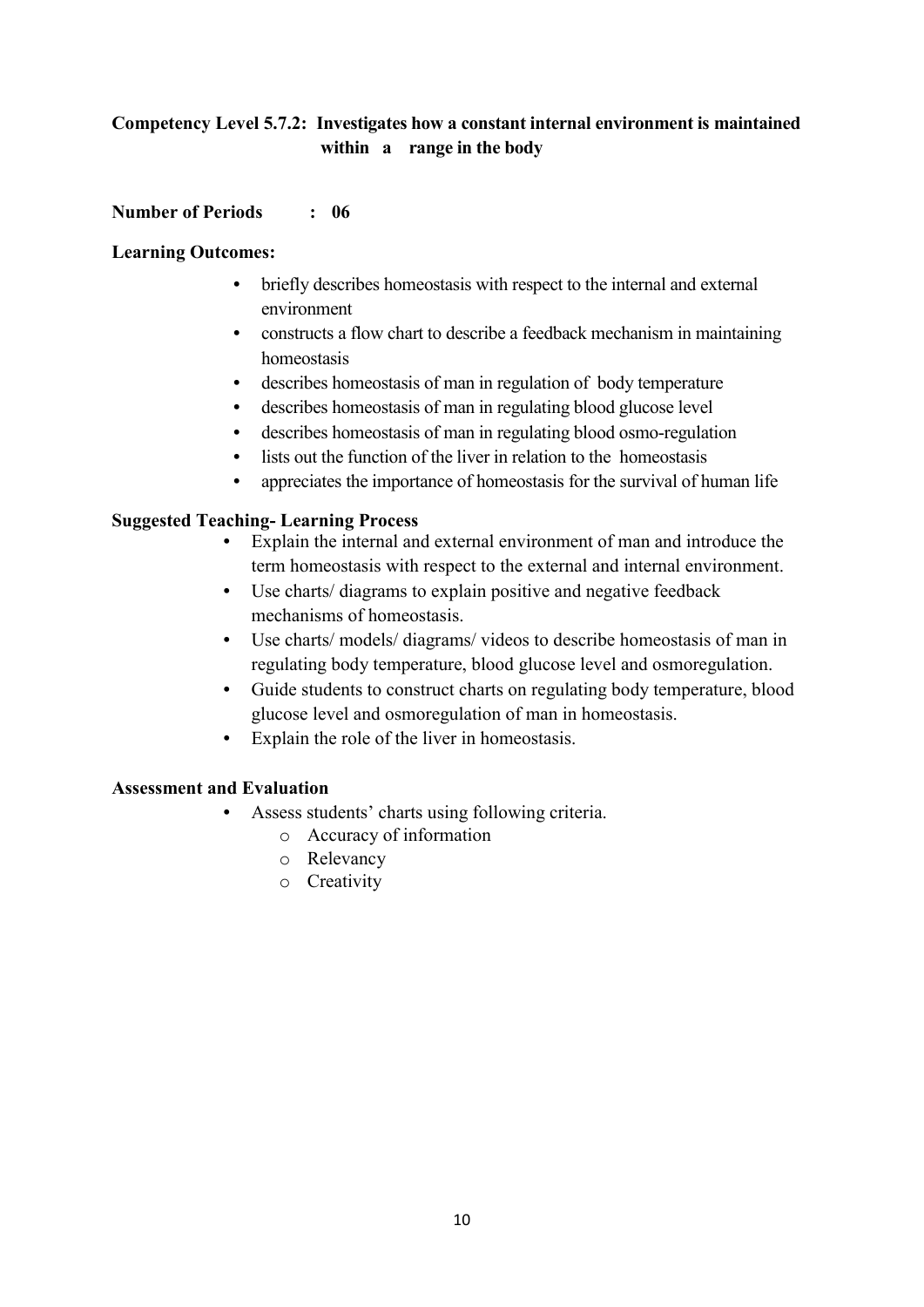# **Competency 5.8.0 : Inquires in to the reproductive process in animals**

# **Competency Level 5.8.1 : Inquires into different types of reproduction in animals**

#### **Number of Periods : 05**

#### **Learning Outcomes:**

- briefly describes the reproduction and states the different types of asexual reproduction with examples
- states what is sexual reproduction, bisexuality, uni-sexuality, parthenogenesis, gametogenesis and fertilization
- compares the features of sexual reproduction with features of asexual reproduction
- accepts that reproduction is an important process to ensure the survival of species

# **Suggested Teaching- Learning Process**

- Describe what reproduction is, and discuss asexual and sexual reproduction.
- Briefly describe following methods of asexual reproduction by giving relevant examples.
	- Budding
	- **Fragmentation**
- Explain bisexuality, unisexuality, parthenogenesis, gametogenesis, external and internal fertilization and use relevant examples whenever necessary to explain those terms.
- Guide students to compare asexual reproduction with sexual reproduction and ask them to tabulate the differences.

- Assess students' table of comparison on asexual reproduction and sexual reproduction using following criteria.
	- Accuracy of information
	- Adequacy of information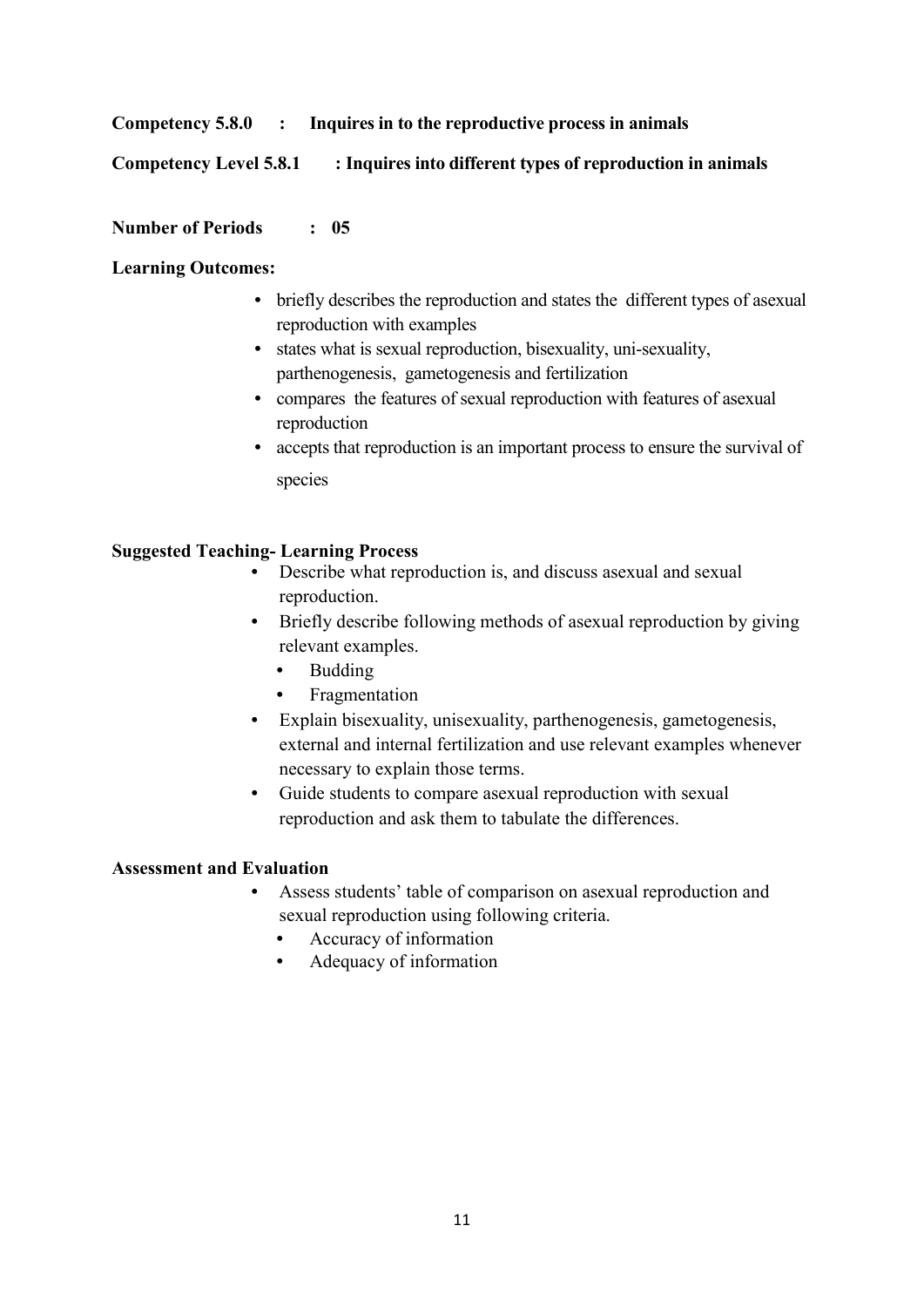# **Competency Level 5.8.2: Inquires into structure and functions of the male reproductive system**

#### **Number of Periods : 10**

#### **Learning Outcomes:**

- states the main structures and their functions of the male reproductive system
- briefly describes the microscopic structures of seminiferous tubules using T.S and functions of each parts of it
- briefly describe the major steps of spermatogenesis
- states the structure and function of each part of the sperm
- states the composition of semen
- states the importance of the three accessory glands
- briefly describes the hormonal regulation of spermatogenesis using a flow chart
- identifies the main components of the male reproductive system using models/diagrams

#### **Suggested Teaching- Learning Process**

- Use diagrams/ charts/ models to explain the basic parts of the male reproductive system.
- Guide students to relate the structure of the male reproductive system to their functions and ask them to prepare a chart.
- Explain the basic structure of the sperm using diagrams/ charts/ video clips etc.
- Relate the basic structure of the sperm to its function using video clips/ diagrams.
- Describe the major steps of spermatogenesis using charts/ diagrams
- Guide students to list down the composition of the semen.
- Describe the importance of the following accessory glands related to the male reproductive system.
	- Seminal vesicles
	- Prostate glands
	- Cowper's glands
- Use flow charts to explain the hormonal regulation of spermatogenesis and development and maintenance of the male reproductive system.

- Asses students' chart on the male reproductive system using following criteria.
	- o Accuracy of information
	- o Relevancy
	- o Attractiveness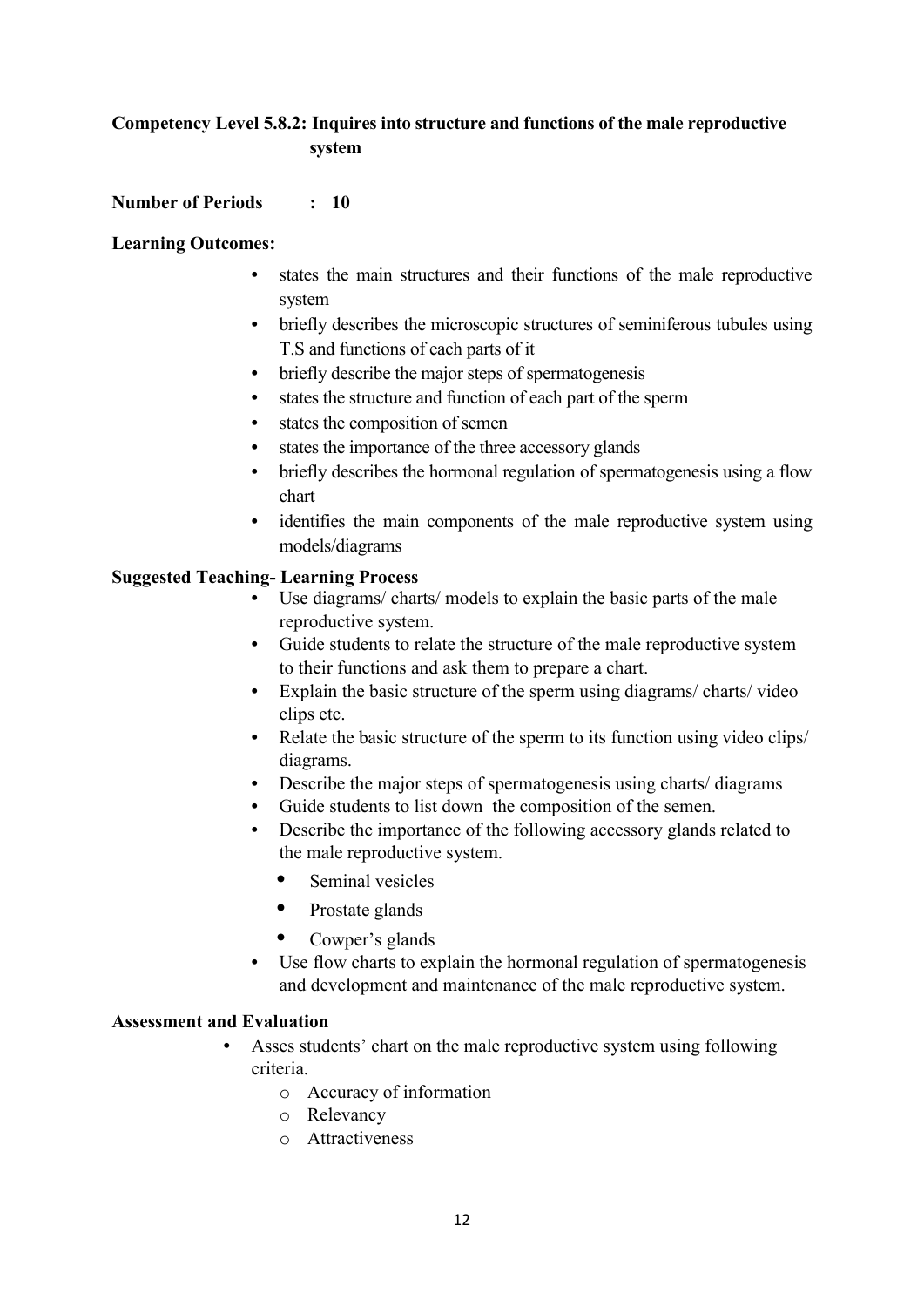# **Competency Level 5.8.3: Inquires into structure and functions of the female reproductive system**

# **Number of Periods : 10**

# **Learning Outcomes:**

- briefly states the structures and functions of the female reproductive system with models/diagrams
- briefly describes the major steps of oogenesis with its hormonal regulation
- briefly describes the structures of human ovaries
- briefly describes the structure and the functions of each parts of the human ovum
- briefly describes the menstrual cycle
- illustrates the hormonal regulation and the structural changes of ovaries and endometrium that occur in menstrual cycle using appropriate graphs
- states what menopause is
- identifies the main components of the female reproductive system using models /diagrams (Practical work)
- appreciates the complexity of the human reproductive systems

# **Suggested Teaching- Learning Process**

- Provide students with unlabeled diagram/ models/ charts of female reproductive system and guide them to label the parts of it.
- Guide students to relate the structure of the female reproductive system to its function.
- Describe the oogenesis and its hormonal regulation using charts/ video clips/ diagrams.
- Use diagrams/ models/ video clips to describe the structure of the human ovum and guide the students to relate the structure of the human ovum to its function.
- Use relevant graphs/ diagrams/ charts/ models/ video clips to describe the hormonal regulation and the structural changes that occur in menstrual cycle.
- Use relevant charts/ graphs to explain the hormonal fluctuations in blood women during menstrual cycle.
- Explain menopause.

# **Assessment and Evaluation**

• Conduct a written test on oogenesis and its hormonal regulation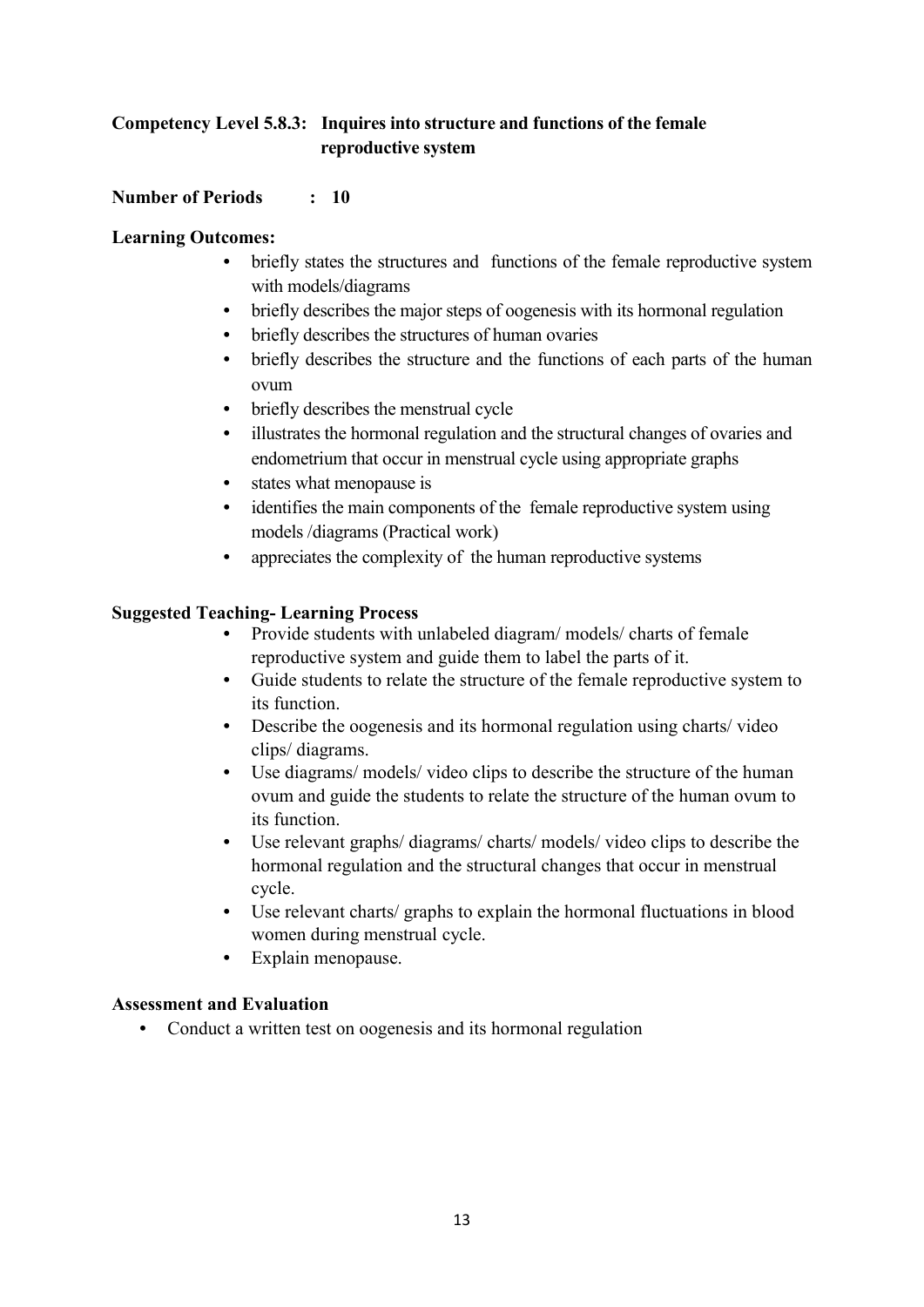# **Competency Level 5.8.4 : Inquires into the processes involved in fertilization up to birth**

#### **Number of Periods : 05**

#### **Learning Outcomes:**

- states fertilization
- briefly states the developmental stages of a zygote
- states what implantation is
- states the types of foetal membranes and functions of each
- briefly describes the structures of placenta and umbilical cord
- states what pregnancy is and its duration
- lists down the major foetal changes during pregnancy in each trimester
- relates the mother's immune tolerance to the embryo
- briefly describes the process and the role of positive feedback mechanism of parturition
- states what lactation is
- briefly describes the hormonal and nervous regulation of lactation
- states the composition of human milk
- states the significance of breast feeding
- appreciates the importance and complexity of fertilization and pregnancy
- appreciates the importance of breast feeding

#### **Suggested Teaching- Learning Process**

- Guide students to construct a definition for "fertilization".
- Use charts/ video clips to explain the development of zygote and implantation.
- Describe the structure and functions of the following.
	- Fetal membranes
	- Placenta
	- Umbilical cord
- Explain pregnancy and its duration.
- Discuss and relate mother's immune tolerance to the embryo.
- Use charts to explain positive feedback mechanism in the process of parturition.
- Explain the hormonal and nervous regulation of lactation.
- Guide students to list down the composition of breast milk.
- Guide students to find out the importance of breast feeding.

#### **Assessment and Evaluation**

Assess students through oral questioning method.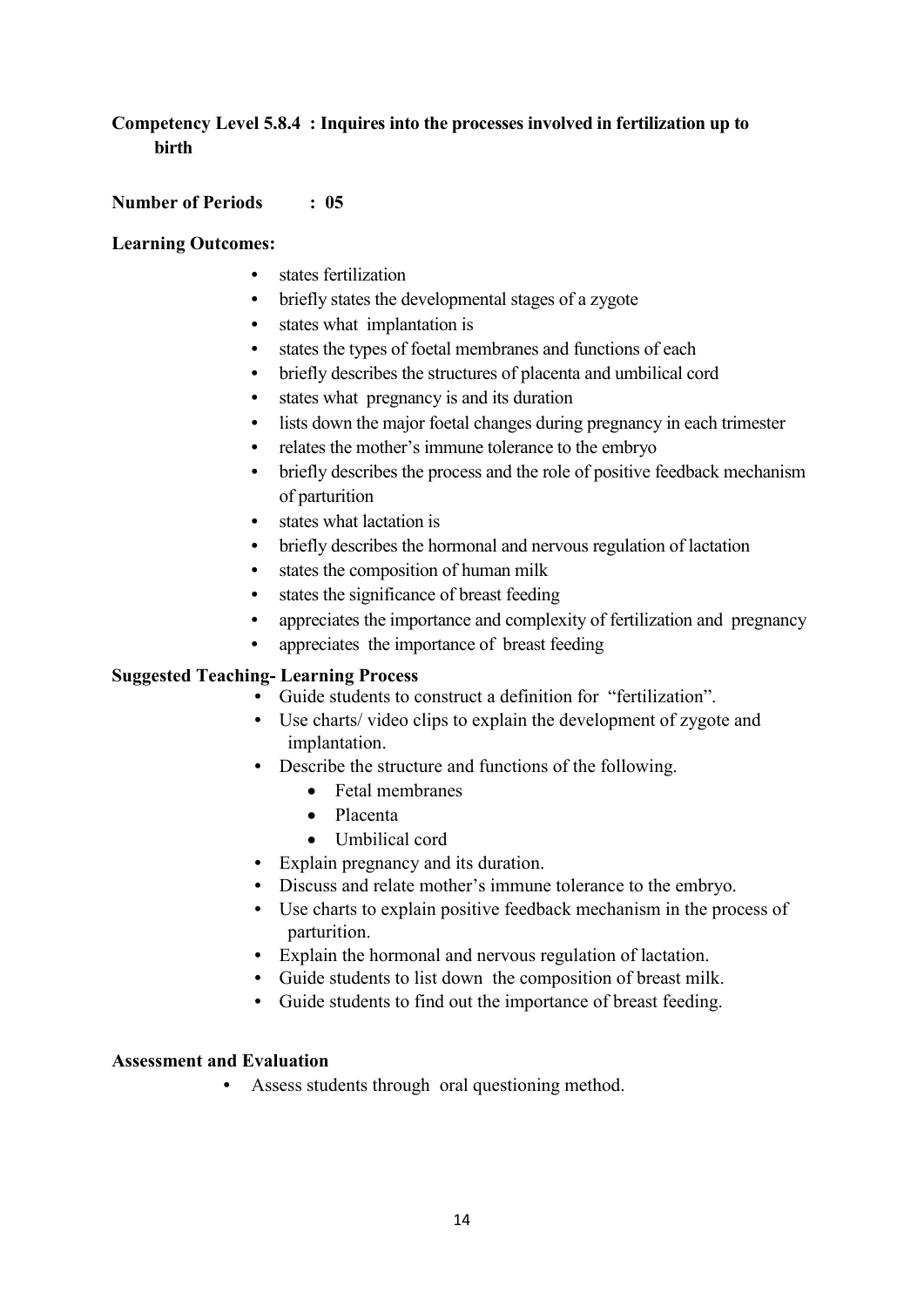# **Competency Level 5.8.5 : Develops an awareness on reproductive health**

#### **Number of Periods : 05**

#### **Learning Outcomes:**

- states the early signs of pregnancy
- states the basis of the pregnancy tests (hCG in urine and blood)
- briefly states the importance of birth controlling methods available for both female and male
- lists down the birth control methods and the effects of contraceptive methods on the normal physiological process
- states what is abortion
- states the harmful effects of illegal abortions
- tabulates the given sexually transmitted infections with their symptoms and pathogens
- discusses how to avoid sexually transmitted infections
- states what is infertility
- states the major two types of modern reproductive
- technologies; hormone therapy and surgery
- describes in vitro fertilization and intra-cytoplasmic sperm injection as assisted reproductive technology
- appreciates the significance of assisted technologies and modern

reproductive technologies in resolving infertility

#### **Suggested Teaching- Learning Process**

- Guide students to list down the early signs of pregnancy.
- Assist students to write down the basis of the pregnancy tests.
- Assist students to list down the birth control methods available for females and males.
- Assist students to list down the effects of contraceptive methods on the normal physiological process.
- Conduct discussion on abortion and harmful effects of illegal abortions.
- Guide students to prepare a booklet on 'sexually transmitted diseases'. (pathogens, symptoms and preventive measures should be included).
- Discuss about infertility.
- Guide students to extract information from the given sources on modern reproductive technologies (hormonal therapy and surgery) and assisted reproductive technologies (invitro fertilization and intracytoplasmic sperm injection)

- Assess student's booklet on 'sexually transmitted diseases' using following criteria.
	- o Accuracy of information
	- o Relevancy
	- o Adequacy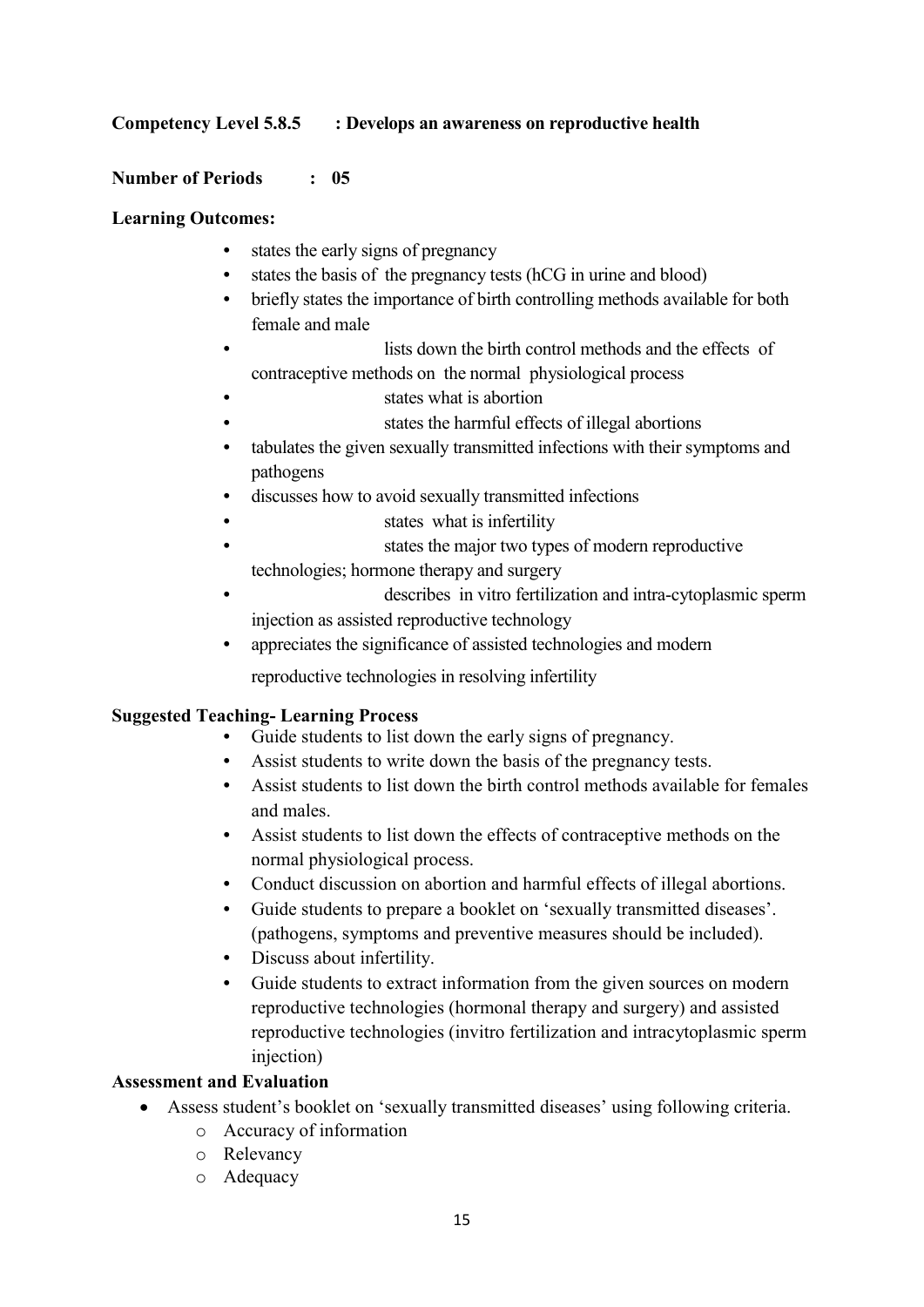| <b>Competency 5.9.0</b>         | Inquires into the types of supporting systems and<br>movement in animals                     |
|---------------------------------|----------------------------------------------------------------------------------------------|
| <b>Competency Level 5.9.1 :</b> | Inquires into the structure and functions of the skeletal<br>systems and movement of animals |

#### **Number of Periods : 06**

#### **Learning Outcomes:**

- lists the main types of skeletons of animals
- briefly describes the organization of the hydrostatic skeleton
- names the different types of hydrostatic skeleton using phyla or classes as examples
- states the organization of different exoskeletons with examples
- states the organization of different endoskeletons with examples
- states the common functions of the skeletal system
- states the functions of the human skeletal system
- briefly describes how animals move through water and air
- appreciates the skeletal system in relation to survival of organisms in their environment

# **Suggested Teaching- Learning Process**.

- Guide students to prepare a wall paper on main types of skeletons with suitable examples. Wall paper should include the following information;
	- o Hydrostatic skeleton- gastrovascular cavity, pseudocoelom, interstitial fluid, coelom
	- o Exoskeleton- chitinous exoskeleton, calcium carbonate exoskeleton, bony plates
	- o Endoskeleton- plates of calcium carbonate, bones, cartilage
- Guide students to compare exoskeleton, endoskeleton and hydroskeleton.
- Guide students to list the common functions of the skeletal system.
- Guide students to list the functions of the human skeleton.
- Arrange a field visit to a suitable place and guide students to prepare a presentation on the movement of animals through water and air based on their observations.

- Assess student's wall paper of main types of skeletons using following criteria.
	- o Accuracy of information
	- o Relevancy and adequacy
	- o Presentation skills
	- o Giving suitable examples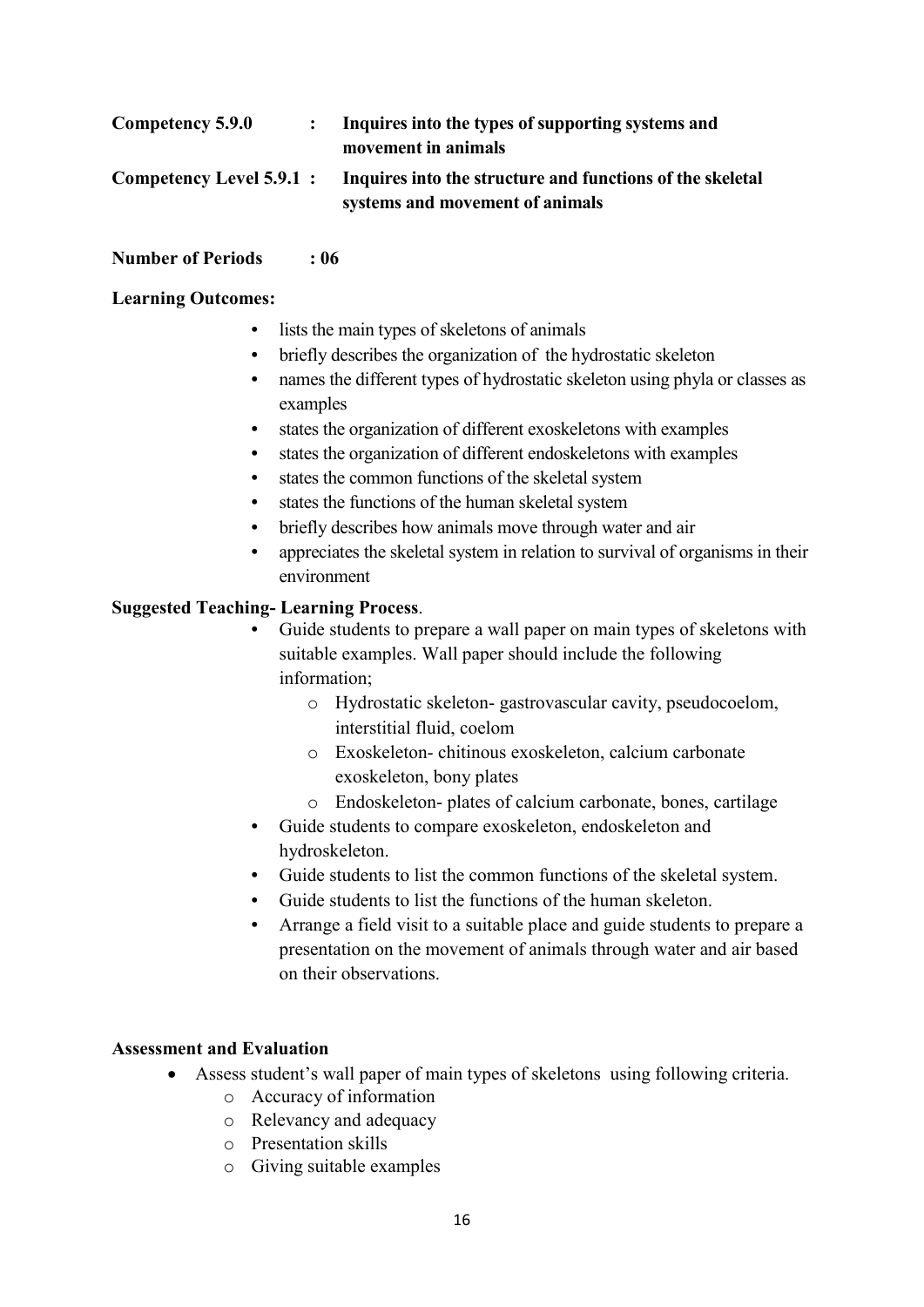# **Competency Level 5.9.2 : Investigates the structure and functions of the axial skeleton of man**

# **Number of Periods : 06**

#### **Learning Outcomes:**

- names the two main parts of the human skeleton
- describes the organization of the human skeleton
- names the bones in the skull
- lists the main parts of the axial skeleton
- describe significant parts and functions of skull
- explains curvatures of the vertebral column and their importance
- describes the structure of a typical vertebra
- names different types of vertebrae with number
- states special features of each type of vertebrae in relation to function
- states the structure and importance of ribs and sternum
- states how the human axial skeleton contributes to maintain upright posture

# **Suggested Teaching- Learning Process**

- Describe the organization of human skeleton using specimens/diagrams/ models/ video clips.
- Guide students to identify two main parts of the human skeleton.
- Guide students to identify the main parts of the axial skeleton on a unlabeled model/ diagram. This should include skull, cranium, vertebral column.
- Describe significant parts of the skull and their functions using diagrams/ specimens/models.
- Explain the curvatures of vertebral column and their importance.
- Describe the basic structure of a typical vertebra using specimen/diagram/ model/ video clip.
- Guide students to compare each type of vertebrae with respect to their number and their special features in relation to their function from the given specimens/diagrams and assist them to tabulate it.
- Explain the structure of the ribs and sternum and their importance.
- Conduct a discussion on how human axial skeleton contributes to maintain upright posture.

# **Assessment and Evaluation**

• Assess student's identification of the main parts of the axial skeleton using relevant criteria.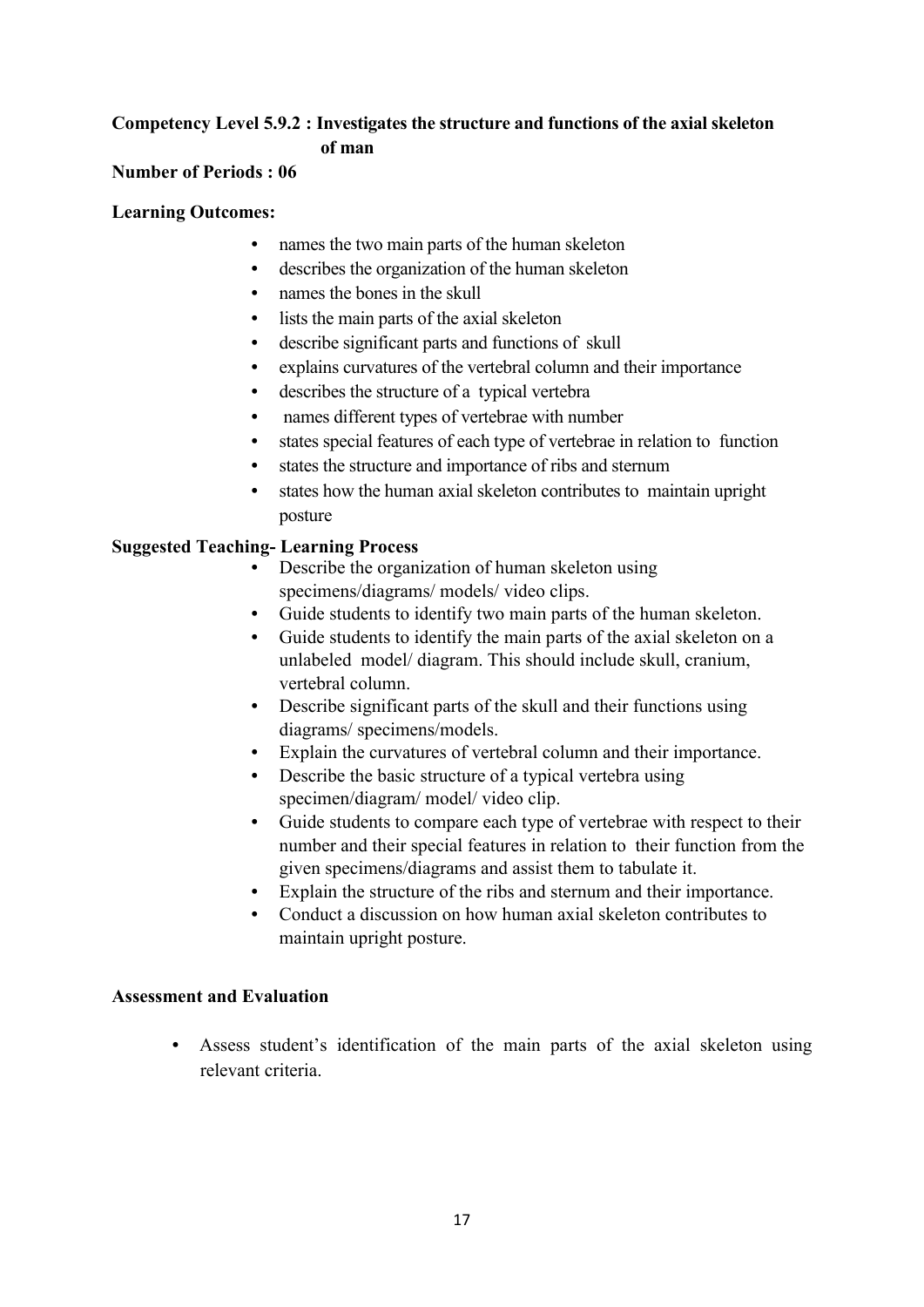# **Competency Level 5.9.3: Investigates the structure and functions of the appendicular skeleton of man**

#### **Number of Periods : 06**

#### **Learning Outcomes:**

- briefly describes the organization of human appendicular skeleton
- names the main bones of the upper limb (naming the carpal bones and meta carpal bones not required)
- describes how upper limb is adapted to move over a wide range of movements-including grasping, manipulation and weight lifting
- names the main bones of lower limb (naming the tarsal bones and meta tarsal bones not required)
- briefly describes how lower limb is adapted for erect posture, bearing of body weight and walking
- briefly describes arches of foot and their functions
- briefly describes osteoporosis, osteoarthritis and slipped discs
- lists the components of the appendicular skeleton and states the function of each of them
- identifies the importance of correct posture for healthy maintenance of the skeletal system
- identifies the bones of the appendicular skeleton using specimens

/models/diagrams (Practical)

# **Suggested Teaching- Learning Process**

- Use specimens/ models/ charts/ diagrams to describe the general structure of human appendicular skeleton.
- Relate the general structure of the human appendicular skeleton to its function.
- Describe the basic structure of the upper limb (naming the carpal bones and meta carpal bones are not required) .
- Guide students to relate how upper limb is adapted to move over a wide range including grasping, manipulation and weight lifting.
- Describe the basic structure of the lower limb (naming the tarsal and meta tarsal are not required).
- Guide students to explore and describe how lower limb is adapted for erect posture, bearing of body weight and walking.
- Describe arches of foot and their functions.
- Guide students to extract information from given resources and make a report on following disorders and abnormalities of the human skeletal system.
	- o Osteoarthritis
	- o Osteoporosis
	- o Slipped disc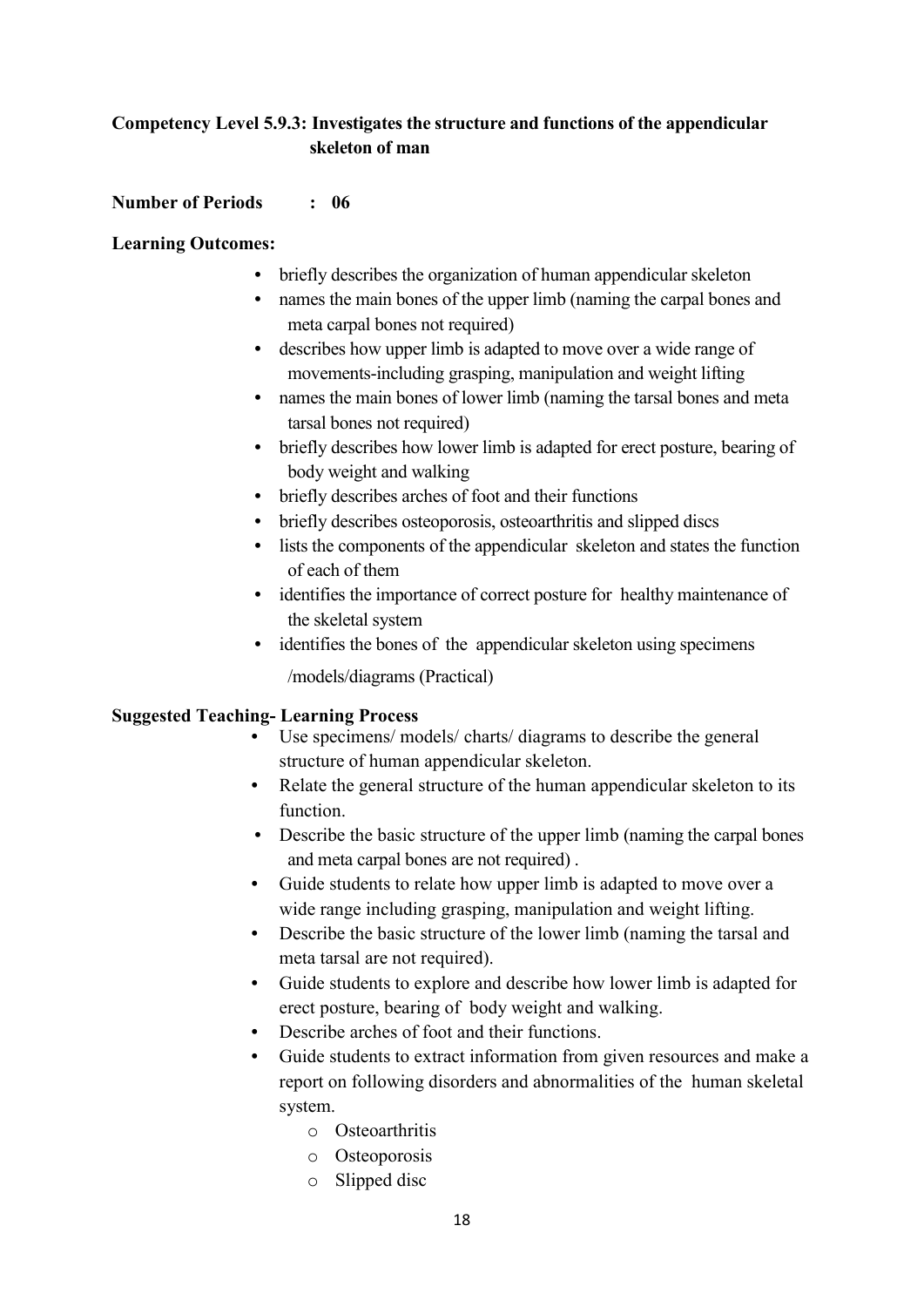• Assign students to conduct a brief speech on the importance of correct posture for healthy maintenance of the skeletal system.

- Assess students speech using following criteria,
	- o Accuracy and relevancy of information
	- o Presentation skills
	- o Time management
	- o Adequacy of information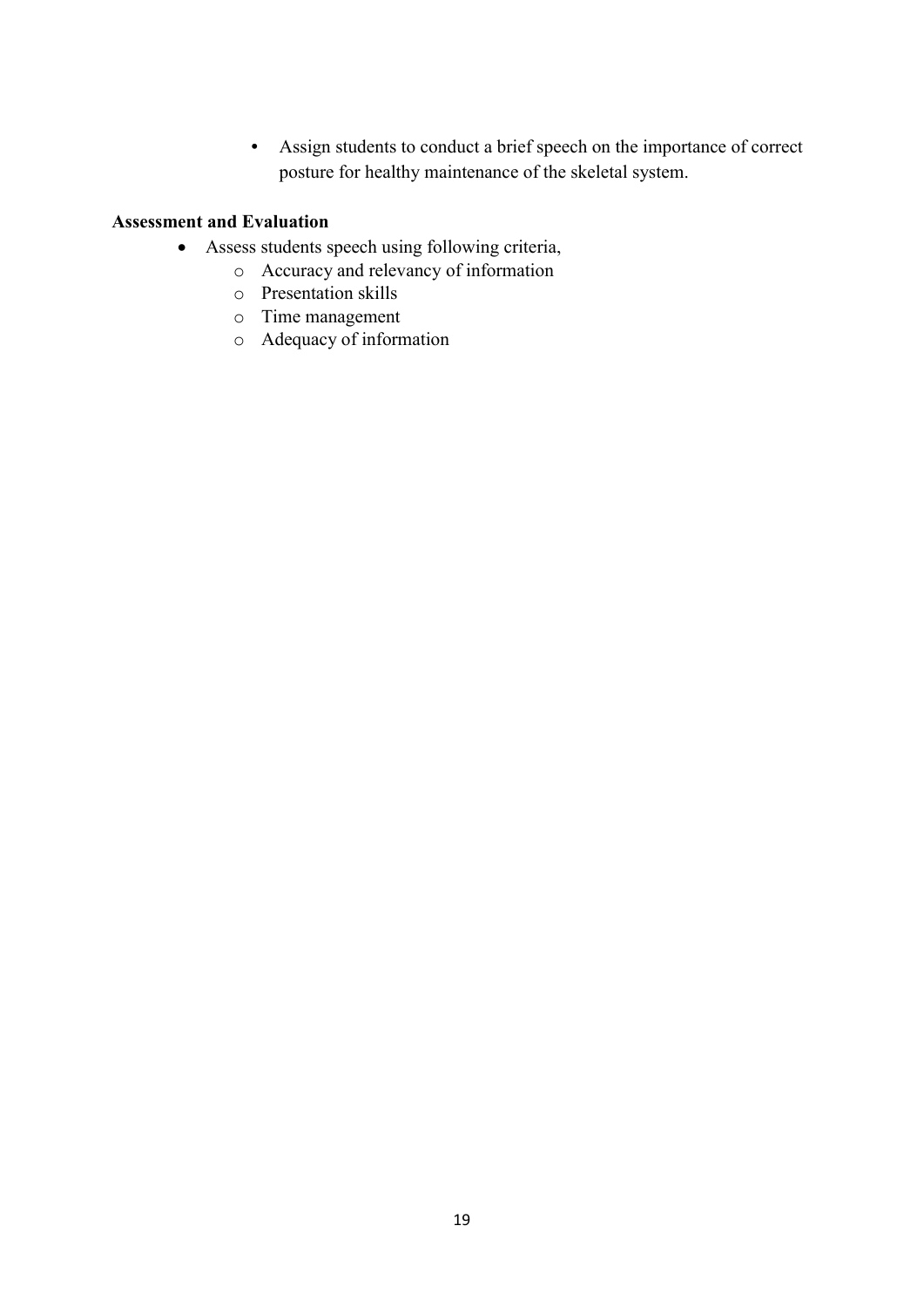# **Competency Level 5.9.4: Investigates the main types of joints and mechanism of skeletal muscle movement**

#### **Number of Periods : 04**

#### **Learning Outcomes:**

- names main types of joints and lists the functions and importance of joints
- states features of the muscle tissue
- briefly describes the structure of the sarcomere and basic mechanism of skeletal muscle movement
- briefly describes the basic concepts of the sliding filament theory
- appreciates the way of muscles performance in their functions

# **Suggested Teaching- Learning Process**

- Describe functioning of main types of joints (ball and socket, hinge and pivot) and their importance.
- Conduct a brain storming session on the features of muscle tissue.
- Describe the structure of the sarcomere using video clips/ animations/ diagrams.
- Explain the basic concept of the sliding filament theory using video clips/ diagrams.

#### **Assessment and Evaluation**

• Assess students' performance by oral questioning method using relevant criteria.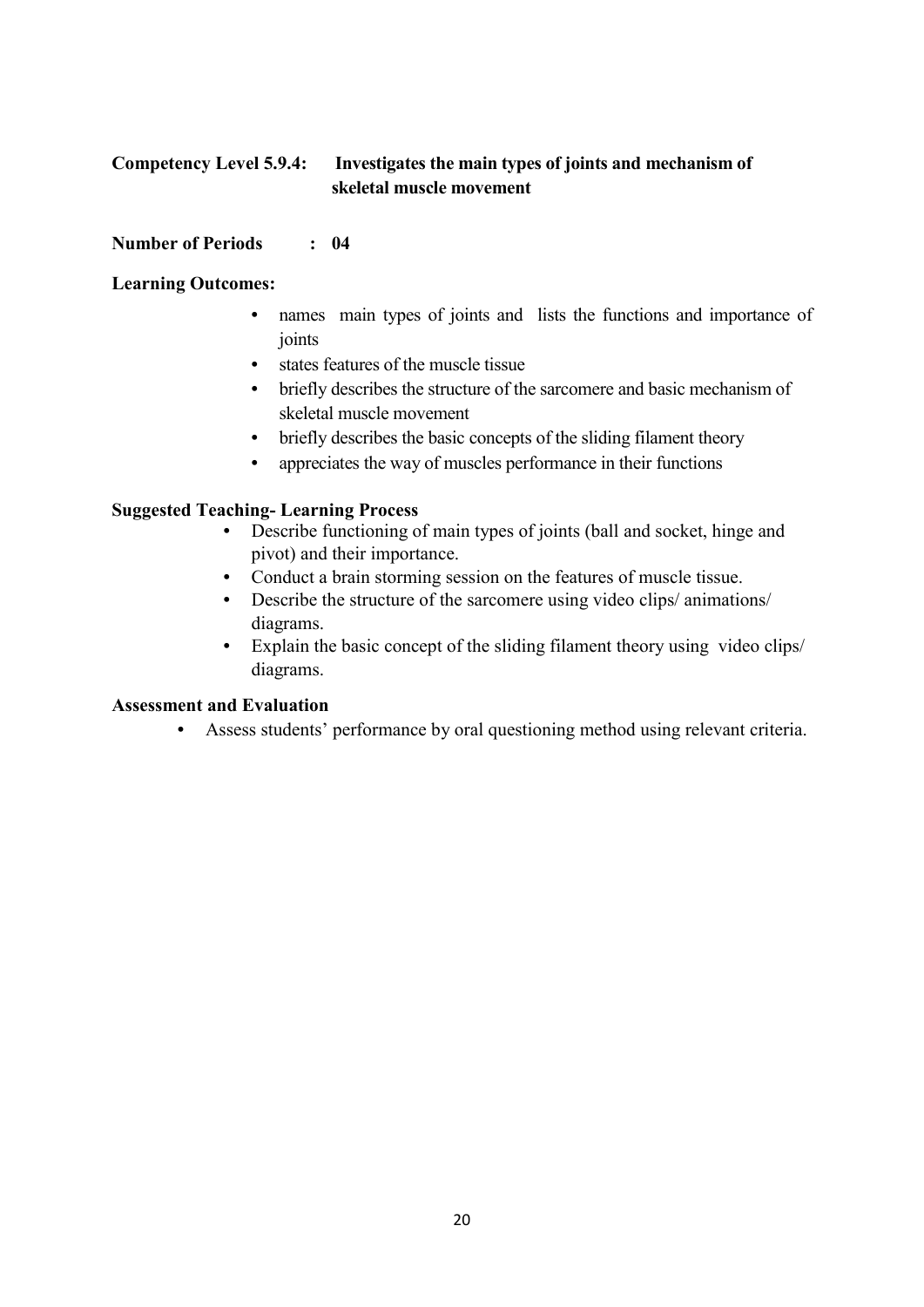# **Competency 6.1.0 : Explores the basic principles of genetics for applications**

# **Competency Level 6.1.1 : Inquires the scientific basis of Mendel's experiments Number of Periods : 09**

#### **Learning Outcomes:**

- Explains the following terms related to genetics:  $F_1$  and  $F_2$  generations, contrasting characters, gene, allele, genotype, phenotype , recessive characters , dominant characters, pure breeding, pure lines, homozygous, heterozygous, monohybrid cross, dihybrid cross and test cross
- $\bullet$  describes and analyzes the  $F_2$  phenotype ratios of monohybrid cross
- states Mendel's first law
- describes and analyze the  $F_2$  phenotype ratios of dihybrid cross
- states Mendel's second law
- describes the reasons for the success of Mendel's experiments
- states the reasons for selecting *Pisum sativum* for the Mendelian experiments
- predicts ratios of genotypes and phenotype of multiple factor crosses
- describes and analyzes the  $F_2$  phenotype ratios of monohybrid test cross
- describes and analyzes the  $F_2$  phenotype ratios of dihybrid test cross
- appreciates that patterns of inheritance could be predicted by using mathematical ratios

#### **Suggested Teaching- Learning Process**

- conduct a discussion to explain the given terms by highlighting the meaning of each term related to genetics  $(F_1$  and  $F_2$  generations, contrasting characters, gene, allele, genotype, phenotype , recessive characters , dominant characters, pure breeding, pure lines, homozygous, heterozygous, monohybrid cross, dihybrid cross and test cross)
- Describe the  $F_1$  and  $F_2$  generations by using relevant diagrams of crosses under monohybridization and dihybridization.
- Let the students construct diagrams for monohybridization and draw Punnett square to describe the  $F_2$  progeny.
- Explain the phenotypic and genotypic ratios for Mendel's  $1<sup>st</sup>$  and  $2<sup>nd</sup>$ laws using examples.
- Guide students to state the crosses done by Mendel with *Pisum sativum*  plant and assist students to list the reasons for selecting *Pisum sativum*  plant for Mendel's experiments.
- Describe the multiple factor cross briefly.
- Construct the ratios of genotypes and phenotypes for multiple factor crosses.

#### **Assessment and Evaluation**

Asses the students' performance on constructing Punnett square with relevant criteria.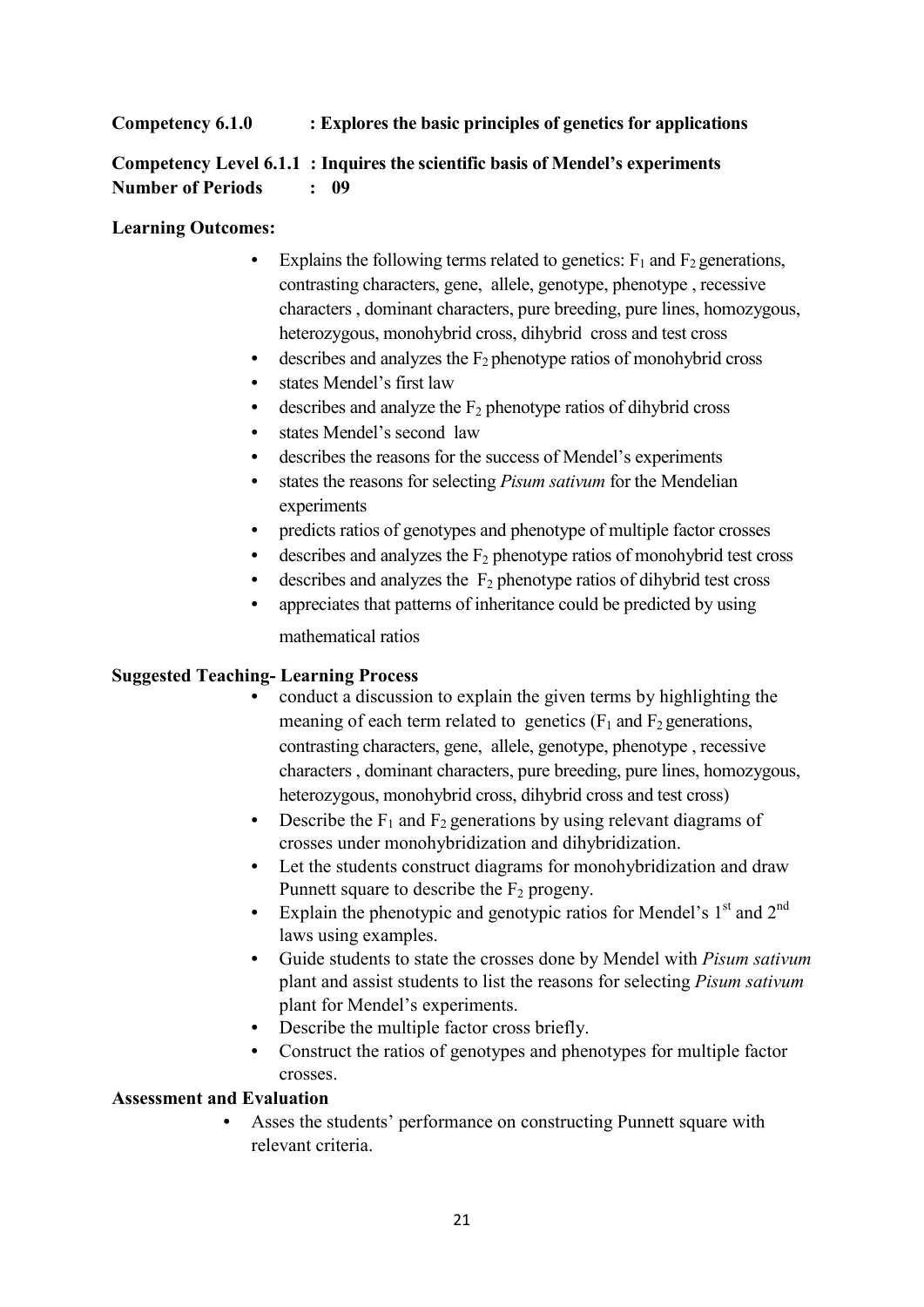# **Competency Level 6.1.2.: Examines the patterns of inheritance of Mendelian characters in humans**

# **Number of Periods : 04**

#### **Learning Outcomes:**

- states common Mendelian characters in humans such as attached or detached earlobe, dimples on cheek, widow's peak or without, straight or bent thumb, rolling or non-rolling tongue
- analyzes and predicts results of Mendelian inheritance in human families using pedigree charts
- appreciates the use of pedigree charts in predicting inheritance of Mendelian characters

# **Suggested Teaching- Learning Process**

- Assist students to identify some common Mendelian characters in humans such as attached or detached earlobe, dimples on cheek, widow's peak or without, straight or bent thumb, rolling or non-rolling tongue.
- Help students to carryout a project to find out the count of common Mendelian characters among the pupils in their class or section
- Describe the way of predicting results of Mendelian inheritance by using the pedigree chart of the British Royal family.
- Introduce the symbolizing system of the pedigree chart.
- Assign students to analyze a given pedigree chart (provide a pedigree chart with a disorder like haemophilia).

- Use the criteria given below to assess the students analysis of the given pedigree chart.
	- o Correct identification
	- o Accurate interpretation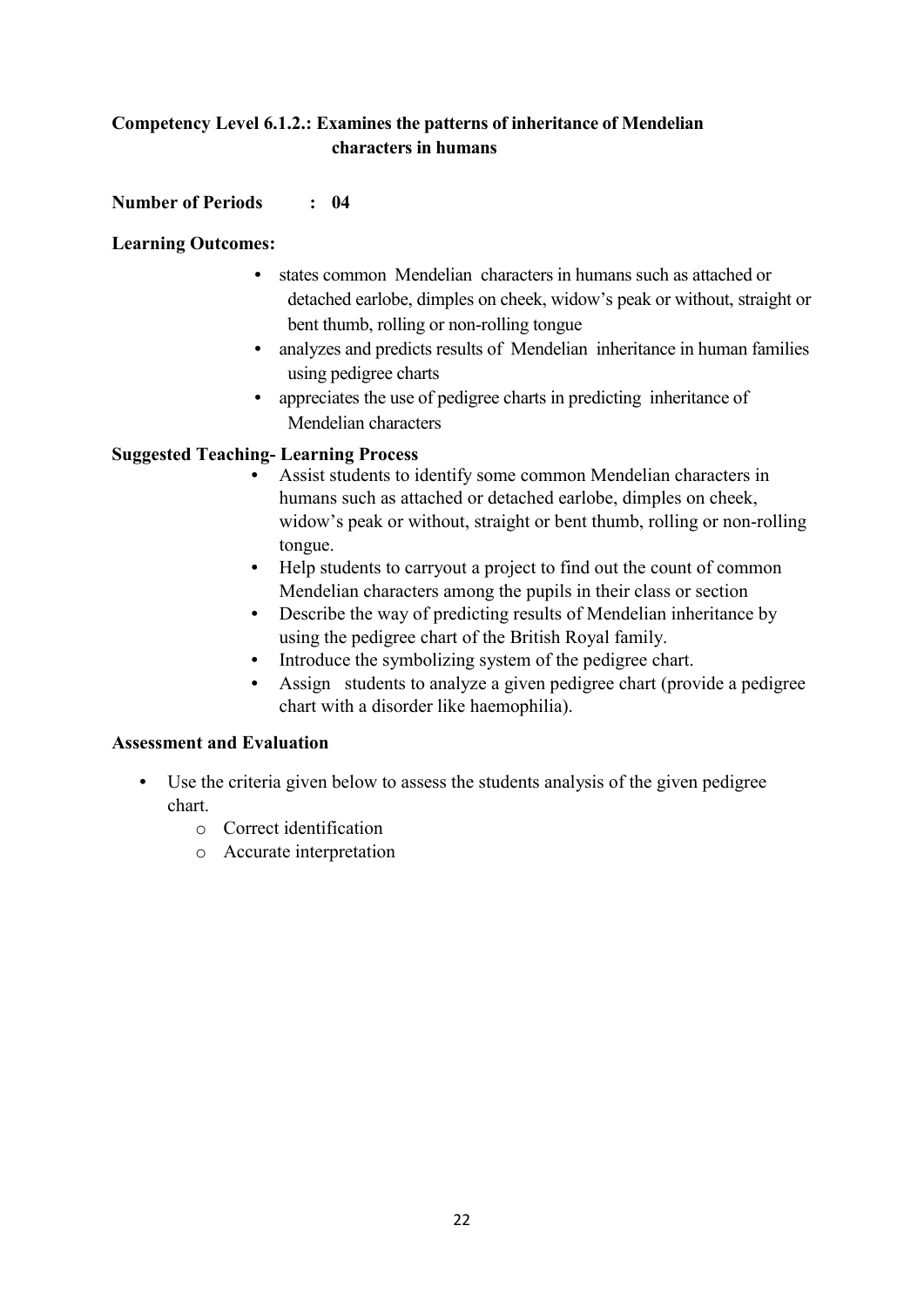# **Competency Level 6.1.3 : Uses concepts and principles to explain genetic patterns that deviate from Mendel's laws**

# **Number of Periods : 04**

# **Learning Outcomes:**

- states patterns of non Mendelian inheritance such as incomplete dominance, codominance, poly allelism , gene interaction, poly genetic inheritance , gene linkage human sex determination and human sex linked inheritance
- describes and analyzes the  $F_2$  phenotype ratios of incomplete dominance by using flower colour of *Mirabilis*
- describes and analyzes the  $F_2$  phenotype of ratios of co-dominance using AB blood group
- describes and analyzes the  $F_2$  phenotype of ratios of poly allelism using A,B,O blood groups
- describes and analyzes the  $F_2$  phenotype of ratios of gene interaction of dominant epistasis using plumage colour of house fowl and recessive epistasis using flower colour of *Lathyrus*
- describe and analyze the  $F_2$  phenotype ratios of polygenic inheritance stating any example from list of height, IQ, skin colour in man
- describes and analyzes the  $F_2$  phenotype ratios of gene linkage using eye colour and wing type of Drosophila
- explains human sex determination
- states haemophilia and colour blindness as human sex linked characters
- describes and analyzes the human sex linked inheritance
- defines pleiotropy as heredity of single gene to have multiple effects (example in human cystic fibrosis and sickle cell disease)
- outlines the concept of epigenetics as the inheritance of traits transmitted by mechanism not involved in nucleotide sequence itself. (eg; in identical twins one gets schizophrenia, a genetic disease but the other does not)
- appreciates the way non Mendelian inheritance contributes to variations among population

# **Suggested Teaching- Learning Process**

- Guide students to name the patterns of non Mendelian inheritance such as incomplete dominance, codominance, polyallelism, gene interaction, poly genetic inheritance, gene linkage, human sex determination and human sex linked inheritance.
- Briefly explain the nature of the given non Mendelian inheritance patterns by using relevant examples.
- Guide students to describe and analyze the  $F_2$  phenotypic ratios of the given patterns of non Mendelian inheritance.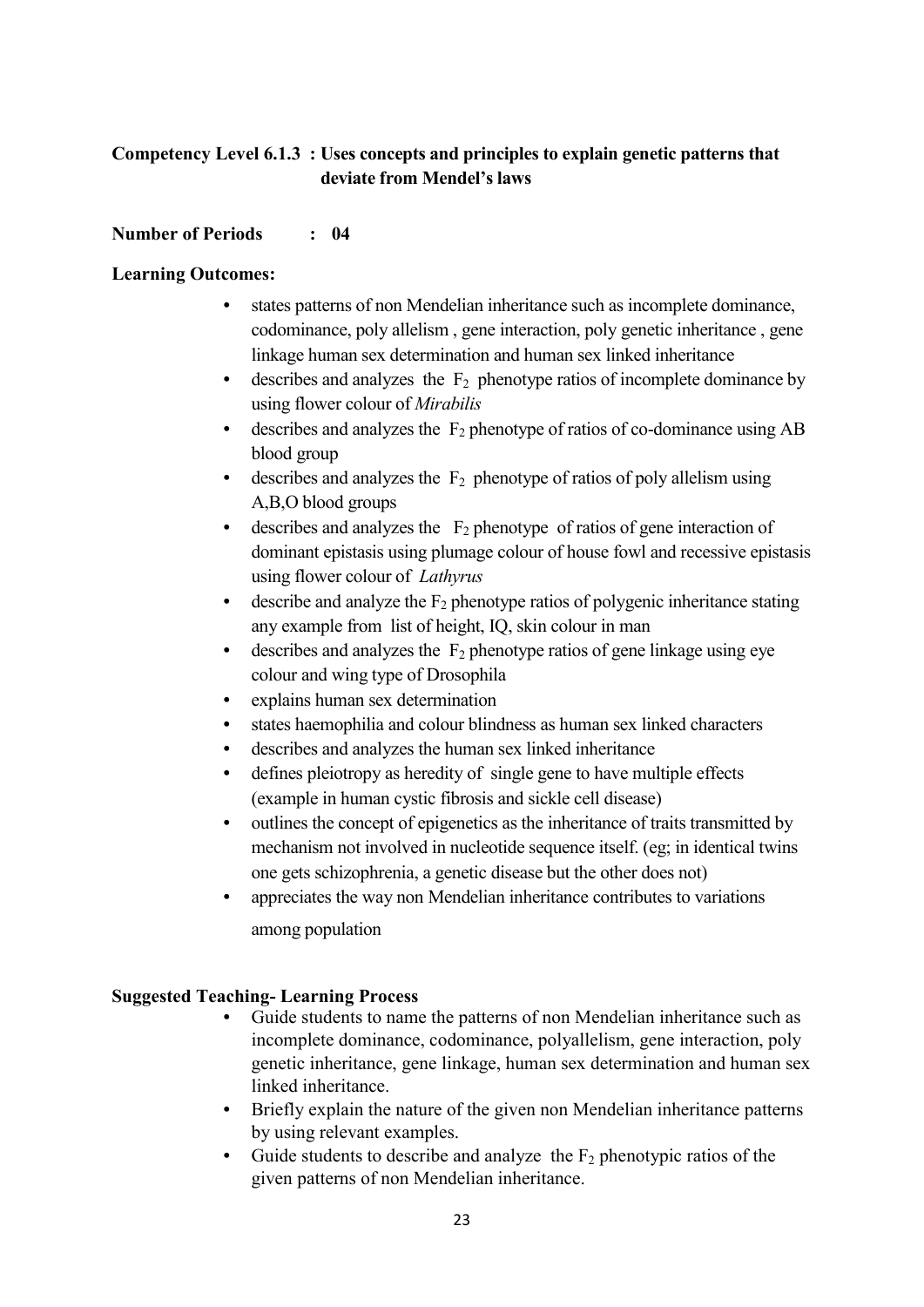- Guide the students to make their own diagrams to show the given non-Mendelian inheritance patterns
- Provide them with several problems in each pattern of non Mendelian inheritance to solve.
- Describe how sex is determined in man.
- Guide students to extract information on genetics of human cystic fibrosis and sickle cell anaemia and construct definition for pleiotropy.
- Lead a discussion on the concept of epigenetics using schizophrenia as an example.

- Evaluate the students while they solve the problems in non Mendelian inheritance according to the criteria given below.
	- o Construction of a diagrammatic representation of the patterns
	- o Preciseness of the inheritance patterns
	- o Conclusion on inheritance patterns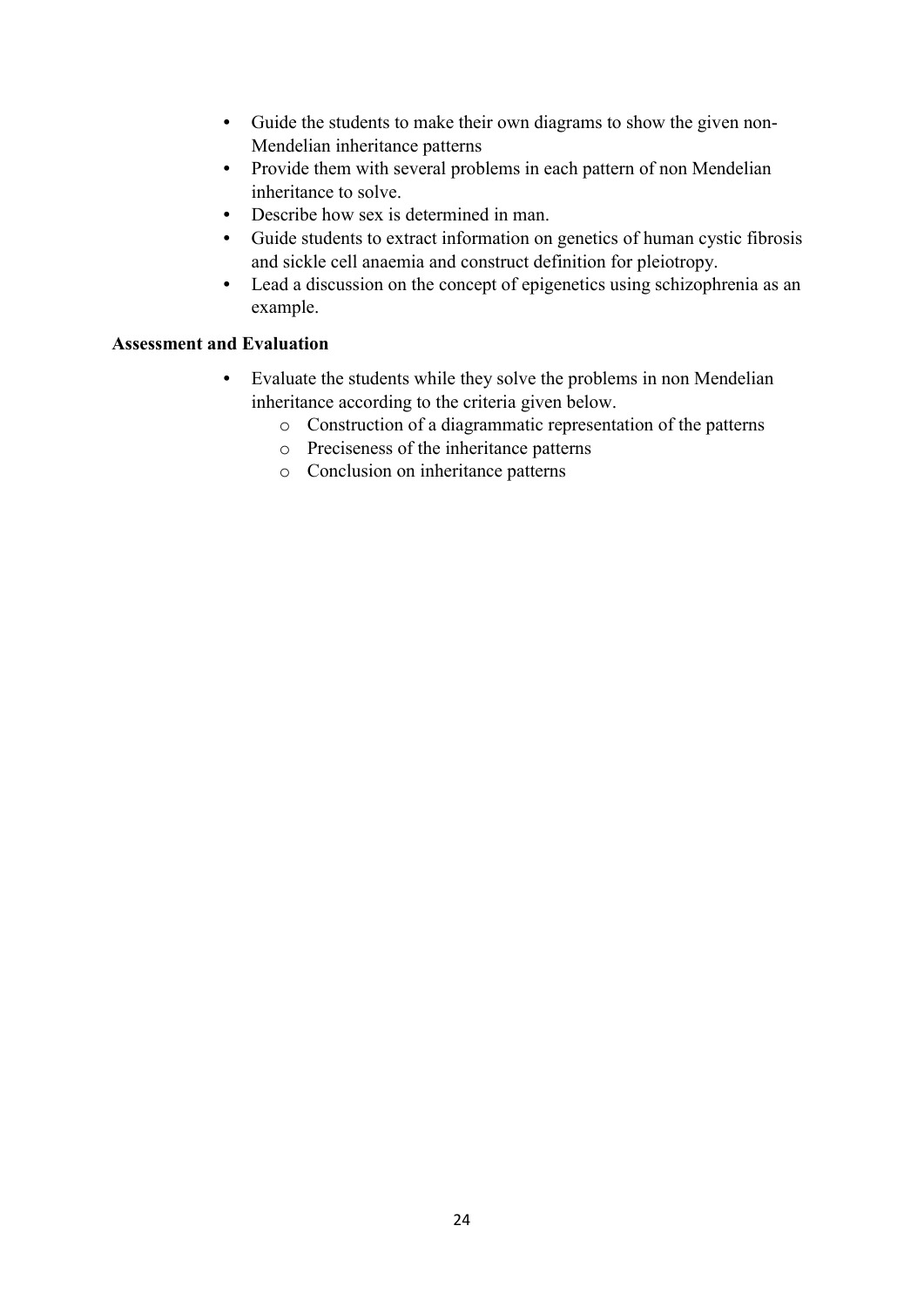# **Competency Level 6.1.4 : Investigates evolution of life using changes in gene frequencies**

#### **Number of Periods : 04**

#### **Learning Outcomes:**

- explains Hardy-Weinberg equilibrium
- states conditions for Hardy-Weinberg equilibrium
- explains how changes in gene frequency leads to evolution

#### **Suggested Teaching- Learning Process**

- Lead a discussion on the Hardy-Weinberg equilibrium by using the equation.
- Guide the students to list down the conditions that a population should possess for this equilibrium.
- Discuss how the changes in gene frequency leads to evolution at the end.
- Guide the students to solve the problems given on Hardy-Weinberg equilibrium.

- Evaluate the students while they solve the problems using Hardy-Weinberg equation using the criteria given below.
	- o Accuracy of using Hardy-Weinberg equation
	- o Calculation
	- o Finding the problem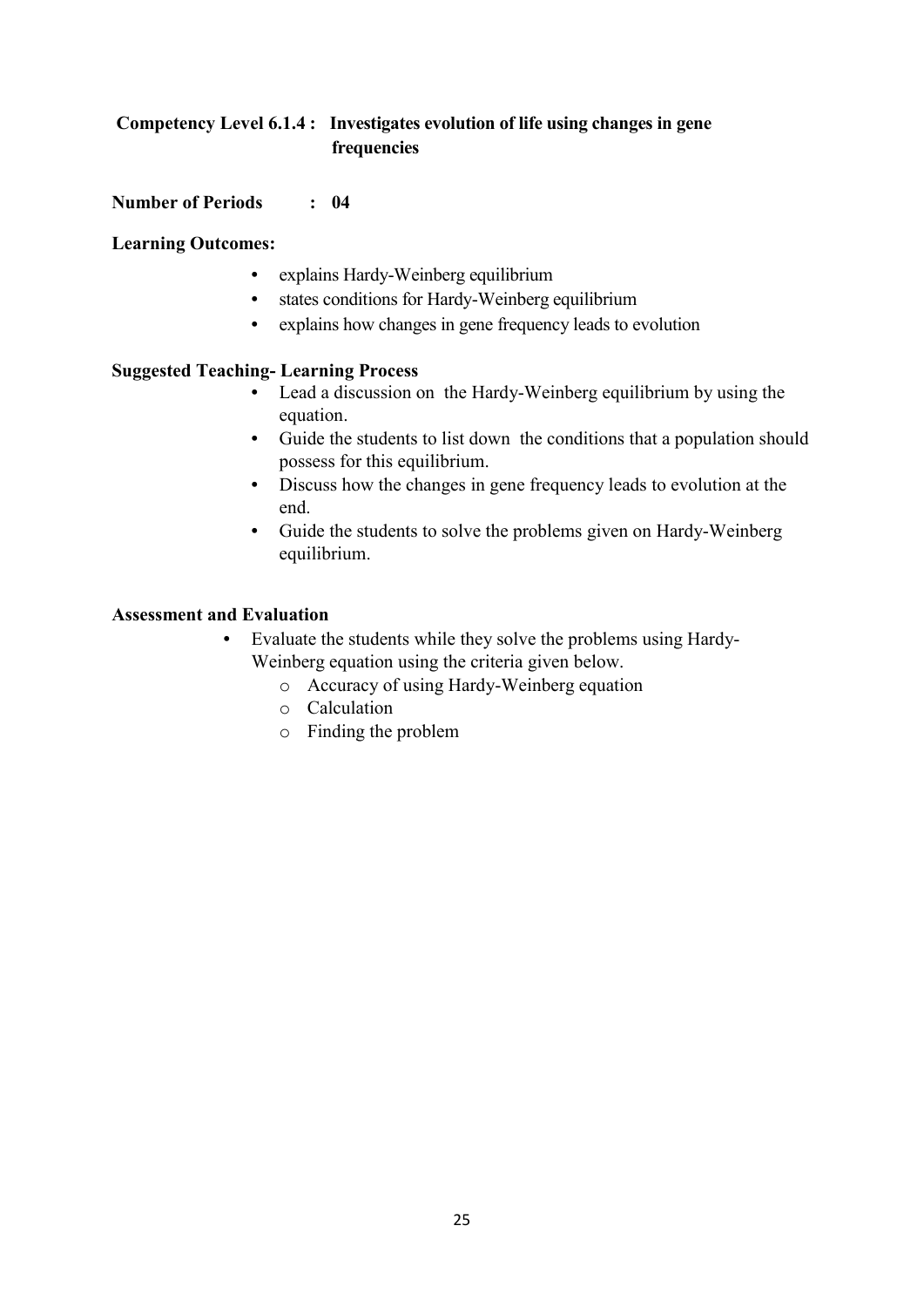# **Competency Level 6.1.5 : Explores the basic concepts in plant and animal breeding**

#### **Number of Periods : 04**

#### **Learning Outcomes:**

- briefly describes the importance of plant and animal breeding with examples
- briefly describes some breeding techniques in plants and animals
- briefly describes the genetic principles of breeding techniques
- compares advantages and disadvantages of natural and artificial breeding methods
- appreciates the plant and animal breeding techniques to obtain improved varieties

#### **Suggested Teaching- Learning Process**

- Conduct a discussion on the importance of plant and animal breeding, stating relevant examples
- Explain some breeding techniques used in plants and animals for human needs using appropriate pictures / videos/ literature.
- Describe the genetic principles used in breeding techniques.
- Provide students with articles or reading materials to compare natural and artificial breeding techniques and assist them to tabulate their advantages and disadvantages.
- Guide students to make a presentation on plant and animal breeding techniques used to obtain improved varieties (high milk yield in cows , high starch yield in crops etc.).

- Evaluate students' presentations using the criteria given below.
	- o Accuracy of findings
	- o Relevance of information
	- o Presentation skills
	- o Time management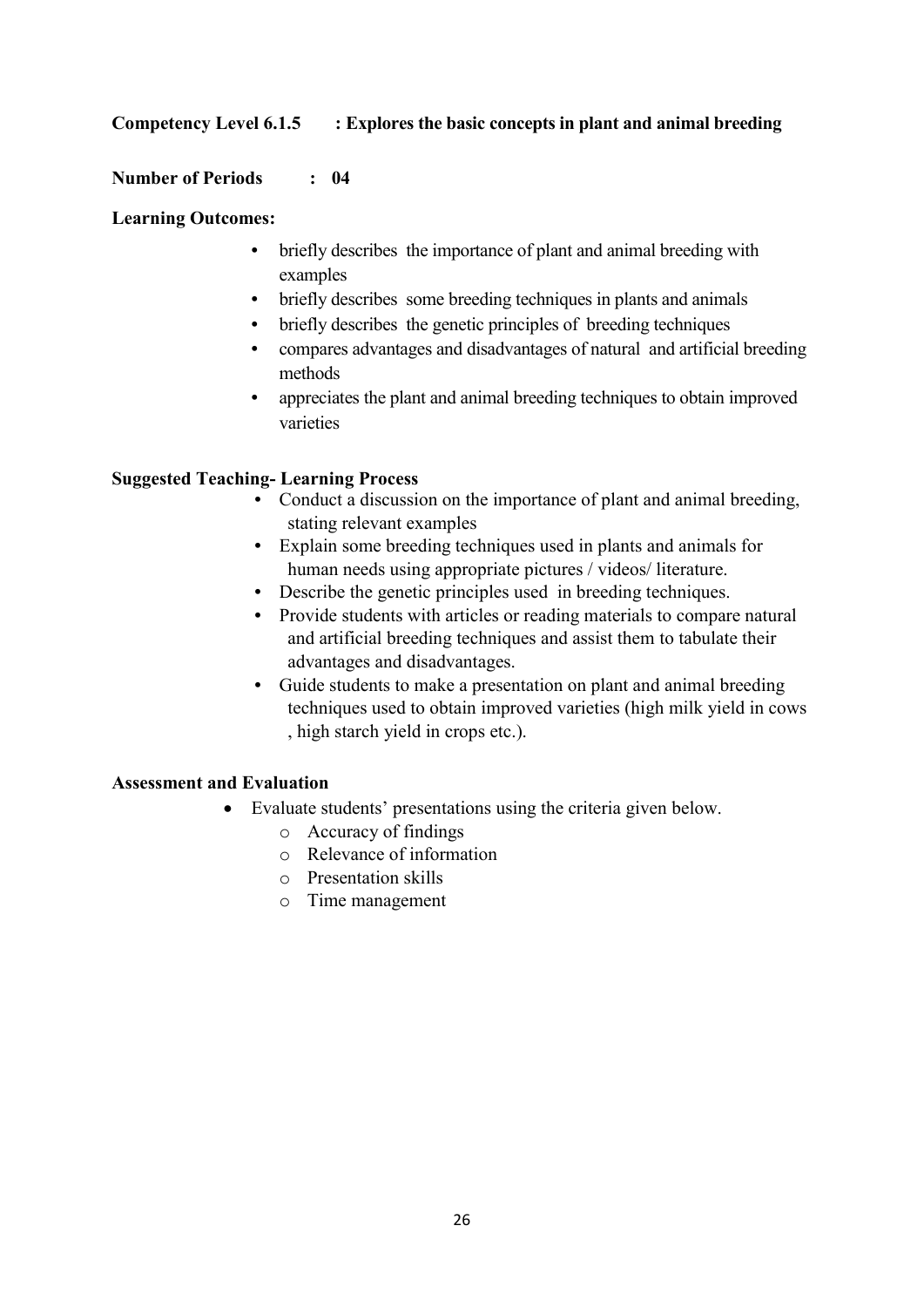#### **Competency 7.1.0 : Investigates the molecular basis of genetic materials**

#### **Competency Level 7.1.1 : Examines the structures and functions of genetic materials**

#### **Number of Periods : 06**

#### **Learning Outcomes:**

- recalls the basic structure of DNA and RNA molecules
- describes the properties of DNA
- describes the architecture of chromosomes
- distinguishes prokaryotic chromosome from eukaryotic chromosome
- explains the importance of DNA replication
- names the enzymes involved in DNA replication and states their importance
- states that very few errors take place in DNA replication
- describes the basic characteristics of DNA replication
- distinguishes the differences between eukaryotic and prokaryotic DNA replications
- briefly describes DNA repair and states its significance
- explains the characteristics of DNA as a hereditary molecule of the cell

#### **Suggested Teaching- Learning Process**

- Conduct a brainstorming session on the basic structures of DNA and RNA molecules.
- Assist students to list down the properties of DNA.
- Guide students to construct a display to depict the architecture of chromosomes.
- Assist students to tabulate the differences between prokaryotic and eukaryotic chromosomes.
- Guide students to prepare a presentation using appropriate diagrams/ video clips/ models to describe the basic characteristics of DNA replication and let them present it as groups (Unwinding of double helix, Nucleotide polymerization, Role of RNA primers, Leading and lagging strands, Sealing the gaps, Role of enzymes- DNA helicase, primase, DNA polymerases and DNA ligase are expected to be focused)
- Conduct a discussion to describe how the DNA replication of prokaryotes differs from the eukaryotes.
- Let students explore and list the significance of DNA replication.
- Explain how DNA functions as the hereditary molecule of the cell.
- Assist students to prepare a poster on 'DNA repair mechanism and its significance' in groups.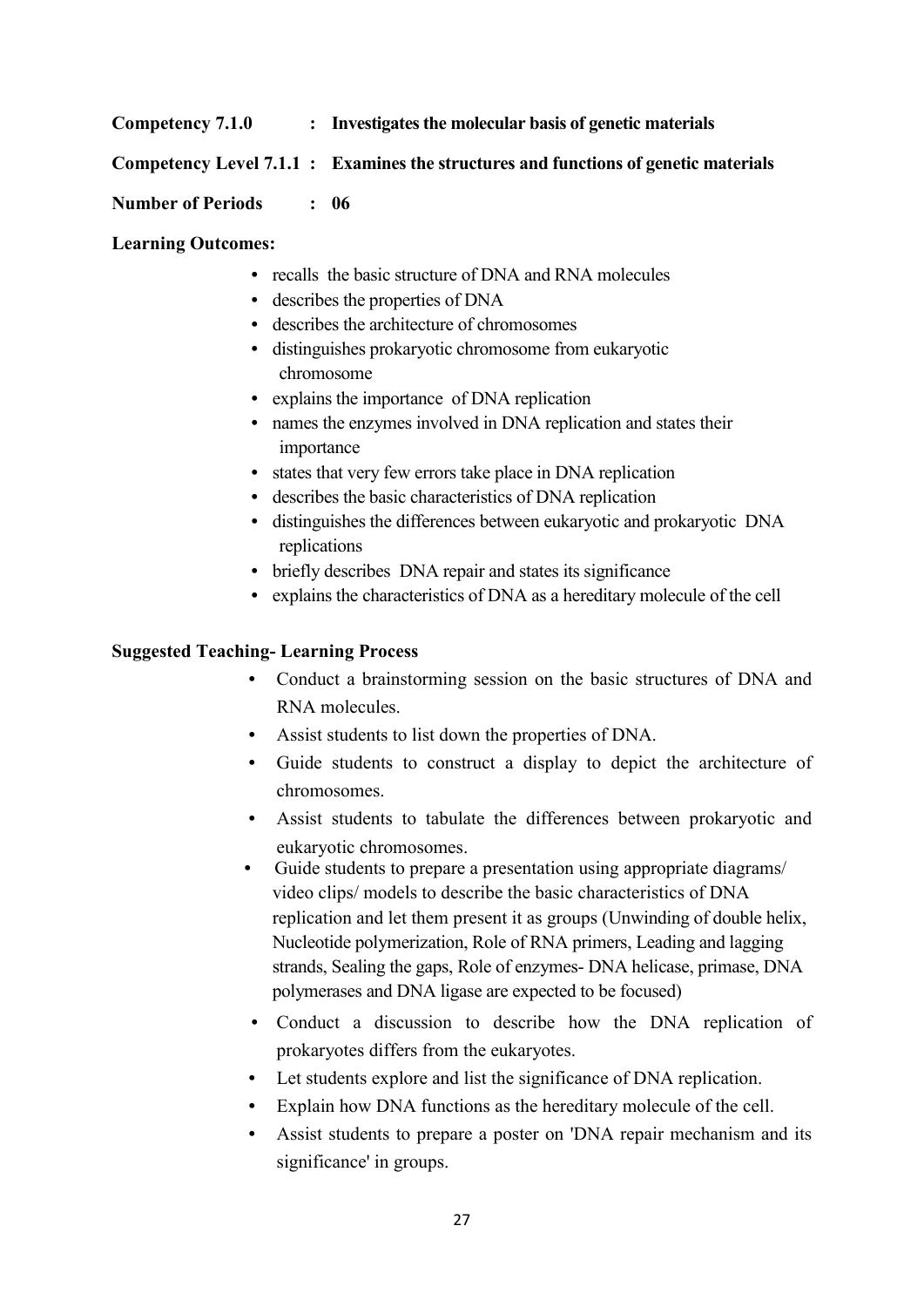- Assess students' presentation based on the following criteria:
	- Accuracy of the subject matter
	- Relevancy and use of appropriate aids
	- Team work
	- Time management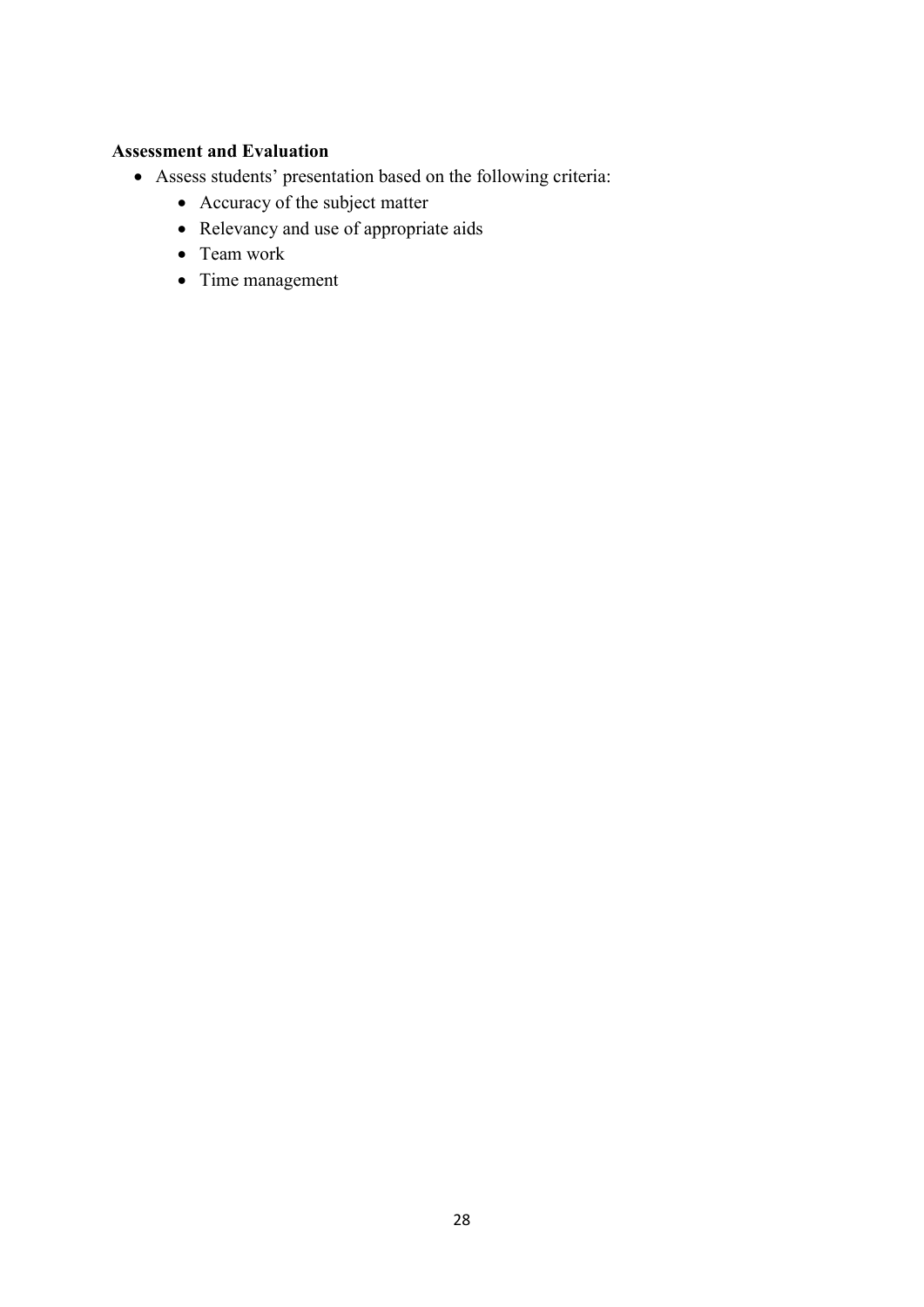#### **Competency 7.1.0 : Investigates the molecular basis of genetic materials**

#### **Competency Level 7.1.2 : Examines genes and how they work**

#### **Number of Periods : 09**

#### **Learning Outcomes:**

- briefly describes the basic structure and organization of prokaryotic and eukaryotic genomes and their differences
- relates gene with chromosomes
- describes the characteristics of the genetic code
- briefly describes exons and introns
- states the role of DNA, RNA and enzymes in protein synthesis
- names the major steps found in protein synthesis as transcription and translation
- States one gene/ one polypeptide hypothesis
- lists the major steps involved in transcription and translation
- appreciates the value of chromosomal theory
- appreciates the importance of molecular biology in life
- appreciates the trafficking and degradation of proteins within the cell

#### **Suggested Teaching- Learning Process**

- Describe the basic structures and organizations of prokaryotic and eukaryotic genomes.
- Assist students to list down the differences between prokaryotic and eukaryotic genomes.
- Conduct a brainstorming session on relationship of chromosomes with genes.
- Introduce the terms 'genetic code' and 'codon' to students.
- Assist students to prepare a poster presentation to depict exons, introns and other non coding regions of chromosomes.
- Introduce 'transcription' and 'translation' as the two major events in protein synthesis.
- Guide students to prepare presentations to describe the major steps of 'transcription' and 'translation' in protein synthesis.
- Introduce one gene-one polypeptide hypothesis.
- Briefly describe the trafficking and degradation of proteins within the cell.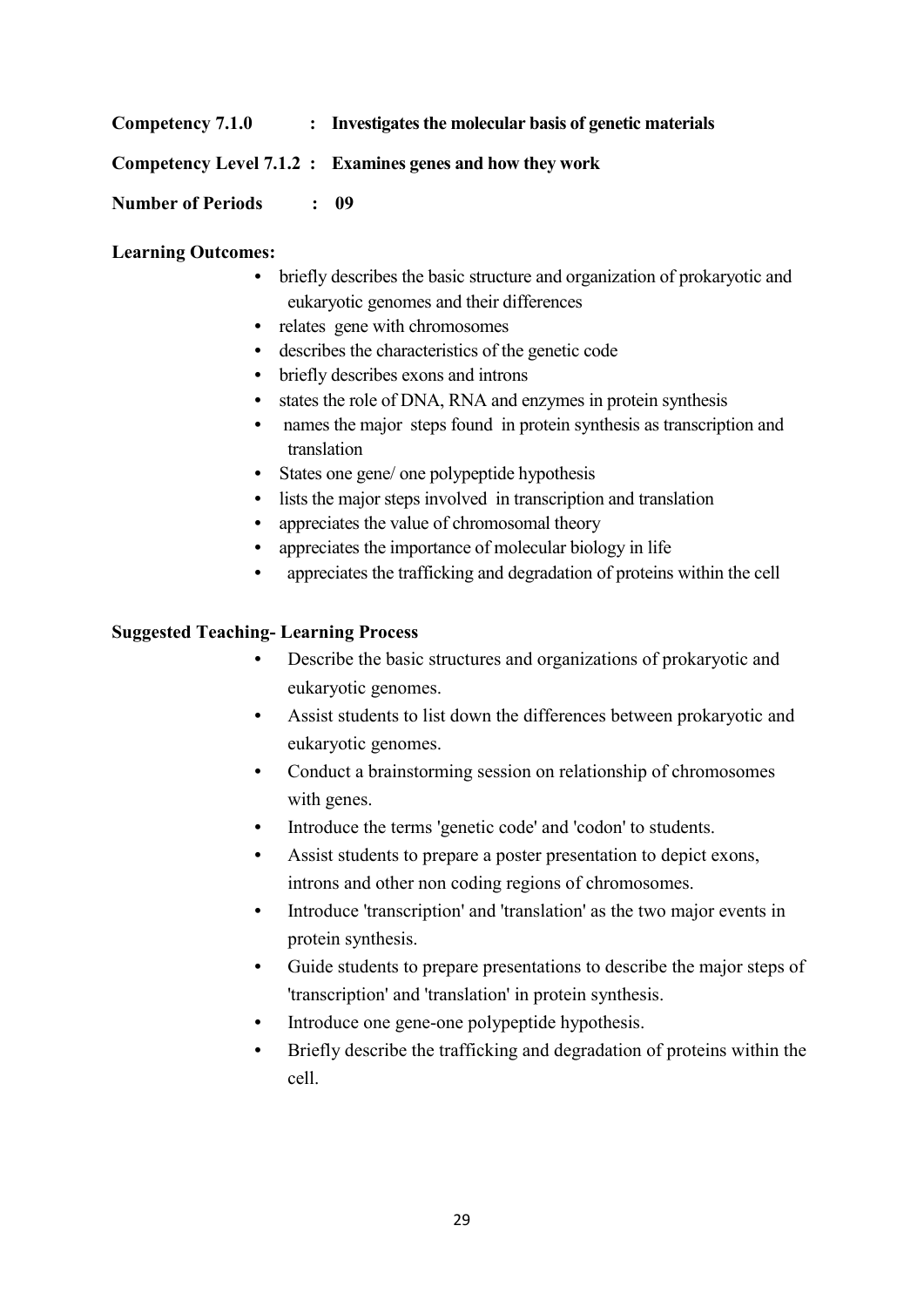- Assess the student's presentation on protein synthesis using the following criteria.
	- o Accuracy and relevance of information
	- o Active participation
	- o Time management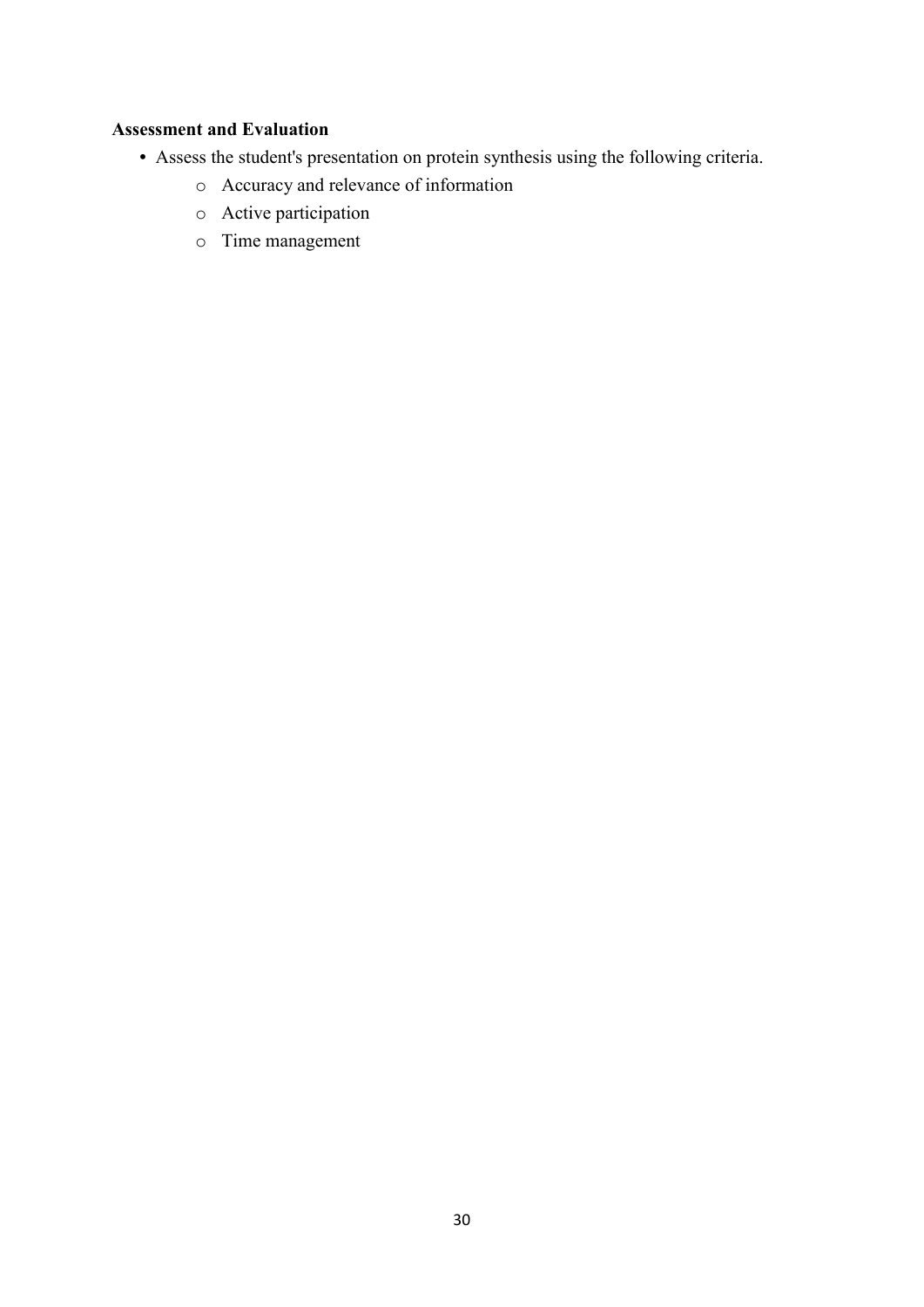| Competency 7.1.0              | $\mathcal{L}$ | Investigates the molecular basis of genetic materials |
|-------------------------------|---------------|-------------------------------------------------------|
| <b>Competency Level 7.1.3</b> |               | : Examines the molecular basis of mutations           |
| <b>Number of Periods</b>      |               | : 06                                                  |

# **Learning Outcomes:**

- defines the term mutation
- states the causative factors of mutations as mutagens
- states the types of mutations with examples
- describes the chromosomal conditions of given human genetic disorders (Down syndrome, Turners syndrome, Color blindness, Sickle cell anaemia).
- states the significance of genetic counseling in avoiding some human genetic problems
- explains the significance of mutation in evolution
- appreciates the contribution of mutation in evolution

#### **Suggested Teaching- Learning Process**

- Assist students to construct a definition for mutation and mutagens.
- Introduce gene mutations and chromosomal mutations to the students as the two major types of mutations and guide them to compare both with appropriate examples.
- Assist students to describe the chromosomal conditions of the following human genetic disorders.
	- a) Down syndrome
	- b) Turner syndrome
	- c) Klinefeltor syndrome
	- d) Colour blindness
	- e) Sickle cell anaemia
- Guide students to explore the significances of mutation in evolution.
- Assist students to collect information and prepare a report on the importance of genetic counseling in avoiding some human genetic problems.

- Assess student's report on the importance of genetic counseling in avoiding some human genetic problems using following criteria
- Accuracy of the content
- Relevancy of the content
- Adequacy of the content
- References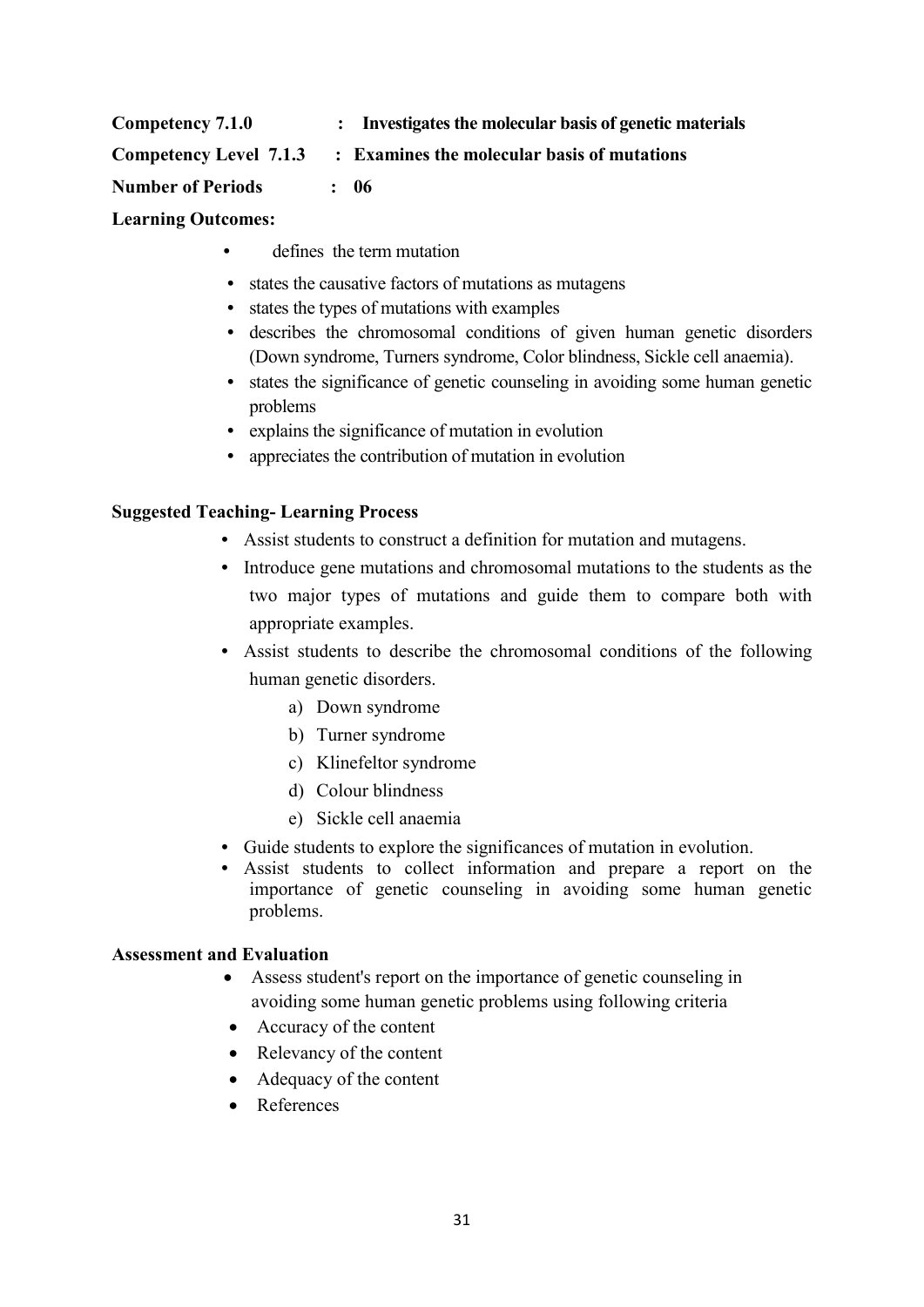**Competency 7.2.0 : Gets updated on gene technology**

**Competency Level 7.2.1 : Gets updated on tools, techniques and methods of gene technology**

# **Number of Periods : 08**

# **Learning Outcomes:**

- briefly discusses the major steps in DNA isolation
	- briefly describes the role of enzymes used in gene technology
- states the principle of agarose gel electrophoresis
- briefly describes the principle of nucleic acid hybridization
- states the use of probes
- states what recombinant DNA technology is
- names different types of vectors used in recombinant DNA technology
- briefly discusses the significance of using bacterial plasmids, bacteriophage and yeast in using them as vectors
- outlines the major steps in gene/DNA fragment cloning
- discusses the significance of marker genes and DNA libraries
- states the function of reverse transcriptase in recombinant DNA technology
- briefly describes how transformation, transduction, *Agrobacterium* and gene guns are used in transfer of desired gene fragments
- appreciates the complexity of recombinant DNA technology

# **Suggested Teaching- Learning Process**

- Show video clips/ posters/ diagrams/ photographs of DNA isolation and ask students to list down the major steps of DNA isolation.
- Introduce the principle of DNA isolation, role of nucleases, ligases, polymerases, DNA probes, agarose gel electrophoresis and hybridization techniques to the students using appropriate diagrams/ photographs/ videos.
- Introduce recombinant DNA technology and conduct a discussion on cloning of genes.
- Guide students to prepare a poster on the following vector types used in recombinant DNA technology by stating their significance.
	- Bacterial plasmids
	- Bacteriophage
	- Yeast artificial
- Guide students to tabulate the roles of vectors, DNA libraries, reverse transcriptase and marker genes in the recombinant DNA technology.
- Assist students to list the major steps of gene/ DNA fragment cloning.
- Guide students to prepare a report by collecting information from available sources on the following DNA delivery systems and methods.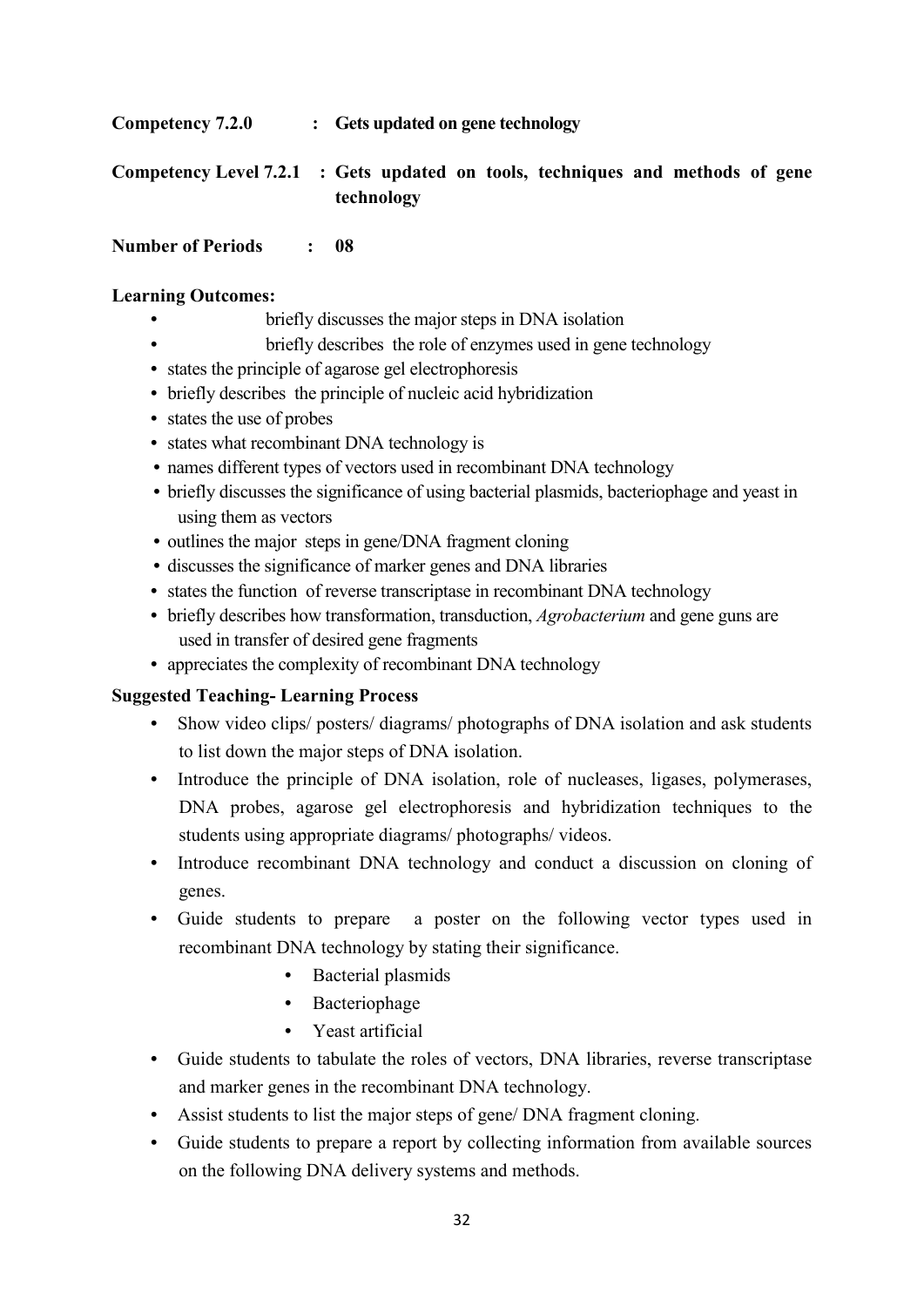- Transformation
- Transduction
- *Agrobacterium* mediated transfer
- Gene guns

- Assess the student's report using the following criteria.
	- Accuracy and relevancy of information
	- Adequacy of information
	- Examples
	- References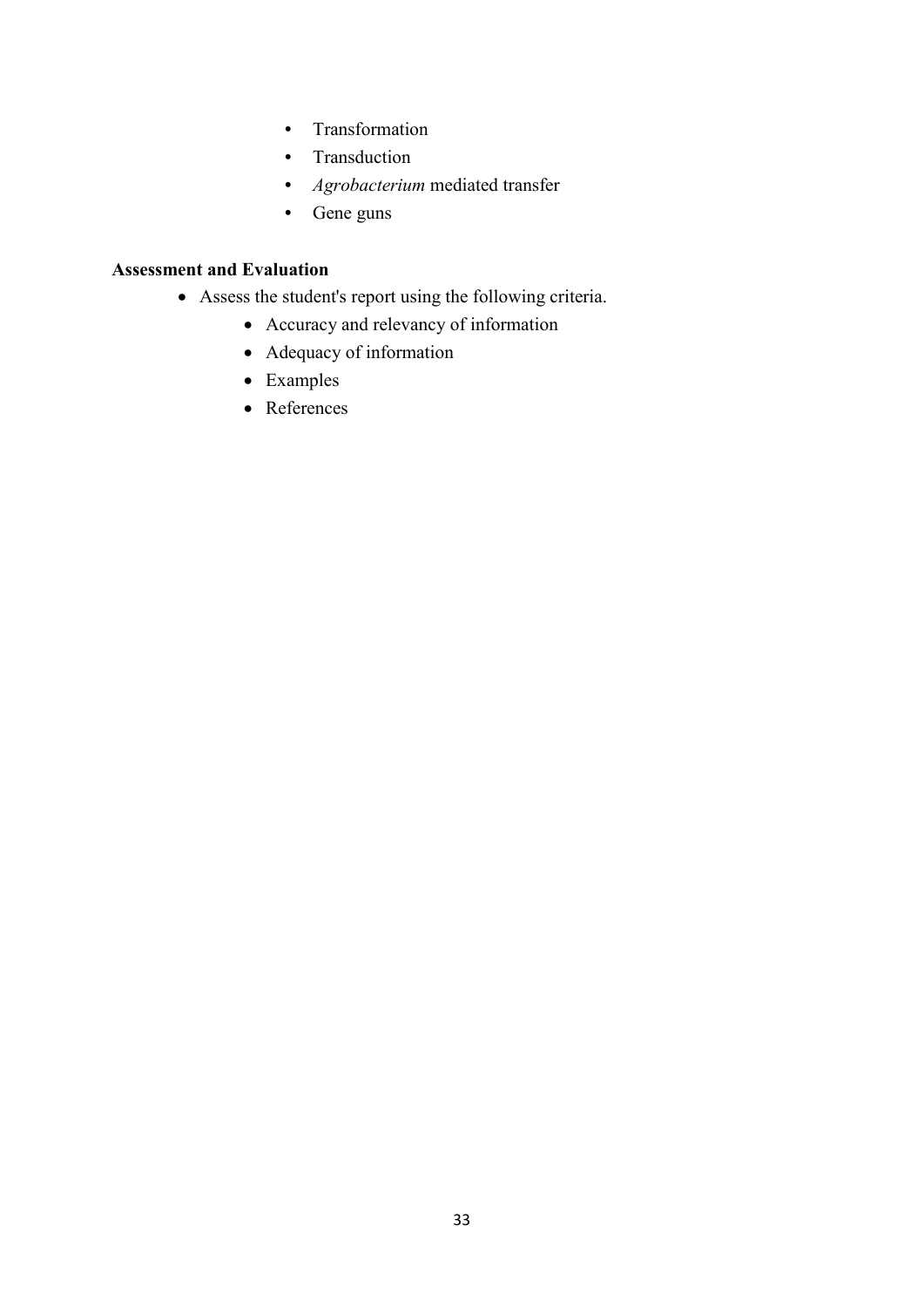**Competency 7.2.0 : Gets updated on gene technology**

**Competency Level 7.2.2 : Gets updated on DNA analysis**

**Number of Periods : 07**

# **Learning Outcomes:**

- states what is meant by restriction map, DNA sequencing, DNA fingerprints and PCR
- outlines the significance of restriction map, DNA sequencing, DNA fingerprinting and PCR
- appreciate PCR as an accelerated process of DNA analysis

# **Suggested Teaching- Learning Process**

- Give a brief introduction to students on the following techniques used in DNA Analysis.
	- Restriction Maps
	- DNA Sequencing
	- DNA Finger Prints
	- Polymerase Chain Reaction (PCR)
- Assist students to explore information on the significances of following DNA Analysis Techniques and let them present their findings as groups.
	- Restriction Maps
	- DNA Sequencing
	- DNA Finger Prints
	- Polymerase Chain Reaction (PCR)
	- Ask students to summarize and list down the significances of Restriction Maps, DNA Sequencing, DNA Finger Prints and Polymerase Chain Reaction (PCR).

# **Assessment and Evaluation**

• Assess students through a written test on the DNA Analysis Techniques.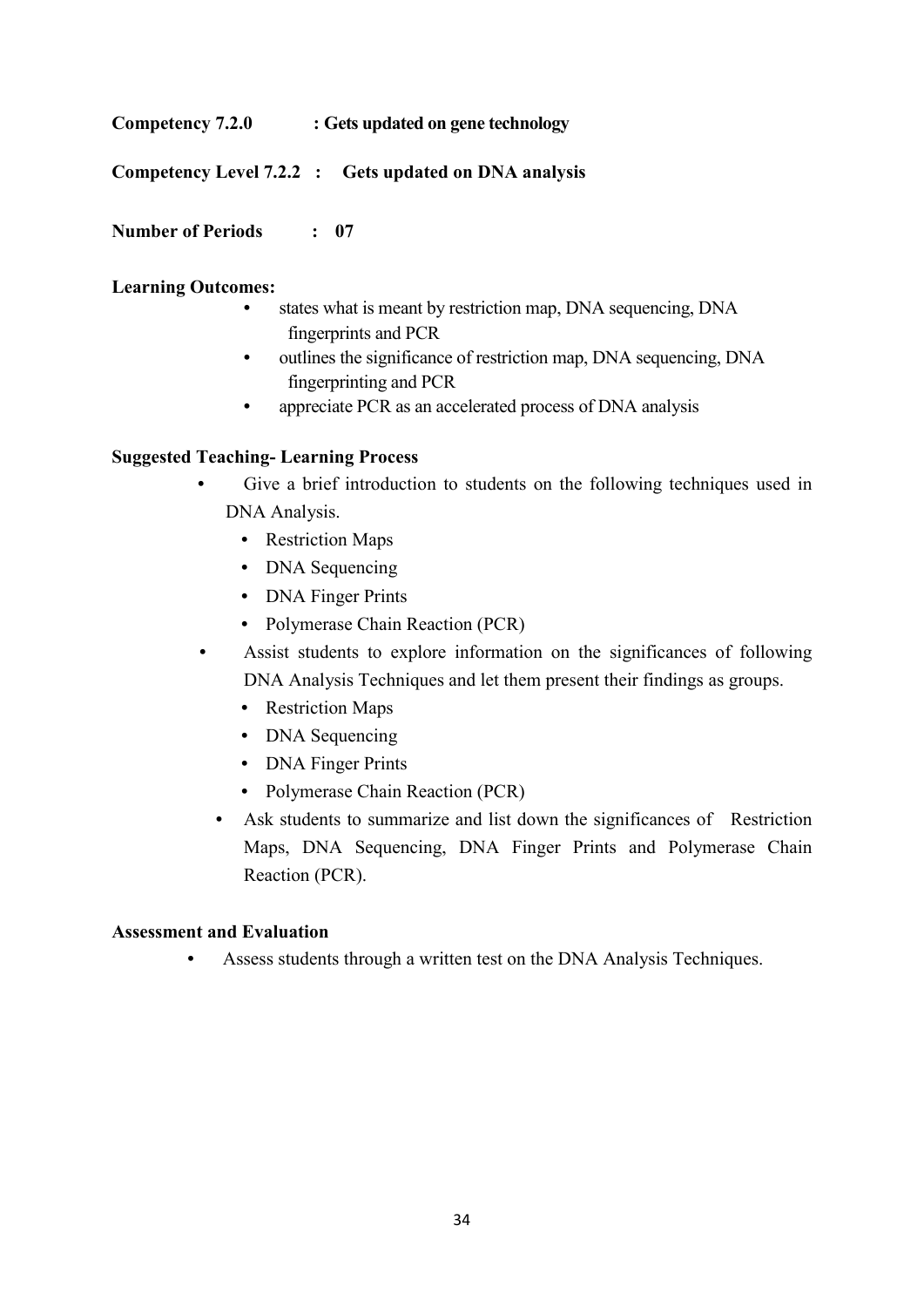| Competency 7.2.0              | : Gets updated on gene technology               |
|-------------------------------|-------------------------------------------------|
| <b>Competency Level 7.2.3</b> | : Updates on the application of gene technology |

**Number of Periods : 04**

# **Learning Outcomes:**

- states what a genetically modified (GM) organism is
- provides examples for the use of genetically modified organisms in medicine, agriculture and industry
- finds out possible health, environmental and socio economic concerns in using GM organisms
- briefly explains Cartagena protocol and national bio-safety framework
- appreciates the significance of international protocols and bio-safety framework in the safety of mankind
- appreciates gene technology as a field of excitements and controversies
- appreciates the applications of gene technology in different fields

# **Suggested Teaching- Learning Process**

- Introduce 'Genetically modified organisms' using appropriate examples in the fields of medicine, agriculture and industry.
- Assist students to construct an appropriate definition for 'Genetically modified organisms'.
- Ask students to collect information on possible health, environmental and socio economic concerns in Genetically modified organisms and let them present it as groups in the classroom.
- Ask students to prepare a poster with examples for the use of Genetically modified organisms' in medicine, agriculture, and industry.
- Briefly describe the objectives and significance of Cartagena protocol and the National Bio-safety Framework.

- Assess the poster prepared by students based on the following criteria.
	- Accuracy of information
	- Relevancy of information
	- Adequacy of information
	- Organization of Data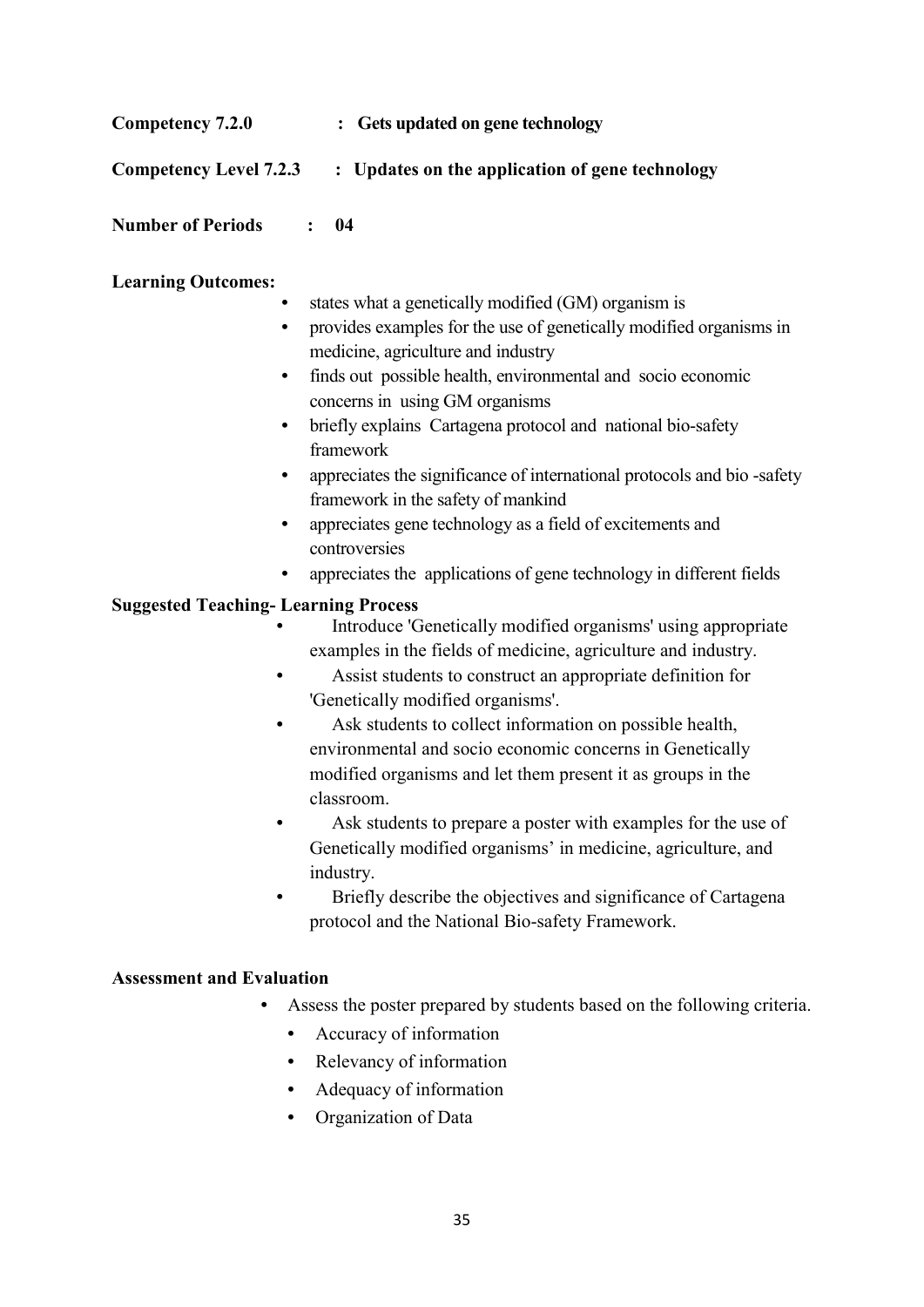# **Competency 8.1.0 : Engages in a biological analysis on relationships between organisms and their environment**

**Competency Level 8.1.1 : Investigates components of an ecosystem**

#### **Number of Periods : 02**

#### **Learning Outcomes:**

- states what Environmental Biology is
- describes the importance of learning Environmental Biology
- defines the levels of organization of the environment
- lists the major biotic and abiotic components
- appreciates the presence of various organizational levels of the environment

#### **Suggested Teaching- Learning Process**

- Assist students to construct a definition for environmental biology.
- Conduct a discussion on importance of studying environmental biology.
- Instruct students to construct a flow chart on organizational levels of the environment starting from individual to biosphere.
- Define each organizational levels in the environment and give relevant examples.
- Arrange a field visit and guide students to list down biotic and abiotic components in the environment and ask them to present the importance of the biotic and abiotic components in the environment.

- Assess students flow chart using following criteria.
	- o Accuracy
	- o Correct flow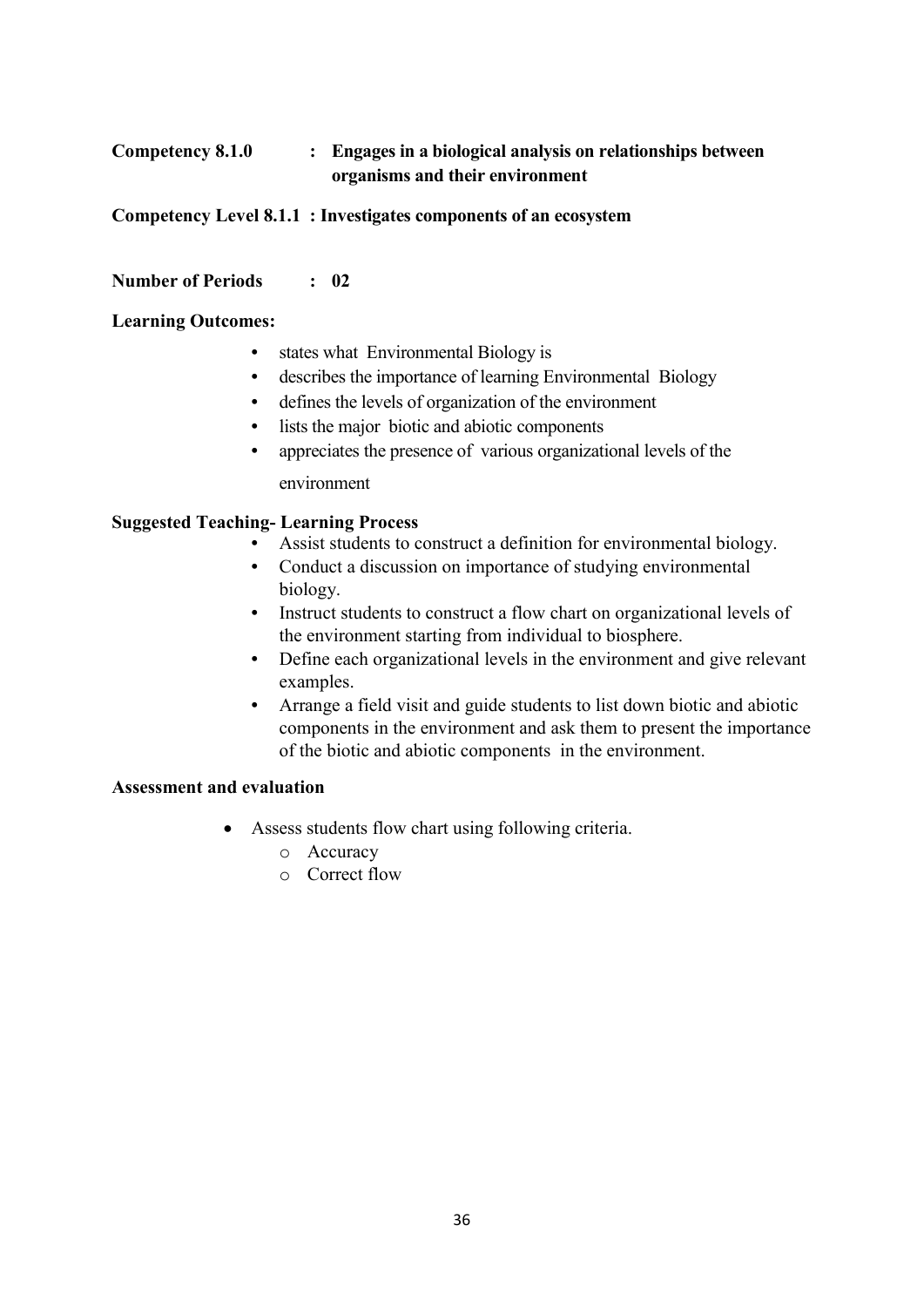# **Competency Level 8.1.2 : Investigates major processes of an ecosystem**

#### **Number of Periods : 03**

#### **Learning Outcomes:**

- briefly describes the concept of niche and habitat
- identifies relationships among abiotic and biotic components
- constructs food chains and food webs in a given ecosystem
- explains the energy loss along the food chain
- draws a flow chart to show how materials and energy flow in the ecosystem
- describes the types of pyramids
- appreciates the interaction between biotic and abiotic systems

#### **Suggested Teaching- Learning Process**

- Arrange a field visit to the school garden
	- guide students to find out different types of interactions found in the environment
	- guide them to identify relationship among biotic and abiotic components in the environment
	- Guide students to observe different feeding habits found among organisms in the ecosystem
	- Then instruct them to construct a food web from their observations
	- Ask them to highlight different food chains from their food webs
	- Finally conduct a discussion on how materials and energy flow in the ecosystem
	- Introduce different types of food pyramids with relevant examples
	- Introduce the concept of niche and habitat using relevant examples

- Assess students' food webs using following criteria.
	- o Accuracy
	- o Relevancy
	- o Adequacy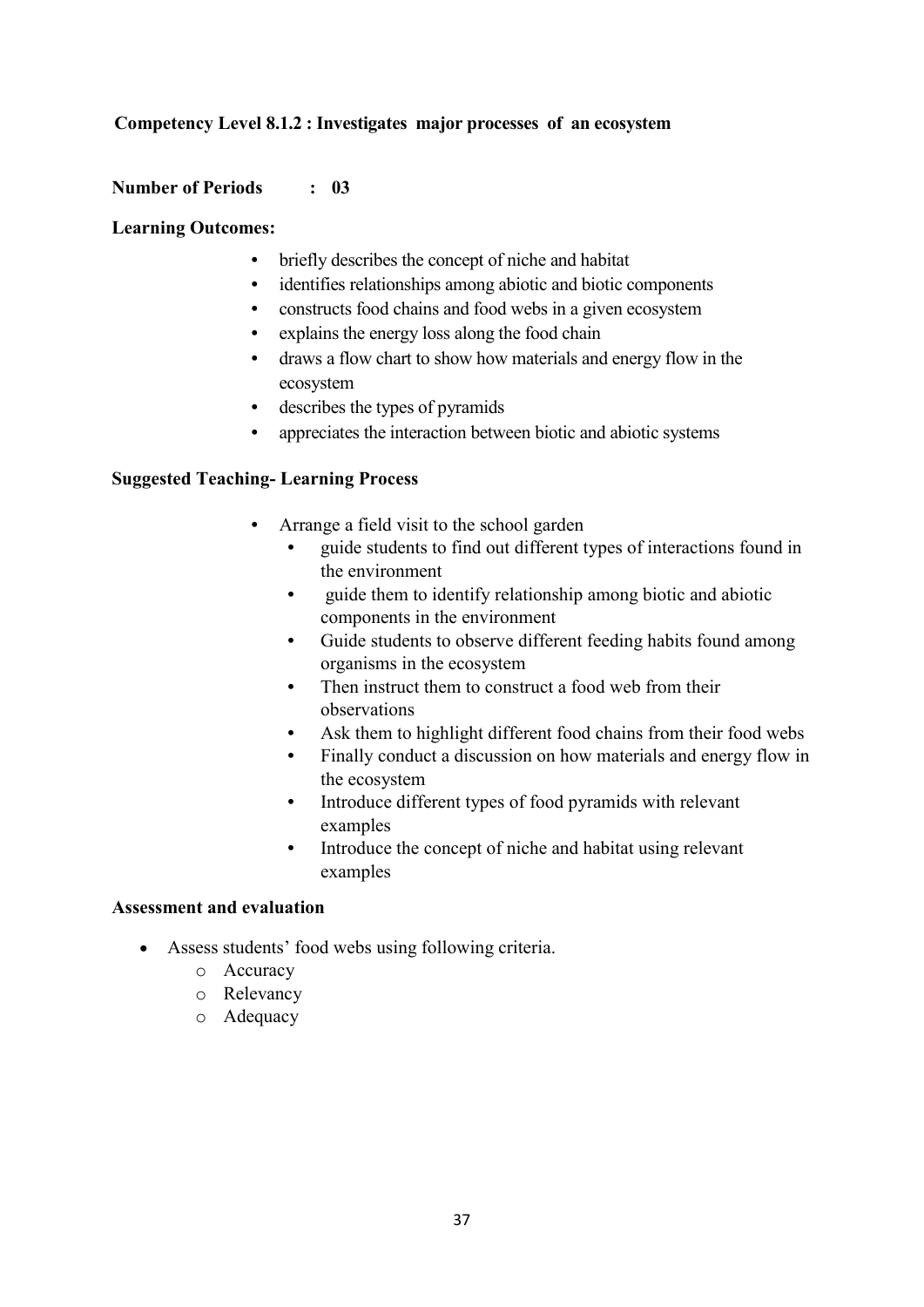# **Competency 8.2.0 : Explores the heterogeneous nature of the biotic component of global and local environment**

**Competency Level 8.2.1 : Investigates main biomes of the world**

#### **Number of Periods : 06**

#### **Learning Outcomes:**

- defines biome
- lists major terrestrial biomes in the world
- shows the distribution of major terrestrial biomes in a world map
- distinguishes different biomes using their major characteristic features (temperature, precipitation, plant features, animal features and human impact)
- **appreciates the diversity of biomes**

#### **Suggested Teaching- Learning Process**

- Guide students to construct a definition for biome
- Assist students to list down major terrestrial biomes in the world (tropical forest, savanna, desert, chaparral, temperate grassland, temperate broad leaf forest, northern coniferous forest and tundra.)
- Guide students to map their distribution on a world map.
- Guide students to extract the characteristic features of each biome from the given pictures/ articles/ video clips and assist them to differentiate those biomes based on the above extracted characteristic features.

- Assess student's map using following criteria
	- o Accuracy
	- o Neatness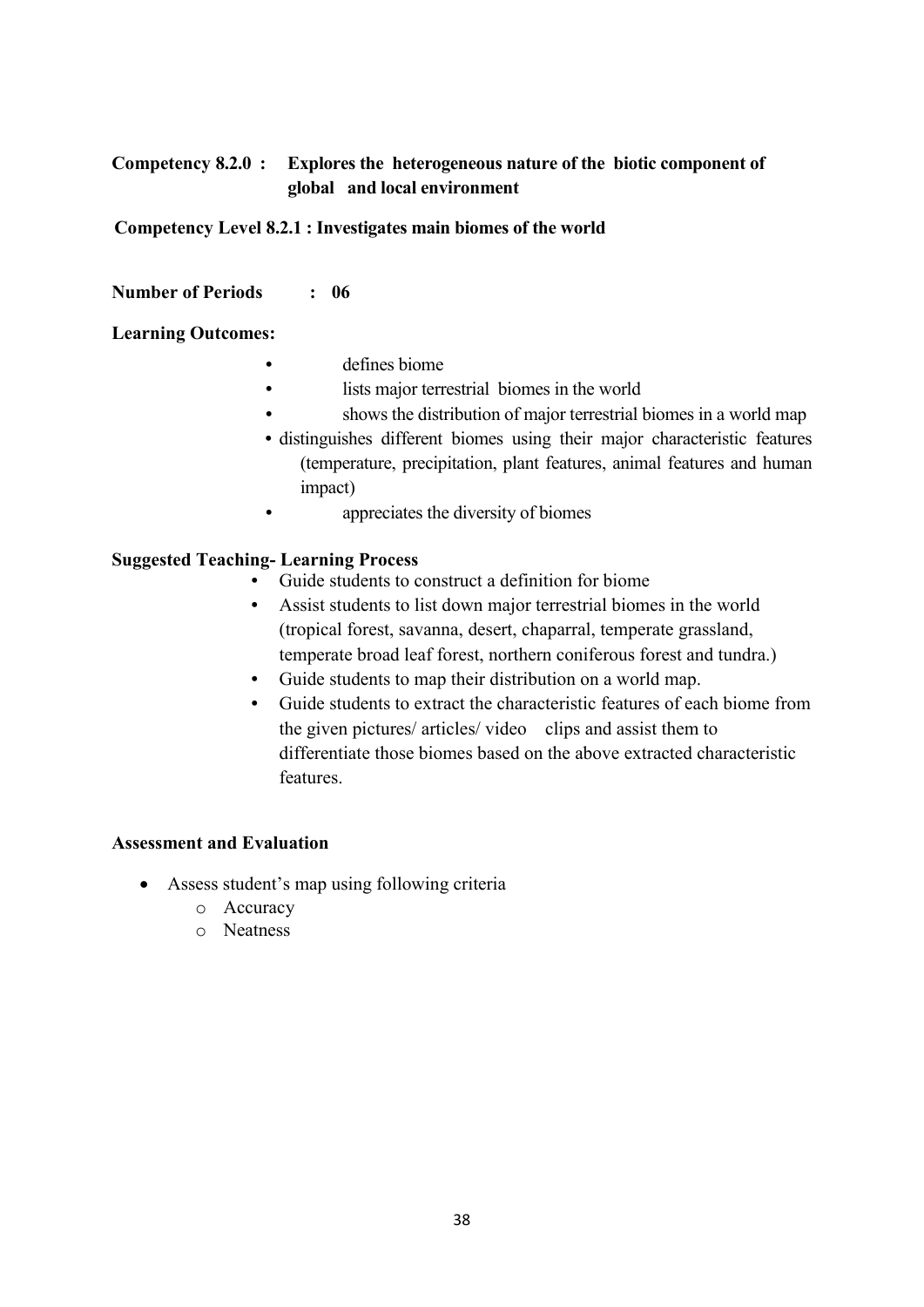# **Competency 8.2.0 : Explores the heterogeneous nature of the biotic component of global and local environment**

# **Competency Level 8.2.2 : Investigates ecosystems of Sri Lanka**

# **Number of Periods : 12**

# **Learning Outcomes:**

- states different types of ecosystems in Sri Lanka
- lists characteristic features of ecosystems in Sri Lanka
- shows the distribution of major ecosystems in a map of Sri Lanka
- states dominant species in the given ecosystems
- presents a brief account about any ecosystem of Sri Lanka after a field visit
- appreciates diversity of ecosystems in Sri Lanka

# **Suggested Teaching- Learning Process**

- Assist students to list down different types of ecosystems found in Sri Lanka (lowland rain forests, dry monsoon forests, montane forests, thorn forests, savanna, patana, rivers and streams, reservoirs, marshes and swamps, villus, lagoons and estuaries, mangroves, coral reefs, sea shore, sand dunes, sea grass beds and salt marshes).
- Provide students with a map of Sri Lanka and guide them to show the locations of each type of major ecosystem of Sri Lanka.
- Use diagrams/ video clips / arrange a field visit and guide students to list characteristic features of each ecosystem.
- Guide students to identify dominant species in each ecosystem.
- Guide student groups for a presentation on major ecosystems in Sri Lanka.

- Assess students' group presentation on major ecosystems in Sri Lanka using following criteria.
	- o Accuracy
	- o Neatness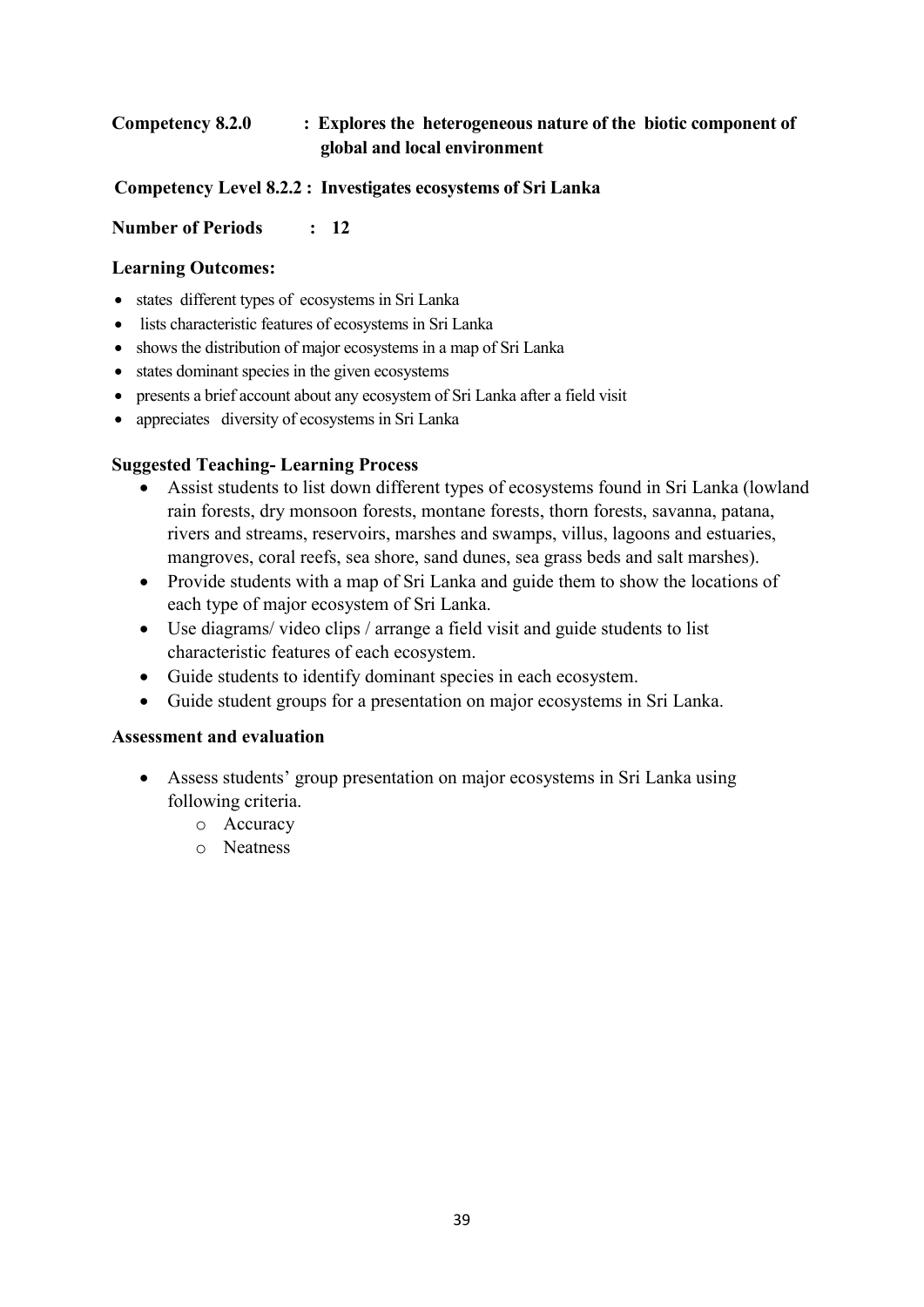# **Competency 8.3.0 : Explore biodiversity as a component of the environment**

#### **Competency Level 8.3. 1: Explores biodiversity and threats due to human actions**

#### **Number of Periods : 07**

#### **Learning outcomes:**

- defines biodiversity, ecosystem diversity, species diversity and genetic diversity
- describes the values of biodiversity under the given themes
- states the main five ways that biodiversity is lost illustrating examples in Sri Lanka
- explains extinction as a natural process, but the rate has been greatly increased by human activity
- defines threatened species according to the Red Data Book
- defines the biodiversity hotspots
- expresses the meanings of the given terminologies by giving Sri Lankan examples as appropriate
- appreciates the vast biological diversity of Sri Lanka and recognizes the importance of taking necessary actions to protect it

#### **Suggested Teaching learning Process**

- Assist students to construct definitions for biodiversity, ecosystems diversity, species diversity and genetic diversity.
- Guide students to prepare a booklet on the values of Bio diversity under following themes
	- o Commercial and non commercial goods
	- o Environment
	- o Recreational
	- o Ethical
	- o Services
- Guide students to write down the five ways for the loss of bio diversity such as habitat loss and fragmentation, over exploitation, pollution and introduction of invasive alien species and climate change with examples found in Sri Lanka.
- Lead a discussion to explain that the extinction is a natural process but rate has been greatly increased by human activities.
- Define following threatened species according to the Red Data Book and give relevant animal and plant examples.
	- Vulnerable
	- Endangered
	- Critically endangered
	- Extinct in the wild
- Guide students to construct a definition for bio diversity hotspots.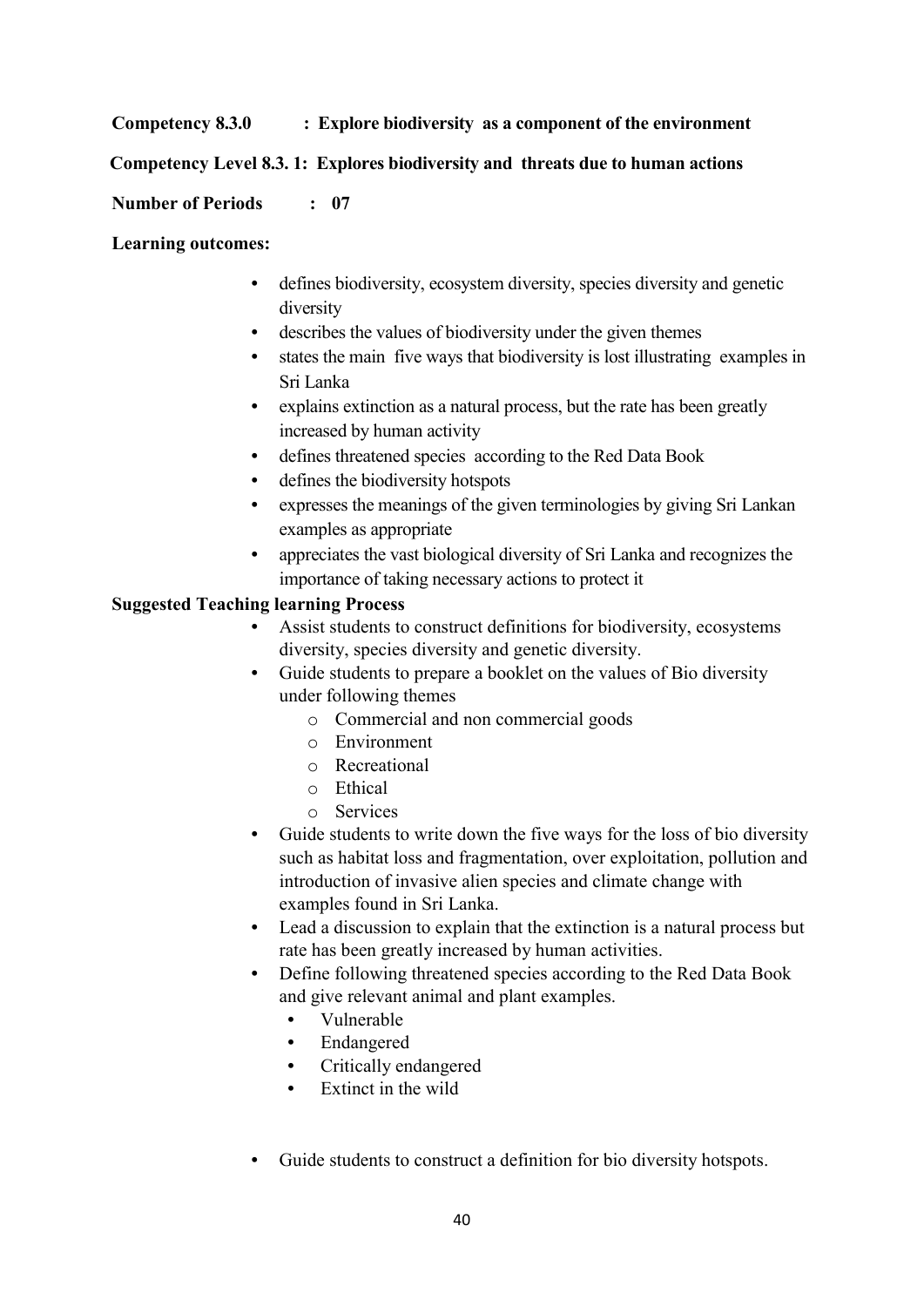- Conduct a discussion on following terminologies highlighting the Sri Lankan examples.
	- Endemic species
	- Indigenous species
	- Exotic species
	- Migratory species
	- Relict species
	- Flagship species
	- Keystone species
	- Invasive species

- Assess the booklet using following criteria.
	- o Accuracy
	- o Relevancy
	- o Adequacy
	- o References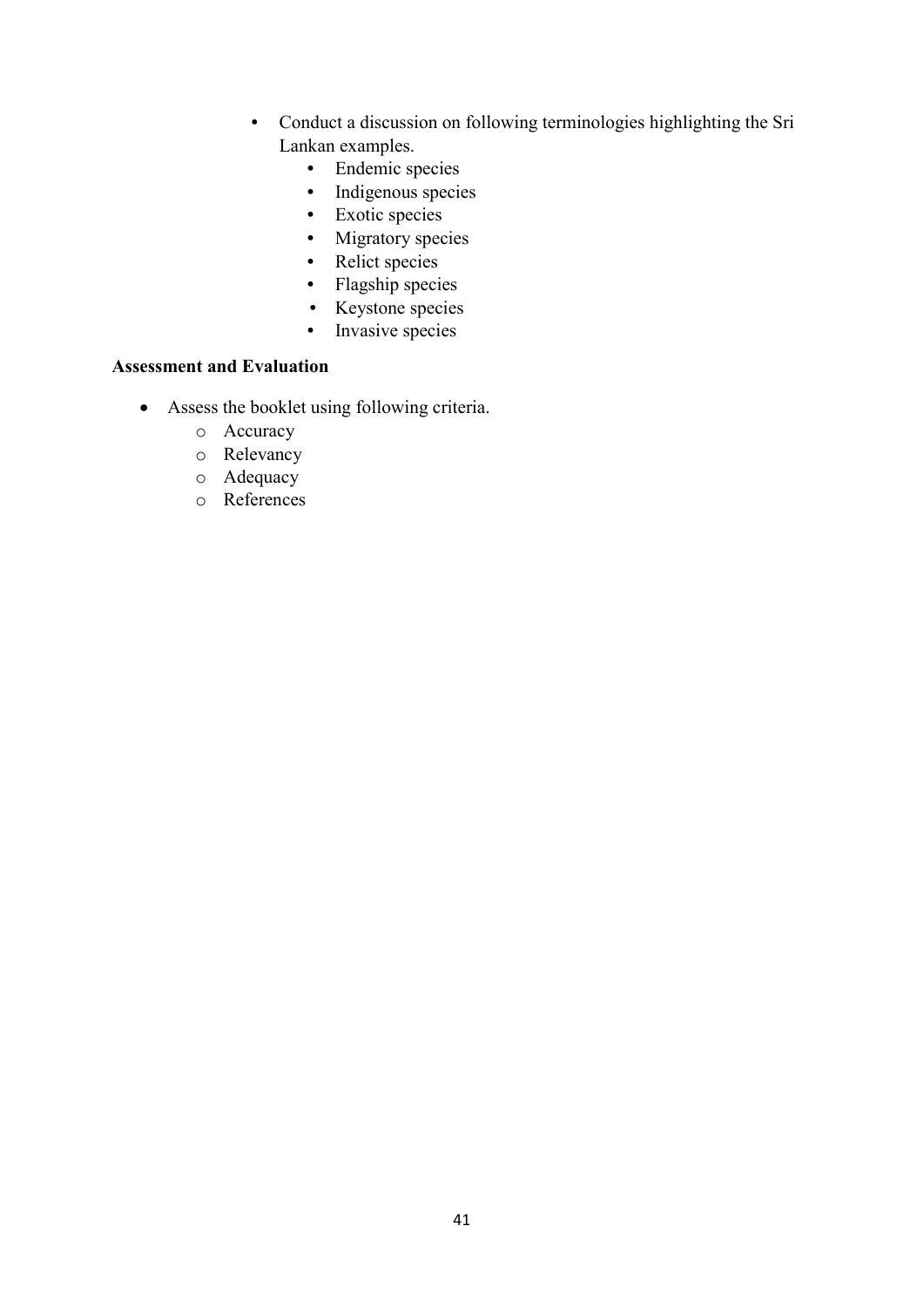| Competency 8.4.0       | : Explores global issues related to environment    |
|------------------------|----------------------------------------------------|
| Competency Level 8.4.1 | :Gets updated on the global environmental problems |
|                        |                                                    |

# **Number of Periods : 05**

# **Learning Outcomes:**

- lists major global environmental issues
- states the meaning of global warming and climate change, depletion of the ozone layer, desertification, and acid rain
- describes the contributory factors for global warming and climate change, depletion of the ozone layer, desertification, and acid rain
- describes the impacts of global warming and climate change, depletion of the ozone layer, desertification, and acid rain
- accepts the importance of taking necessary actions to minimize the human impacts on global environmental problems

# **Suggested Teaching Learning Process**

- Conduct a discussion and ask them to list down major global environmental issues
- Guide students to collect information from different sources such as newspaper articles, internet etc. on following major global environmental issues.
	- o Global warming and climate change
	- o Depletion of the Ozone layer
	- o Desertification
	- o Acid rain
- Instruct them to conduct a panel discussion on the above major global environment problems, contributory factors, their impacts and how to minimize them

- Assess students panel discussion using following criteria
	- o Accuracy and relevancy of information
	- o Adequacy of information
	- o Active participation
	- o Time management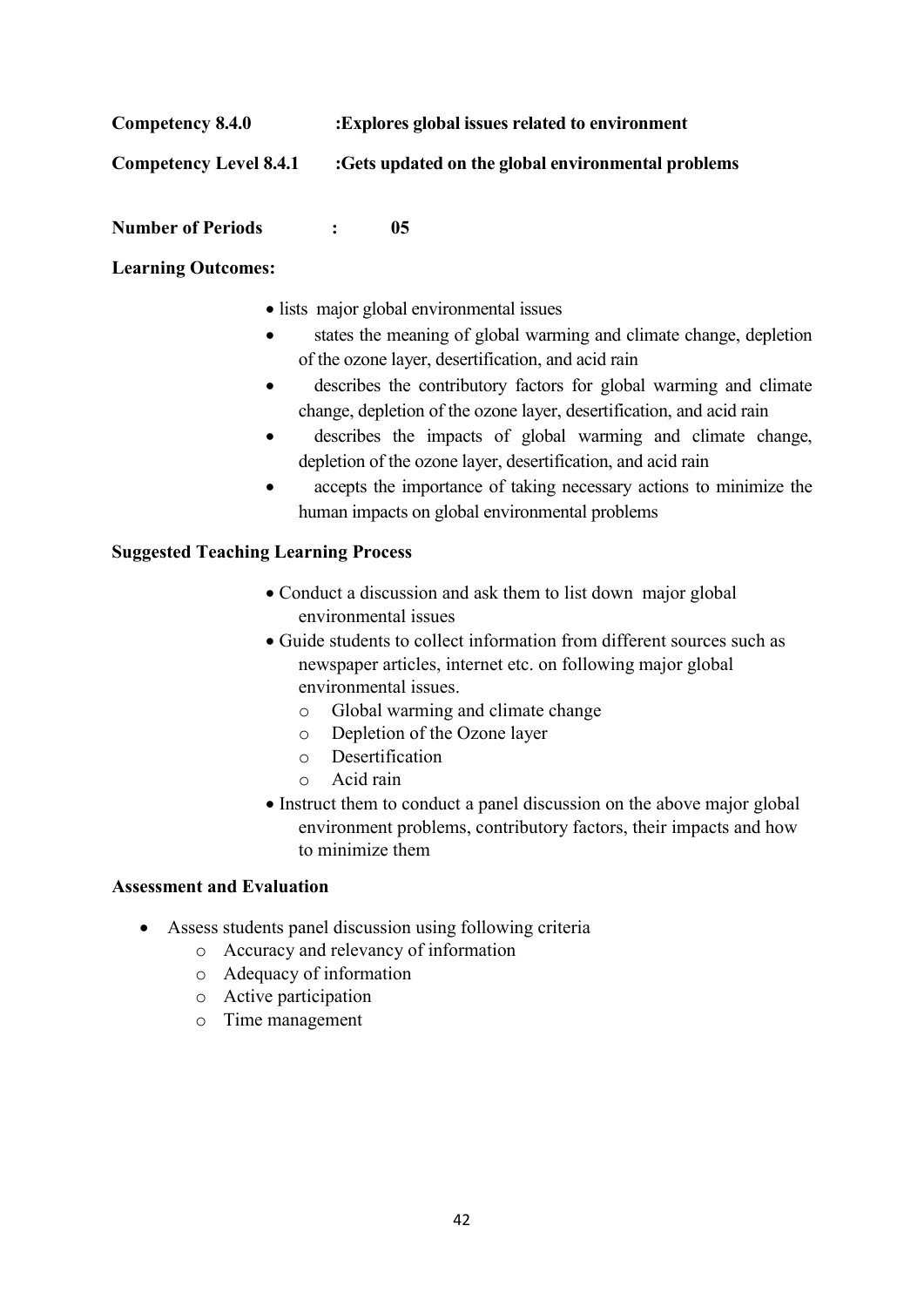# **Competency 8.5.0 : Explores methods of biodiversity and environmental**

#### **conservation**

**Competency Level 8.5.1 : Investigates how biodiversity and environment can be conserved Global and national levels**

**Number of Periods : 05**

# **Learning outcomes:**

- describes *In-situ* and *Ex- situ* conservation practices with examples
- demonstrates the knowledge and understanding of global agreements and key national legislations, their administration
- accepts the importance of having international agreements and national laws for the conservation of biodiversity

# **Suggested Teaching Learning Process:**

- Conduct a discussion on major global issues *In-situ* and *Ex-situ* conservation practices
- Guide students to find examples for *In-situ* and *Ex-situ* conservation practices
- Instruct students to collect information from various sources and prepare a wall paper on the following international agreements
	- o CITES
	- o Convention of biological diversity
	- o Ramsar convention
	- o Marpol convention
	- o Montreal protocol
	- o Kyoto protocol
	- o Basel convention
- Conduct a discussion highlighting following key national legislations
	- o Fauna and Flora protection ordinance
	- o National Environment Act

- Assess the wall paper using following criteria.
	- o Relevancy of information
	- o Accuracy
	- o Creativity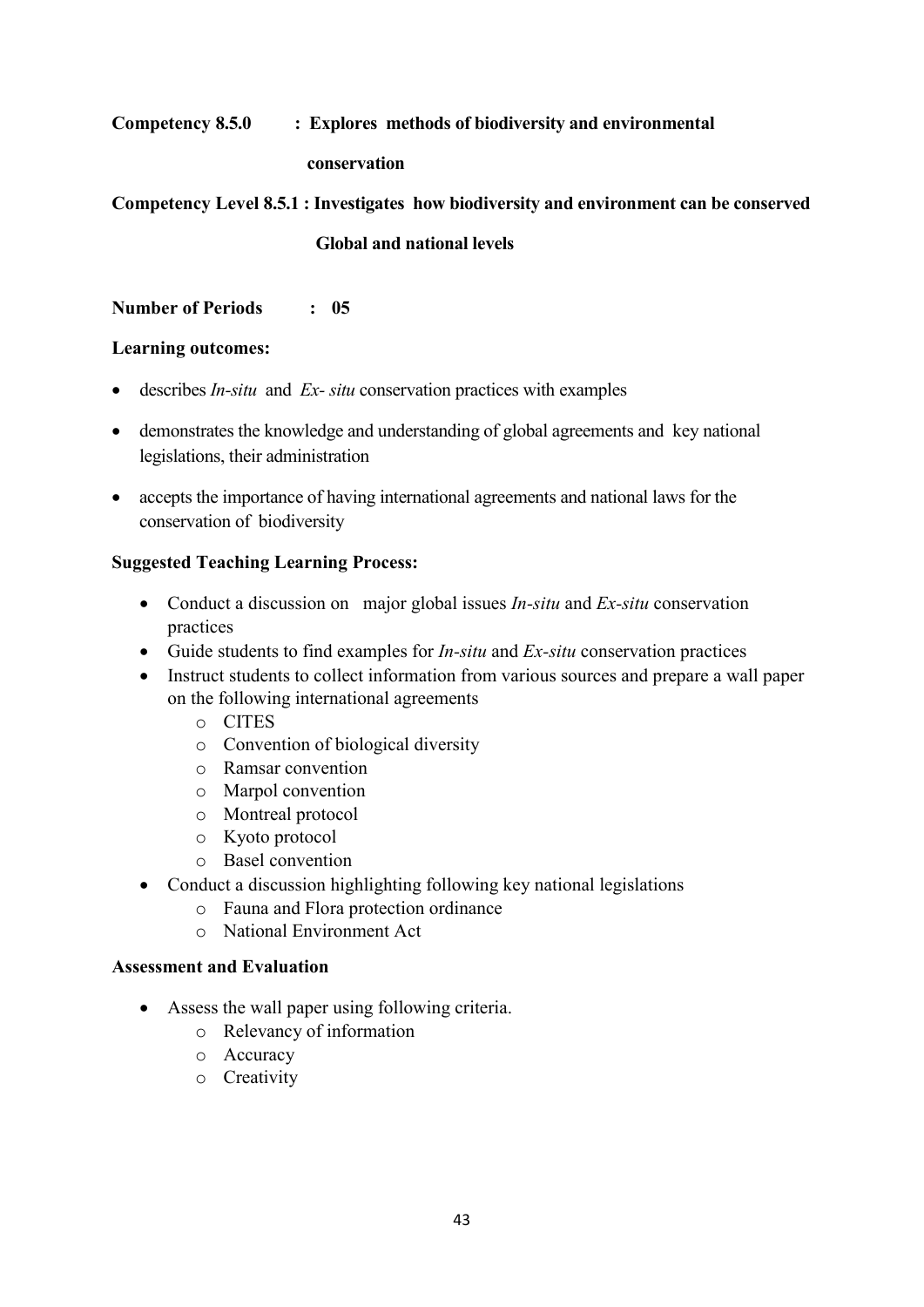# **Competency 9.1.0 : Investigates diversity and handling of microorganisms**

# **Competency Level: 9.1.1: Explores the diversity and nature of microorganisms**

# **Number of Periods : 10**

#### **Learning Outcomes:**

- states briefly the nature of micro-organisms
- states types of microorganisms
- briefly describes morphological, nutritional and physiological diversity of microorganisms (bacteria/ cyanobacteria/ unicellular protists / fungi/ mollicutes)
- briefly describes the characteristic features of viruses
- states different types of viruses
- states five steps in the lytic cycle of a bacteriophage
- describes virus, viroids and prions as disease causing agents
- appreciates the vast diversity of the microbial world

# **Suggested Teaching Learning process:**

- Assist students to list down the nature and types of micro-organisms.
- Ask students to bring a pond water sample, a spoiled food sample, decaying materials etc. and let them to observe those samples under light microscope.
- Conduct a discussion highlighting morphological diversity of micro-organisms based on the above observations.
- Discuss the nutritional diversity of micro-organisms as photoautotrophs, photoheterotrophs, chemoautotrophs, chemoheterotrophs and give suitable examples.
- Discuss the physiological diversity of micro-organisms using relevant examples.
- Provide students with specimens/ prepared slides/ pictures of different microorganisms and discuss the taxonomic diversity of micro-organisms.
- Discuss the major structural features of viruses, viroids, and prions as disease causing agents.
- Describe the lytic cycle of a bacteriophage using picture/ diagrams/ videos.
- Assign student groups to conduct a presentation on
	- o Morphological diversity of microorganisms
	- o Nutritional diversity of microorganisms
	- o Physiological diversity of microorganisms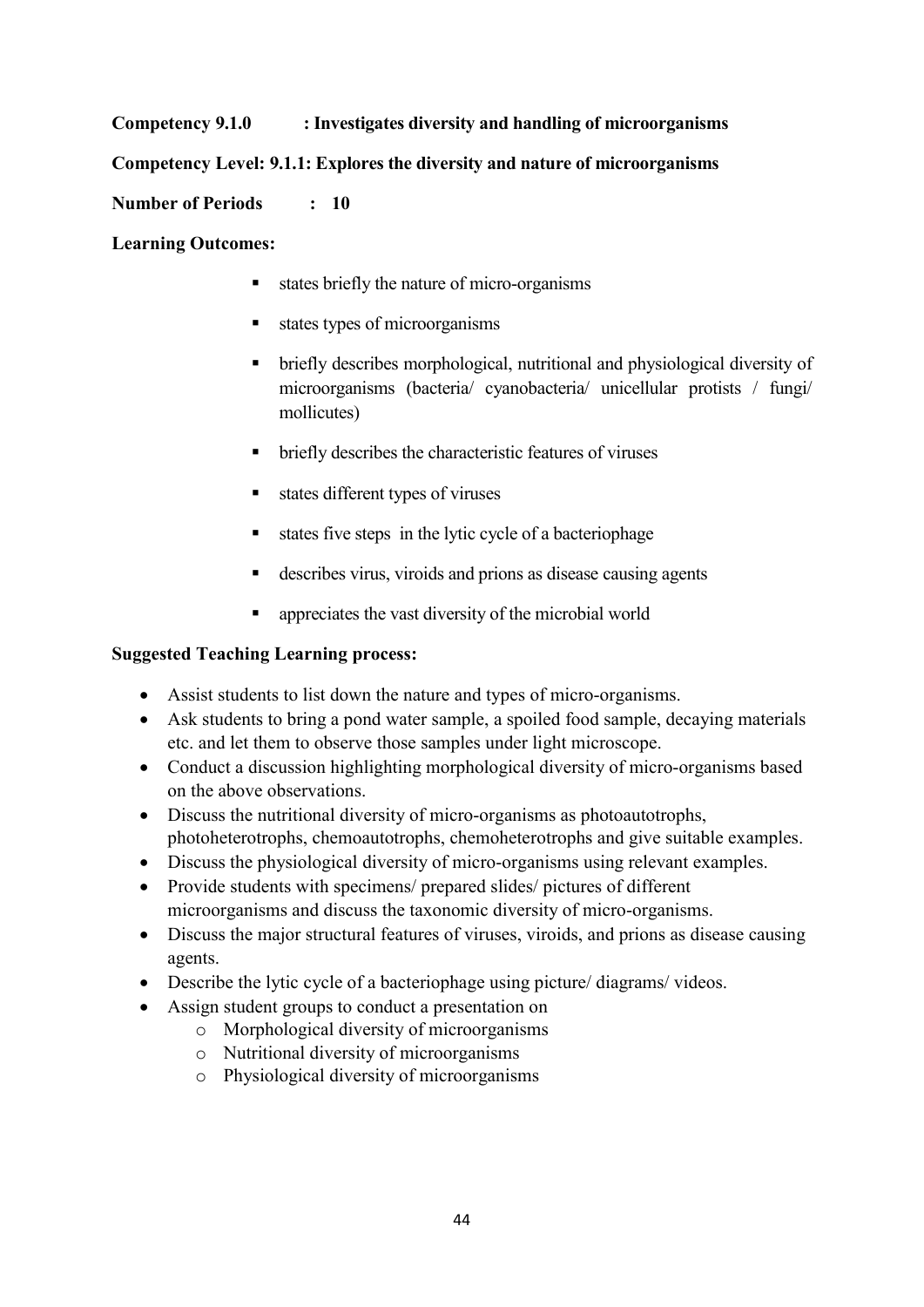- Assess student group presentations using following criteria.
	- o Presentation skills
	- o Correct information
	- o Time management
	- o Group cooperation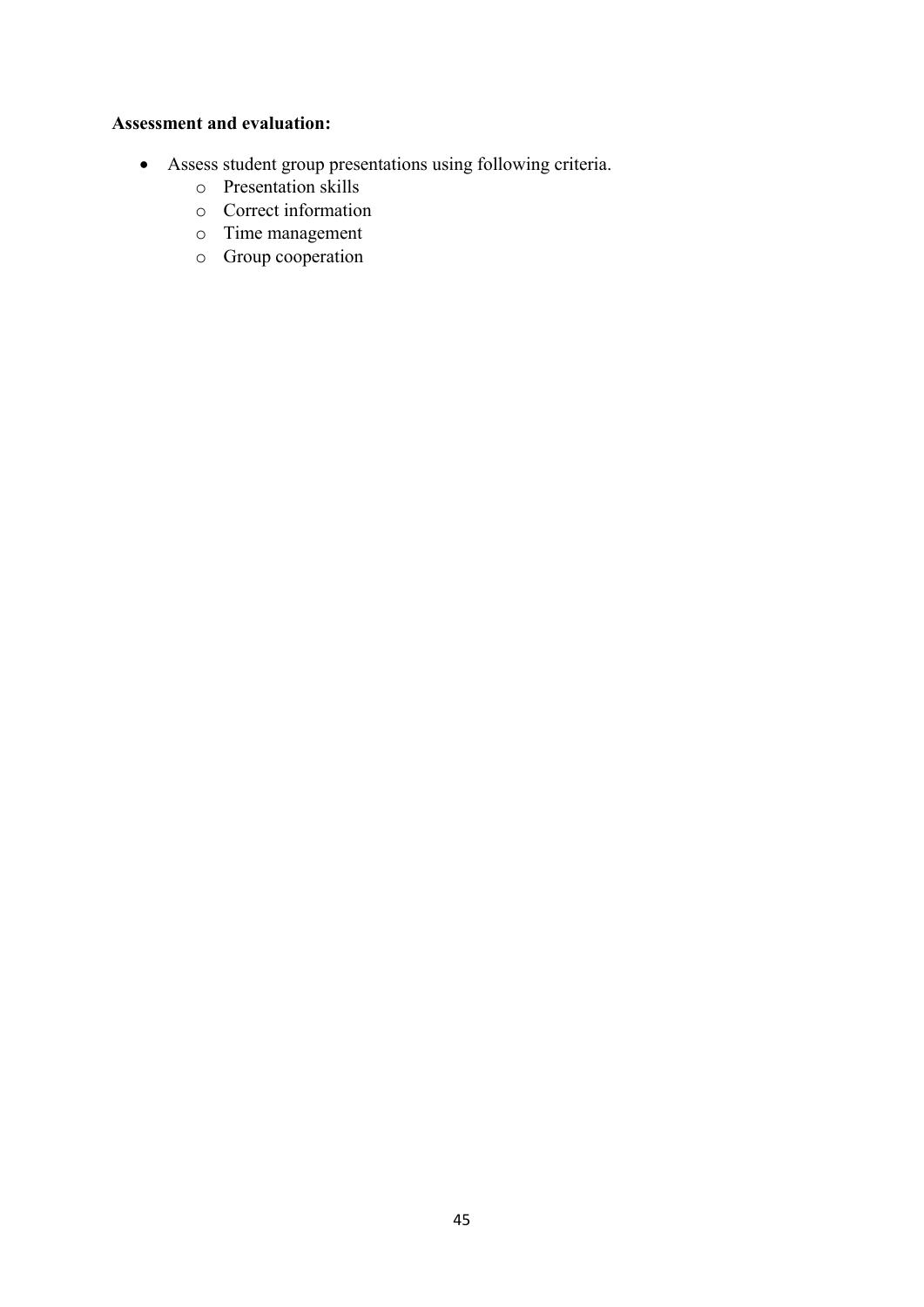# **Competency Level 9.1.2: Explores some basic laboratory techniques in microbiology**

#### **Number of Periods : 06**

#### **Learning Outcomes**

- develops skills in preparing culture media (NA and PDA) applying sterilization methods and simple staining techniques
- enjoys learning about microorganisms and their applications in day to day life

#### **Suggested Teaching Learning Process:**

- Conduct a discussion on sterilization and its importance.
- Assign students to apply different physical and chemical sterilization methods and explore the basic principles behind them.
	- o Physical- moist heat, dry heat, membrane filters, UV radiation
	- o Chemical- disinfectants
- Instruct students to record their findings on the following table;

| Material/equipment          | Sterilization method | Relevant experimental |
|-----------------------------|----------------------|-----------------------|
|                             |                      | condition             |
|                             |                      |                       |
| Water                       |                      |                       |
| <b>PDA</b>                  |                      |                       |
| Thermo-labile medium        |                      |                       |
| Inoculating needle          |                      |                       |
| Scalpel for minor surgeries |                      |                       |
| Glassware                   |                      |                       |
| Plastic syringes            |                      |                       |
| Vegetables/ fruits          |                      |                       |

- Guide students to prepare culture media such as nutrient agar and potatoe dextrose agar and instruct them to apply suitable sterilization method to sterilize the above culture media.
- Assist them to inoculate the prepared culture media with relevant microbe samples (toddy/ yoghurt/ root nodule) and instruct them to apply simple staining method to stain bacteria found in yoghurt/ toddy.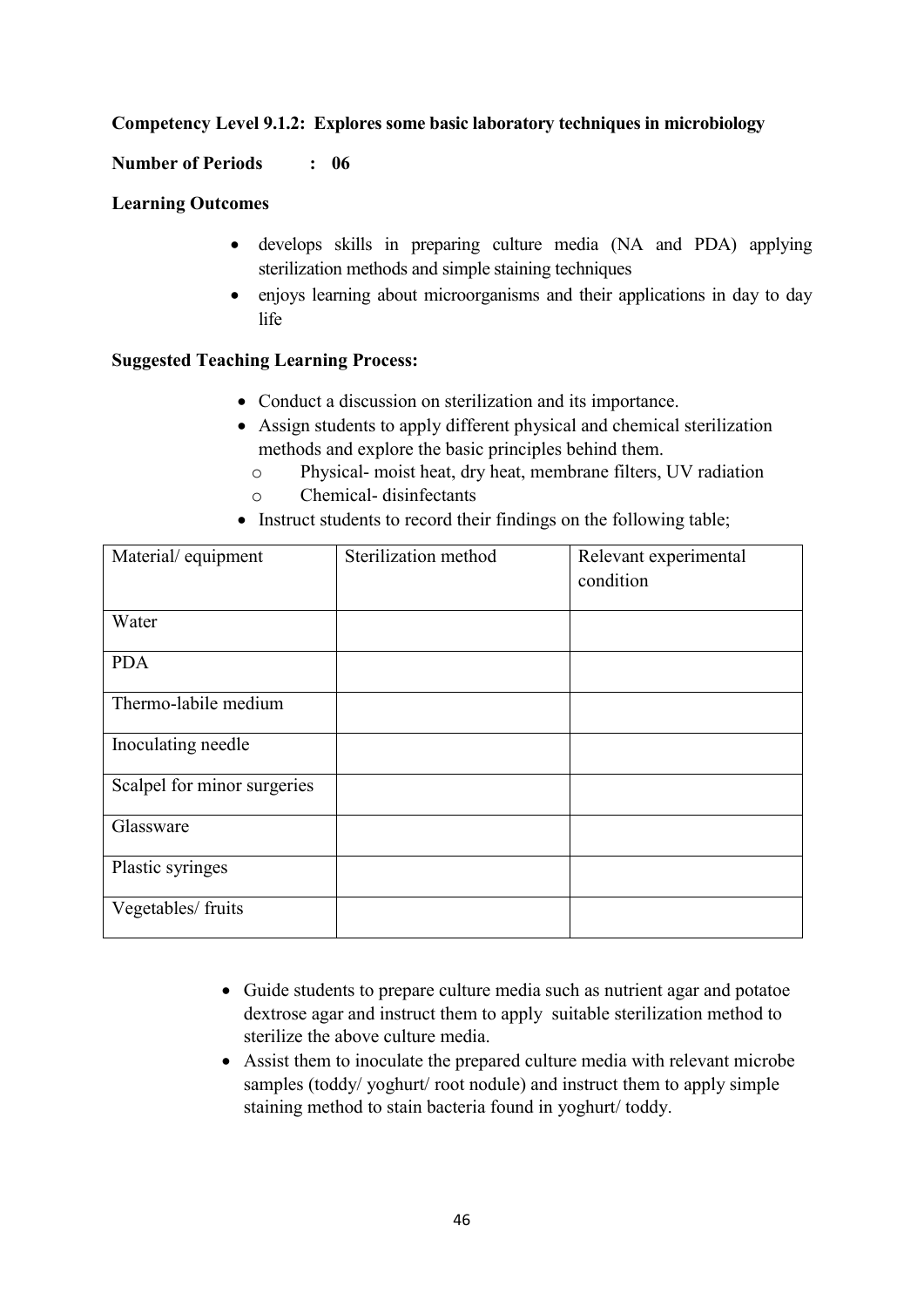- Assess students' simple staining method using following criteria.
	- o Proper handling of equipment
	- o Using correct methods
	- o Correct identification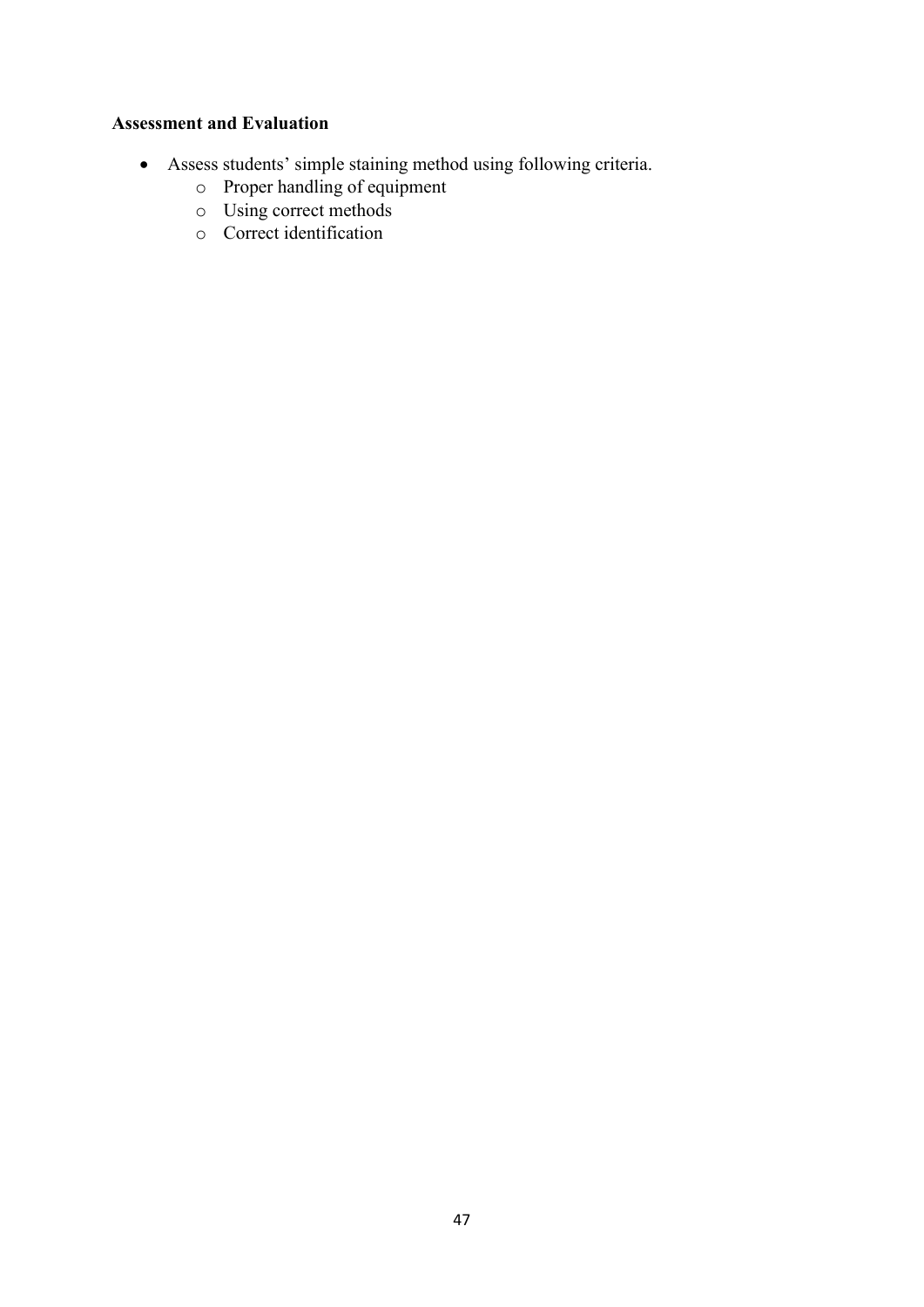# **Competency 9.2.0 : Investigates micro-organisms as human pathogens**

**Competency Level 9.2.1 : Explores the concepts, principles relevant to infectious diseases**

**Number of Periods : 05**

# **Learning Outcomes**

- describes the nature , distribution and role of normal micro biota in the human body
- describes the terms in relation to infectious diseases
- states the important characteristics of pathogenic micro-organisms
- describes the importance of virulence factors in pathogenicity
- states the relationship of virulence to the invasiveness and toxigenecity
- describes differences between endotoxins and exotoxins
- states suitable examples for endotoxins and exotoxins producing organisms
- states the portals of entry of pathogens into the human body
- recognizes the nature of pathogenic micro-organisms in causing infectious diseases
- states the major infectious diseases in human skin, eye, nervous system, cardiovascular system, respiratory system, digestive system, reproductive system, urinary system and immune system with causal agents
- describes the ways of prevention of infectious diseases in human skin , eye, nervous system, cardiovascular system, respiratory system, digestive system, reproductive system, urinary system and immune system
- understands the role of micro organisms in causing diseases

# **Suggested Teaching Learning Process**

- Conduct a discussion to explain the nature, distribution and role of normal micro biota in the human body
- Conduct a discussion to explain the following terms in relation to infectious diseases
	- Pathogen
	- Pathogenicity
	- Host
	- Parasite
	- Relationship between the host and the parasite/ pathogen
	- Virulence
	- Toxins
	- Portals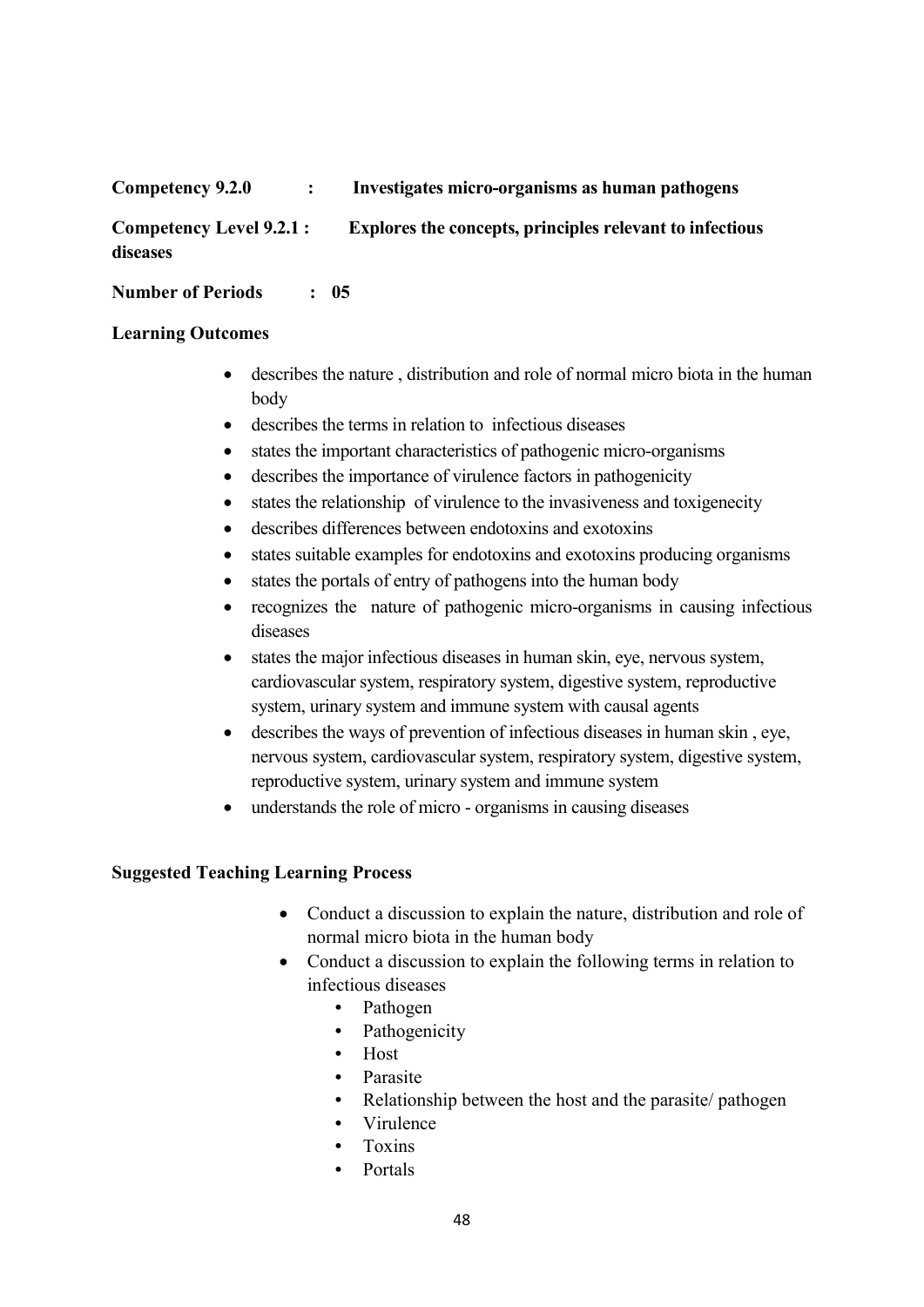Assign students to construct a table on the following information.

| Name of the toxin | Endotoxin/exotoxin | <b>Example</b> |
|-------------------|--------------------|----------------|
| Cytotoxin         |                    |                |
| Enterotoxin       |                    |                |
| <b>Neurotoxin</b> |                    |                |
|                   |                    |                |

- Guide students to tabulate the major infectious diseases found in following parts of human body and assist them to state their causative agents.
	- o Skin
	- o Eye
	- o Nervous system
	- o Cardiovascular system
	- o Respiratory system
	- o Digestive system
	- o Reproductive system
	- o Urinary system
	- o Immune system

- Assess the students' table using following criteria.
	- o Accuracy of the subject matter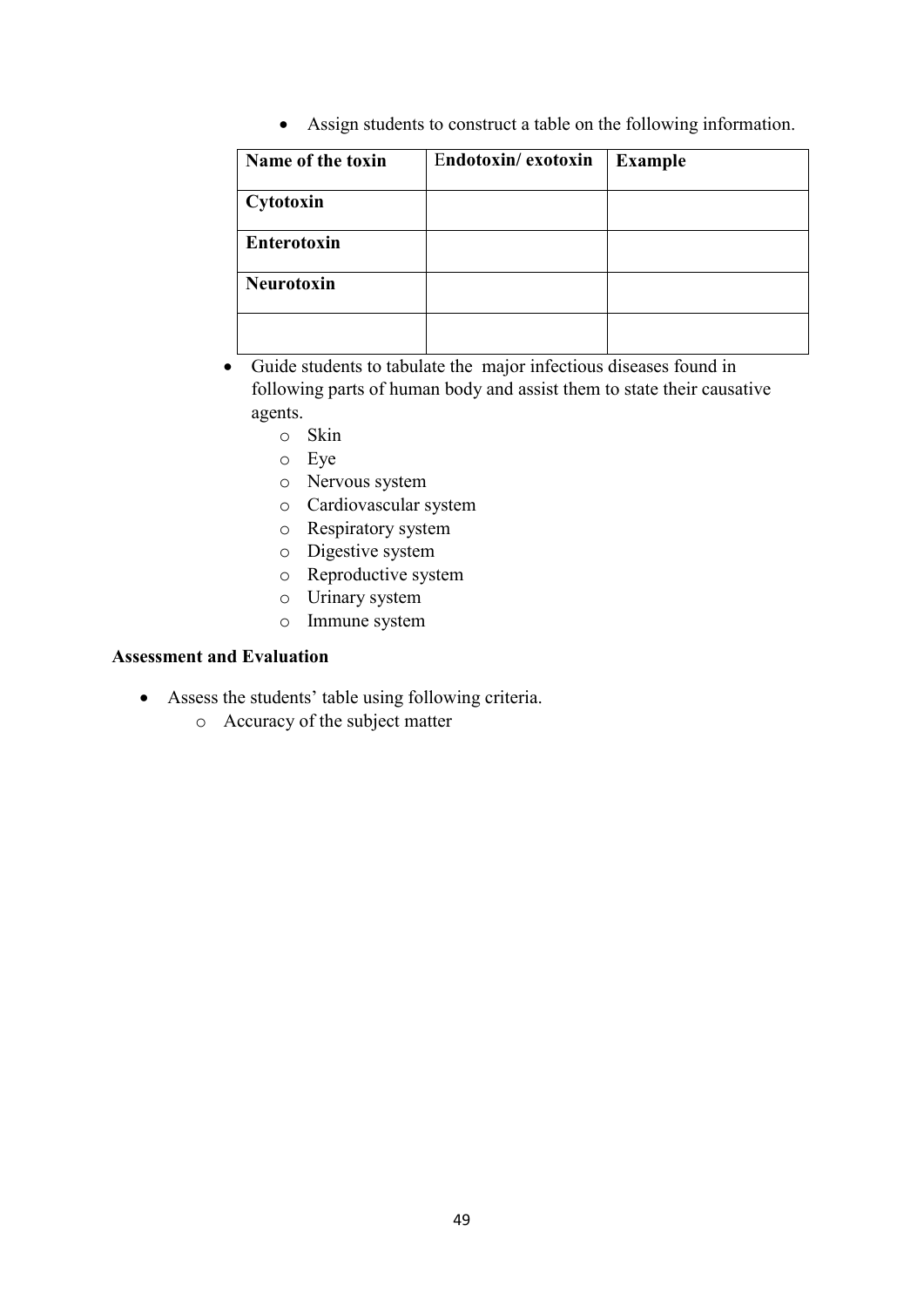# **Competency Level 9.2.2 : Explores the methods of controlling microbial population**

#### **Number of Periods : 03**

#### **Learning Outcomes**

- describes the role of disinfectants and antiseptics in controlling microbial diseases
- states differences between disinfectants and antiseptics
- states the role of antibiotics in controlling microbial diseases
- states types of vaccines
- appreciates the importance of hygienic practices in day to day life in controlling infectious diseases
- appreciates the artificial methods of immunization in controlling infectious diseases

# **Suggested Teaching Learning Process**

- Distribute the labels and instructions of disinfectants and antiseptics among the students.
- Assist them to differentiate disinfectant and antiseptics.
- Conduct an open discussion about antiseptics, disinfectants and antibiotics focusing on their roles in controlling microbial diseases.
- Introduce immunization by providing names of common vaccines and chemotherapeutics and conduct a discussion with the students focusing on the following.
	- o Types of immunization (natural and artificial)
- Assign students to construct a table on types of immunization and relevant examples.

#### **Assessment and Evaluation**

Assess the students' table by the accuracy of information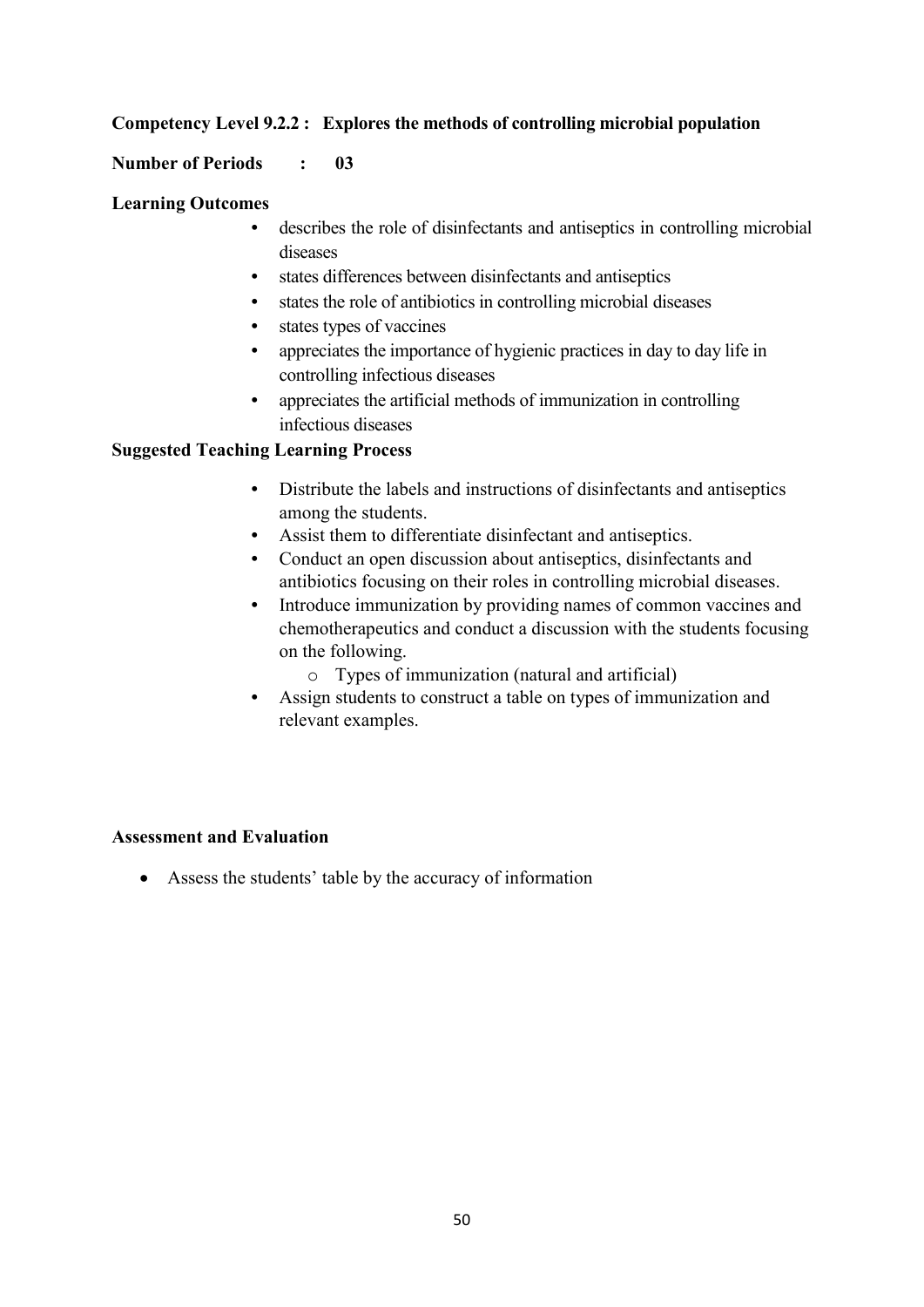# **Competency 9.3.0 : Investigates the use of micro-organisms in industry, agriculture , environment and contribution of soil microorganisms for agriculture**

# **Competency Level 9.3.1 :Investigates and explores the use of microorganisms in industry, agriculture and environment**

# **Number of Periods : 06**

# **Learning Outcomes**

- explains the advantages of employing microbes in commercial products
- describes the basic principles of metabolic processes of microorganisms important for production
- states different industrial applications of micro-organisms
- distinguishes industries based on microbes, microbial products and processes
- states the applications of micro-organisms in environmental management
- states the applications of micro-organisms in agriculture
- appreciates the advantages of microbial processes over chemical processes in industry

# **Suggested Teaching Learning Process**

- Instruct the students to gather information about the industries which are based on micro-organisms.
- Assist them to distinguish industries based on microbes, microbial products and microbial processes.
- Instruct students to list down the basic principles of metabolic processes of micro-organisms.
- Assign students to list down advantages of employing microbes in manufacturing commercial products
- Assign students to list down other applications of micro-organisms and conduct a discussion focusing on following.
	- o Environmental management
	- o Agriculture
- Assign students to compare the advantages and disadvantages of microbial processes over chemical processes.
- Construct a concept map regarding the usage of microorganisms by man to make him comfortable (industries, agriculture, remedial measures for pollution).

- Assess students' concept map using following criteria.
	- o Accuracy of subject matter
	- o Correct interrelationships
	- o Time management
	- o Complexity of the concept map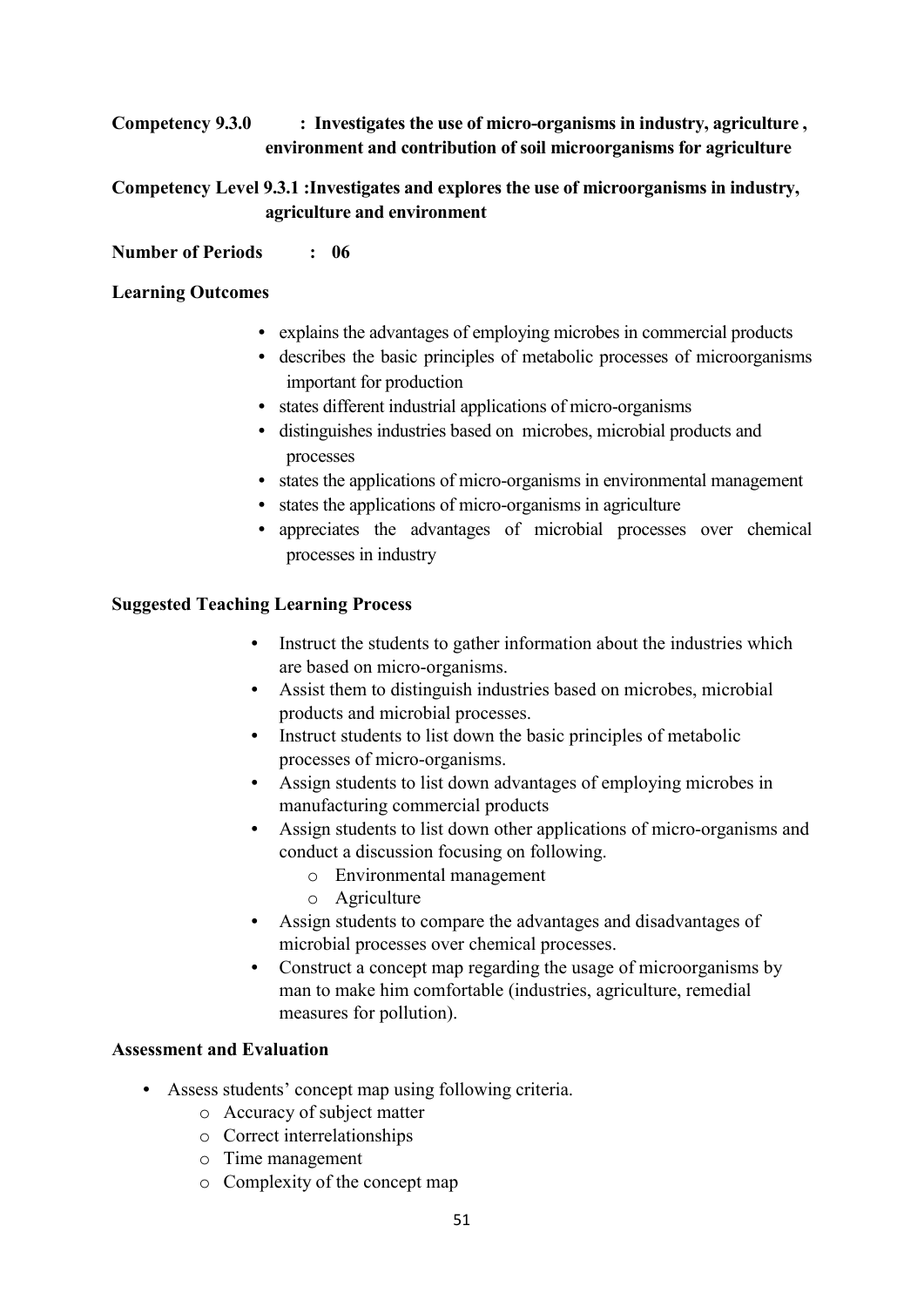# **Competency Level 9.3.2 : Explores the functions of soil micro-organisms to maintain soil health**

# **Number of Periods : 06**

#### **Learning Outcomes**

- describes how the chemical and physical environment of soil act as a healthy media for the growth of micro-organisms
- describes the nature , distribution and roles of soil microbes
- describes the natural role of micro-organisms as decomposers in recycling of minerals
- elaborates the specific role of micro-organisms in nitrogen cycle and carbon cycle, mineralization
- describes the interactions of soil micro-organisms relevant to plant growth
- describes the role of micro-organisms in improving soil quality
- appreciates the decomposition role in micro-organisms

#### **Suggested Teaching Learning Process**

- Inoculate a soil sample which was selected randomly into NA or PDA and use it as the initial step to explain that soil provides a very suitable medium for growth of micro-organisms
- Discuss that the chemical and physical environment of soil provides a natural medium for micro-organisms
- Use the charts of Nitrogen cycle, Carbon cycle and mineralization to represent the cyclic processes
- Guide students to gather information on role of soil micro-organisms for a presentation.

- Assess the students' presentations using the following criteria.
	- o Accuracy of information
	- o Relevance
	- o Appropriate examples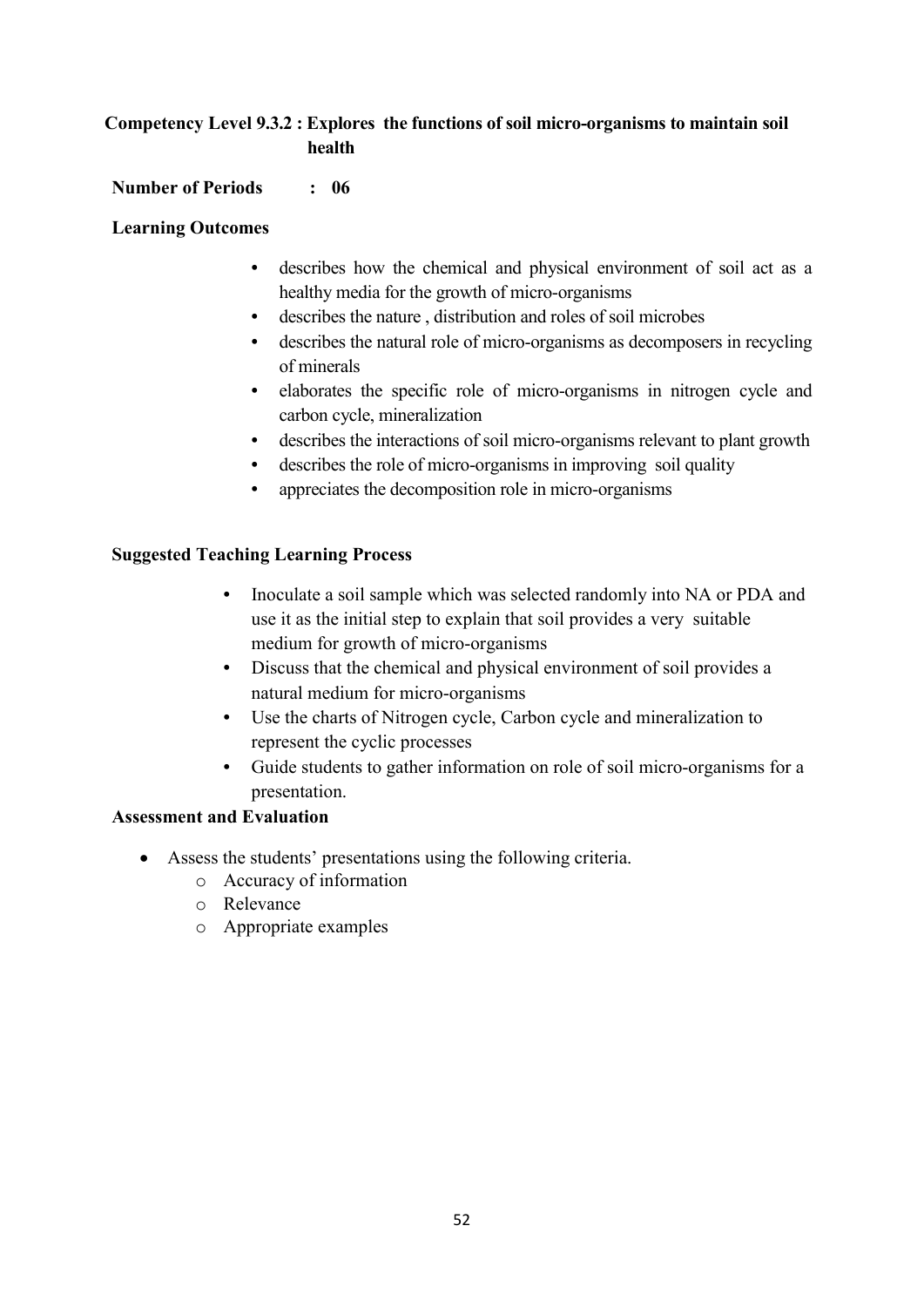**Competency 9.4. 0 : Utilizes the microbiological concepts and principles to maintain the quality of water and for solid waste management**

**Competency Level 9.4.1 :Uses the microbiological concepts and principles in potable water supply and waste water management**

# **Number of Periods : 06**

# **Learning Outcomes :**

- describes the possible contamination routes of drinking water
- states the importance of coliforms as an indicator of fecal contamination
- lists the diseases transmitted through water
- states the steps in water treatment in an urban water treatment plant
- explains the effects of discharging waste water into natural water resources
- appreciates the importance of waste water treatment methods to avoid water pollution and their impact

# **Suggested Teaching Learning Process**

- Introduce the microbiological concepts and principles to maintain the quality of water.
- Lead a discussion on the possible ways of contamination of drinking water.
- Conduct a brainstorming session on water borne diseases.
- Introduce the importance of coliforms as an indicator of fecal contamination and its characteristic features.
- With the help of a chart which represents the process of water treatment plant and explain the steps followed.
- Assign students to draw a flow chart for the water treatment process
- Assign students to construct a definition for waste water.
- Conduct a discussion on the effects of discharging waste water into natural water bodies.
- Assign them to list down the impact of water pollution which happens by waste water discharge.
- Make them understand the importance of waste water management
- With the help of pictures/ videos/ diagrams or by a field visit to a waste water treatment plant, explain the main steps along with the underlying principles.
- Assign students to prepare a flow chart regarding main steps of industrial waste water treatment.

- Assess one of the flow charts using following criteria.
	- o Accuracy of information
	- o Correct interrelationships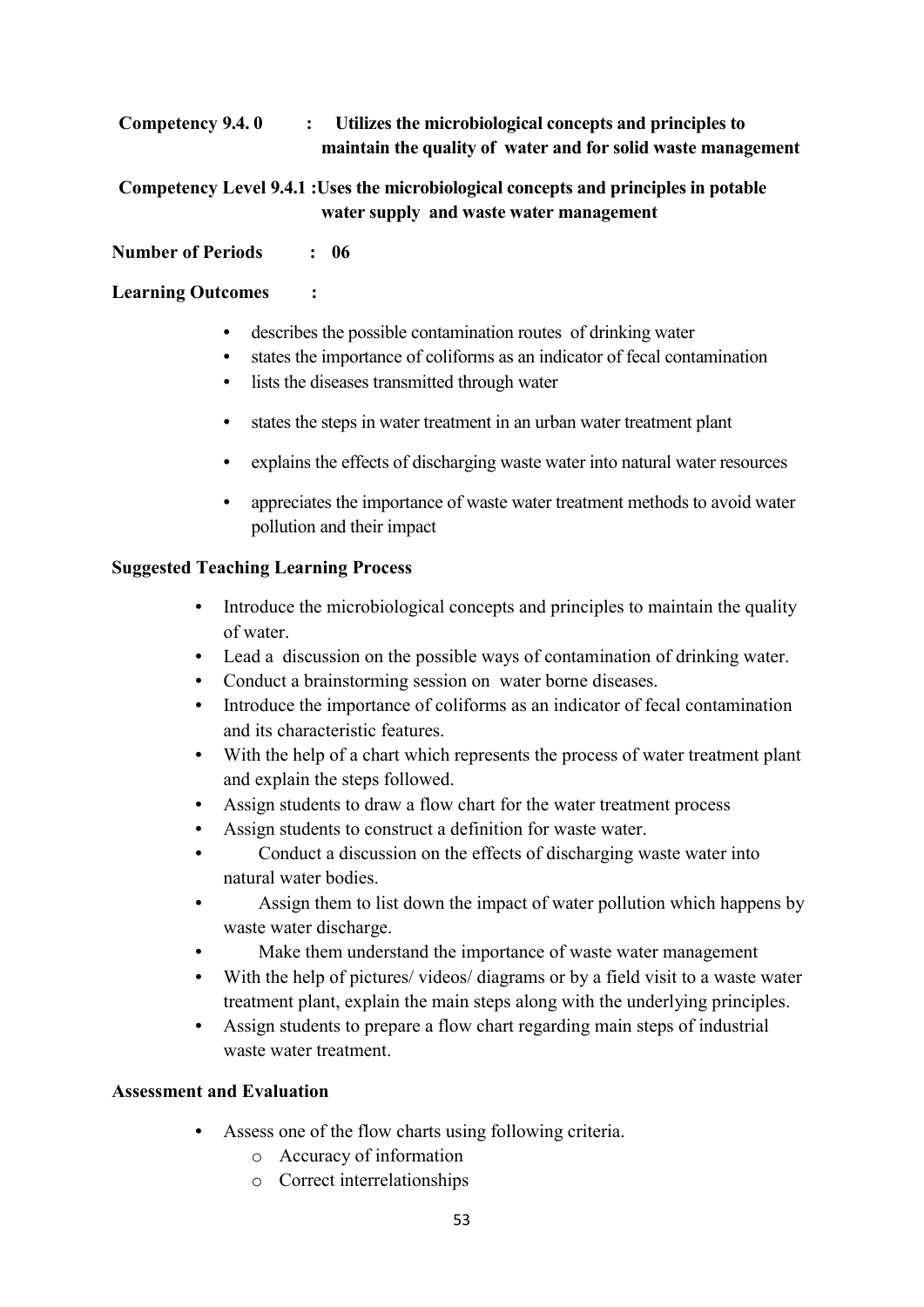# **Competency Level 9.4.2 Explores the environmental and sanitary importance of recycling of solid wastes**

# **Number of Periods : 02**

#### **Learning Outcomes:**

- describes the nature of solid waste
- describes the environmental and hygienic importance of recycling solid waste
- describes the techniques used in managing solid waste
- appreciates the value of solid waste management

#### **Suggested Teaching Learning Process**

- Guide students to construct a definition on solid wastes.
- Guide students to collect information on different disastrous situations which happened recently in our country and ask them to prepare a report on it.
- Conduct a discussion on the remedial measures of solid waste management.
- Make them understand the value of solid waste management
- Introduce the following.
	- o Recycling and solid waste management
	- o Environmental and hygienic importance of this method
	- o Techniques used in solid waste management

- Assess students' report using following criteria.
	- o Accuracy of information
	- o Relevance
	- o On time submission
	- o New suggestions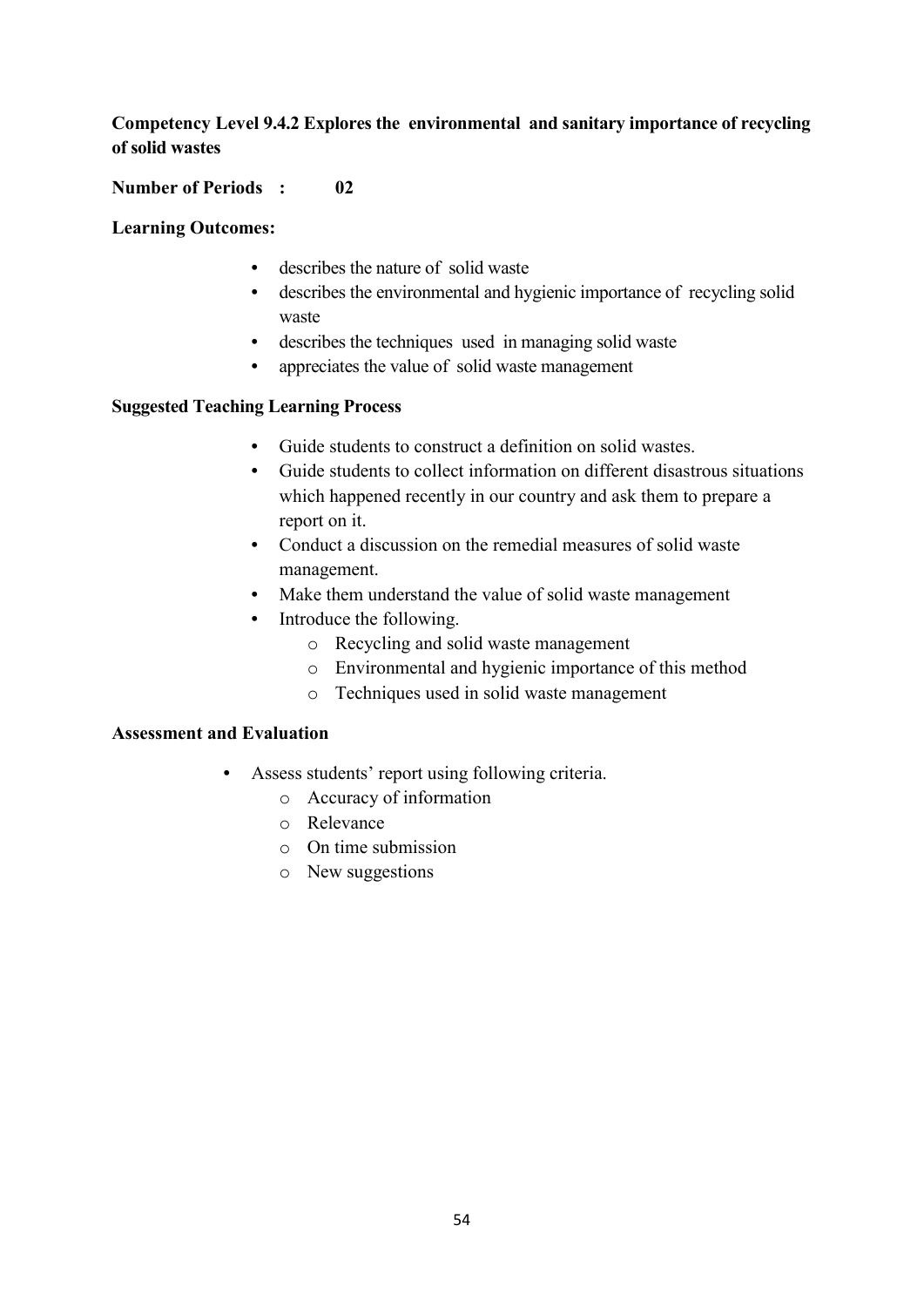# **Competency9.5.0 :Explores the impact of microbes on food deterioration**

# **Competency Level 9.5.1 : Contributes to the prevention of diseases that are caused by spoilt food**

**Number of Periods : 06**

# **Learning Outcomes:**

- states why food is easily spoiled by microorganisms
- describes the physical and chemical changes in food spoilage by the action of microorganisms
- explains the effect of external and internal factors effecting food spoilage
- states food borne pathogens of humans
- describes the effects of food spoilage on human health
- appreciates the influence of microorganisms in food security

#### **Suggested Teaching learning Process**

- Ask students to bring different types of food and leave them to get spoiled.
- Instruct students to observe those spoiled foods and conduct a discussion on the food spoilage and its reasons.
- Conduct a discussion on the physical, chemical and biological changes in food due to spoilage of food based on their experience.
- Assist students to identify the effect of external and internal factors on food spoilage.
- Guide students to fill the following table.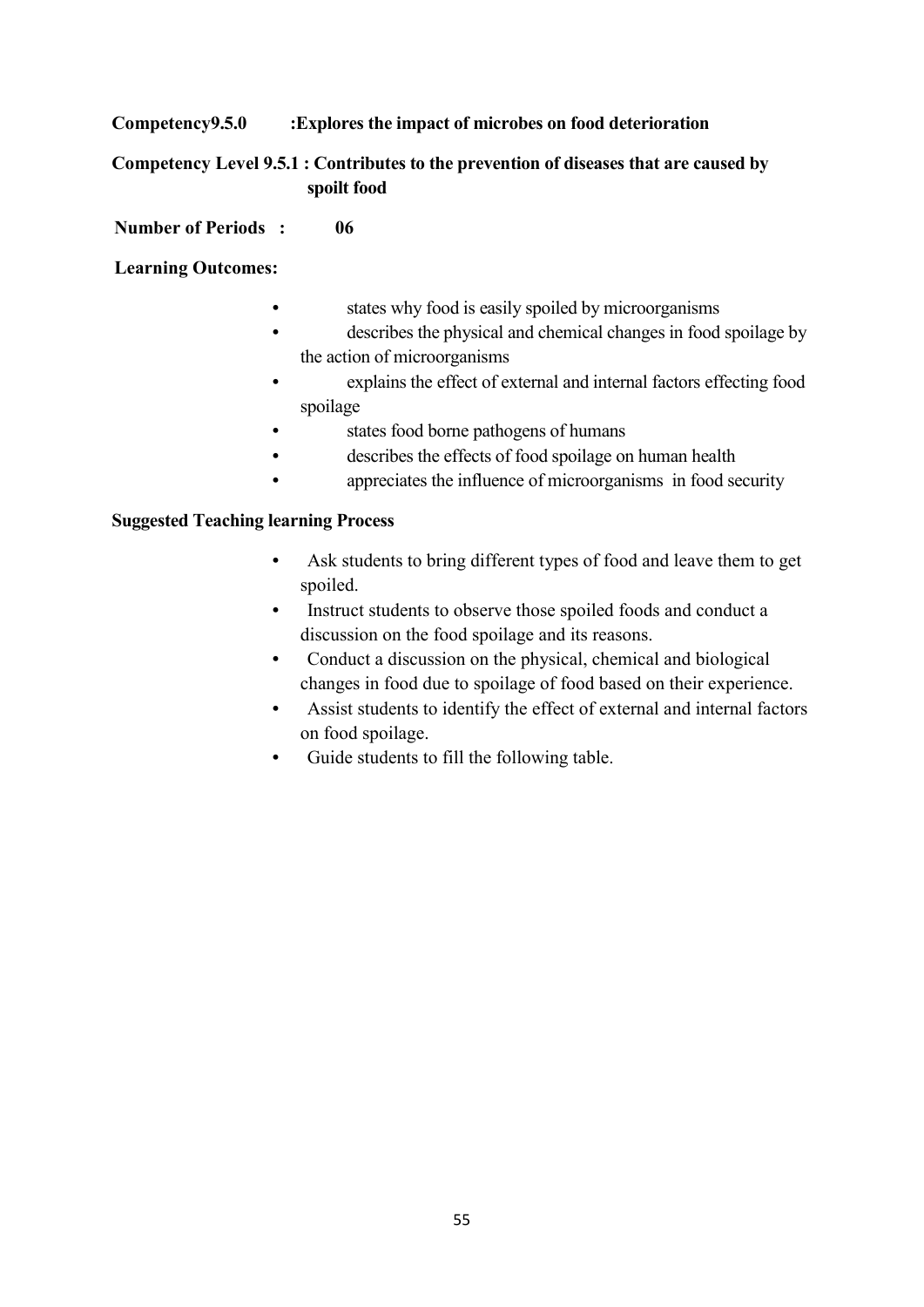| <b>Types of food</b>                                           | <b>Causative microbes</b> | Changes found in the spoiled<br>condition |          |                       |
|----------------------------------------------------------------|---------------------------|-------------------------------------------|----------|-----------------------|
|                                                                |                           | Physical                                  | Chemical | <b>Biologic</b><br>al |
| <b>Rice/bread</b><br>$(\mathbf{any})$<br>carbohydrate<br>food) |                           |                                           |          |                       |
| <b>Meat</b>                                                    |                           |                                           |          |                       |
| <b>Butter</b>                                                  |                           |                                           |          |                       |
| <b>Fruits</b>                                                  |                           |                                           |          |                       |
| <b>Milk</b>                                                    |                           |                                           |          |                       |
| <b>Vegetables</b>                                              |                           |                                           |          |                       |

# **Assessment and Evaluation**

• Assess the above table using the relevant criteria.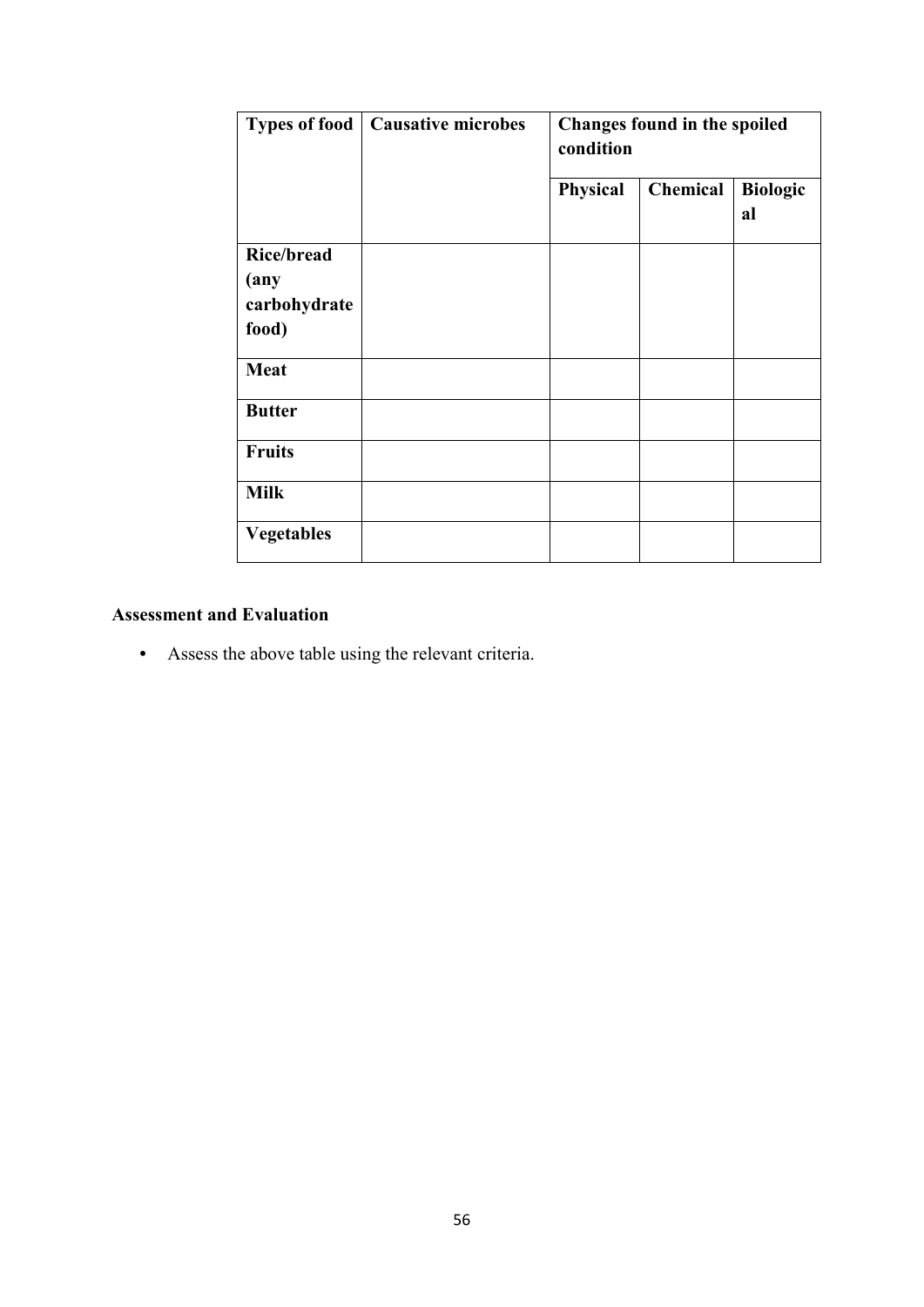# **Competency 10.1.0 : Uses biological concepts and principles to promote the living standards**

- **Competency Level 10**.**1.1 : Investigates ornamental fish culture systems**
- **Number of Periods : 05**

#### **Learning Outcomes:**

- identifies the importance of aquaculture
- states general characteristics of species that could be cultured
- lists the species that are used in ornamental fish culture
- explains how to maintain an aquarium
- lists common diseases found among ornamental fish
- describes environmental impact of ornamental fish culture
- appreciates the diversity of ornamental fish and develop an interest in preparing an aquarium

# **Suggested Teaching Learning Process**

- Conduct discussion on the importance of aquaculture.
- Assist students to list down the general characteristics of species that could be cultured.
- List general characters and gather the pictures of species that are used in ornamental fish culture.
- Guide students' to conduct a speech on the following topics
	- o Maintain an aquarium
	- o Diseases which are commonly found in aquarium.
	- o Diversity of ornamental fish and benefits obtained from an aquarium
	- o Environmental impacts of ornamental fish culture

- Assess students speeches using following criteria.
	- o Accuracy of subject matter
	- o Presentation skills
	- o Time management
	- o New concepts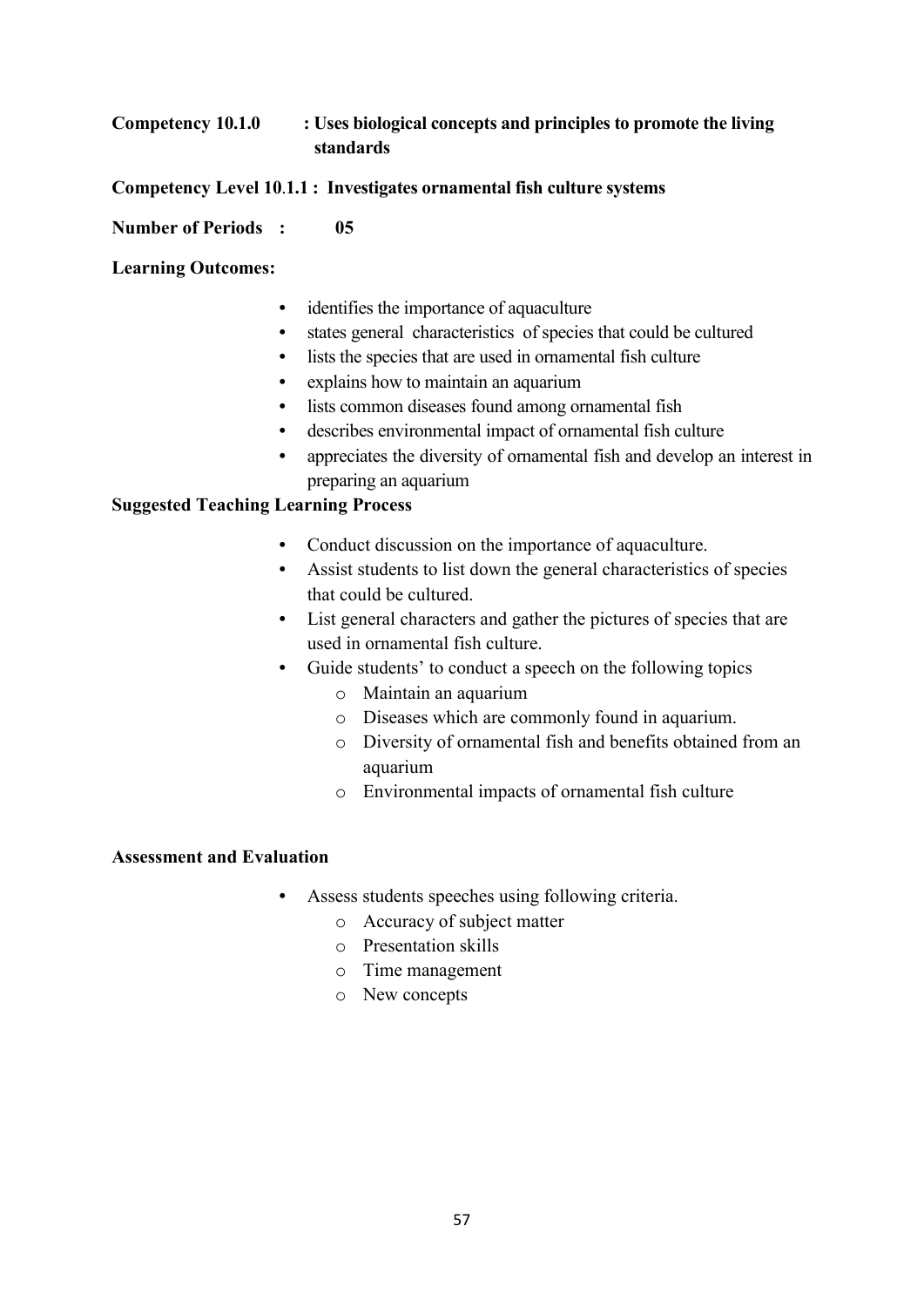# **Competency Level 10.1.2 Investigates into opportunities related to horticultural practices**

#### **Number of Periods : 05**

#### **Learning outcomes:**

- explains and discusses issues in nursery management
- describes methods and rationale of protected agriculture
- states examples for plants grown in green house and poly tunnels in Sri Lanka
- explains principles of tissue culture and its importance
- explains grafting and propagation methods used in floriculture
- states the floricultural practices found in Sri Lanka with examples
- appreciates the importance of horticultural practices in agriculture

#### **Suggested Teaching Learning Process**

- Introduce the horticultural practices.
- Guide students to construct a definition for nursery management.
- Conduct a discussion on the issues in nursery management.
- Discuss the concept of protected agriculture.
- Guide students' groups to prepare presentations on the following.
	- Protected agriculture
	- Tissue culture
	- Floriculture in relation to examples which are grown in Sri Lankan context
- Describe methods and rationale of protected agriculture.
- Arrange a field visit to an agriculture research station on a botanical garden which practice above

- Assess students' presentation using following criteria.
	- o Accuracy of subject matter
	- o Relevance of subject matter
	- o Completion of the work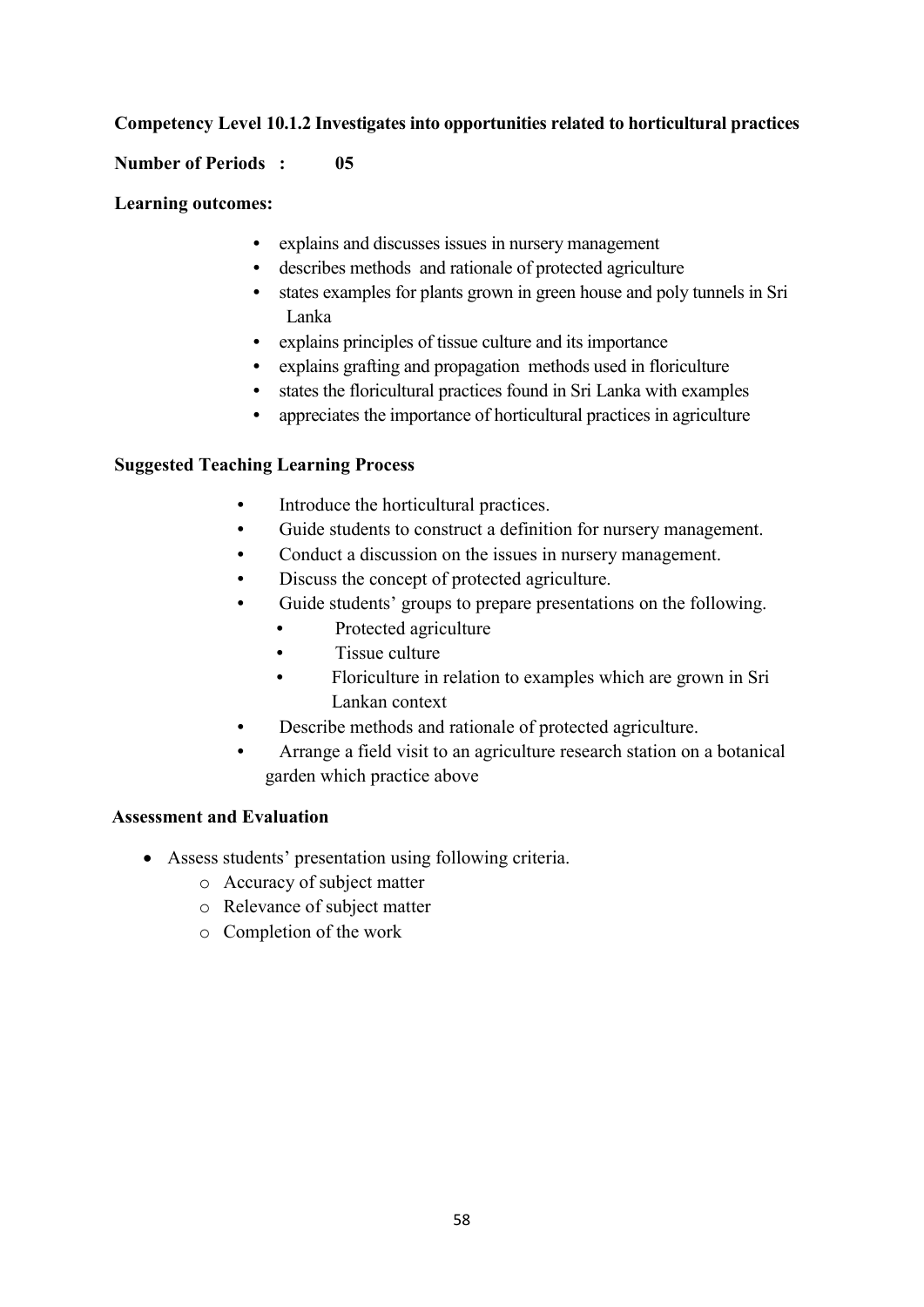# **Competency Level 10.1.3 :Uses biological knowledge for understanding and minimizing damage caused by vector -borne diseases**

# **Number of Periods : 05**

**Learning outcomes:**

- describes the methods of transmission of filaria and dengue
- states the symptoms of infection
- describes the controlling measures of vectors and discusses the issues
- appreciates the importance of keeping the environment clean to prevent vector borne infections

# **Suggested Teaching Learning Process**

- Introduce vector borne disease.
- Assign students to gather articles/ leaflets/ posters on dengue and filaria published by medical centres .
- Guide students to complete the following table with the help of collected materials.

|                                   | <b>Dengue</b> | <b>Filaria</b> |
|-----------------------------------|---------------|----------------|
|                                   |               |                |
| Name of the vector                |               |                |
| <b>General characteristics of</b> |               |                |
| the vector                        |               |                |
| Causal agent                      |               |                |
| <b>Breeding sites</b>             |               |                |
| General symptoms of the           |               |                |
| disease                           |               |                |
| How to control                    |               |                |

• Conduct a discussion on the above table.

# **Assessment and Evaluation**

.

Assess the students table using relevant criteria.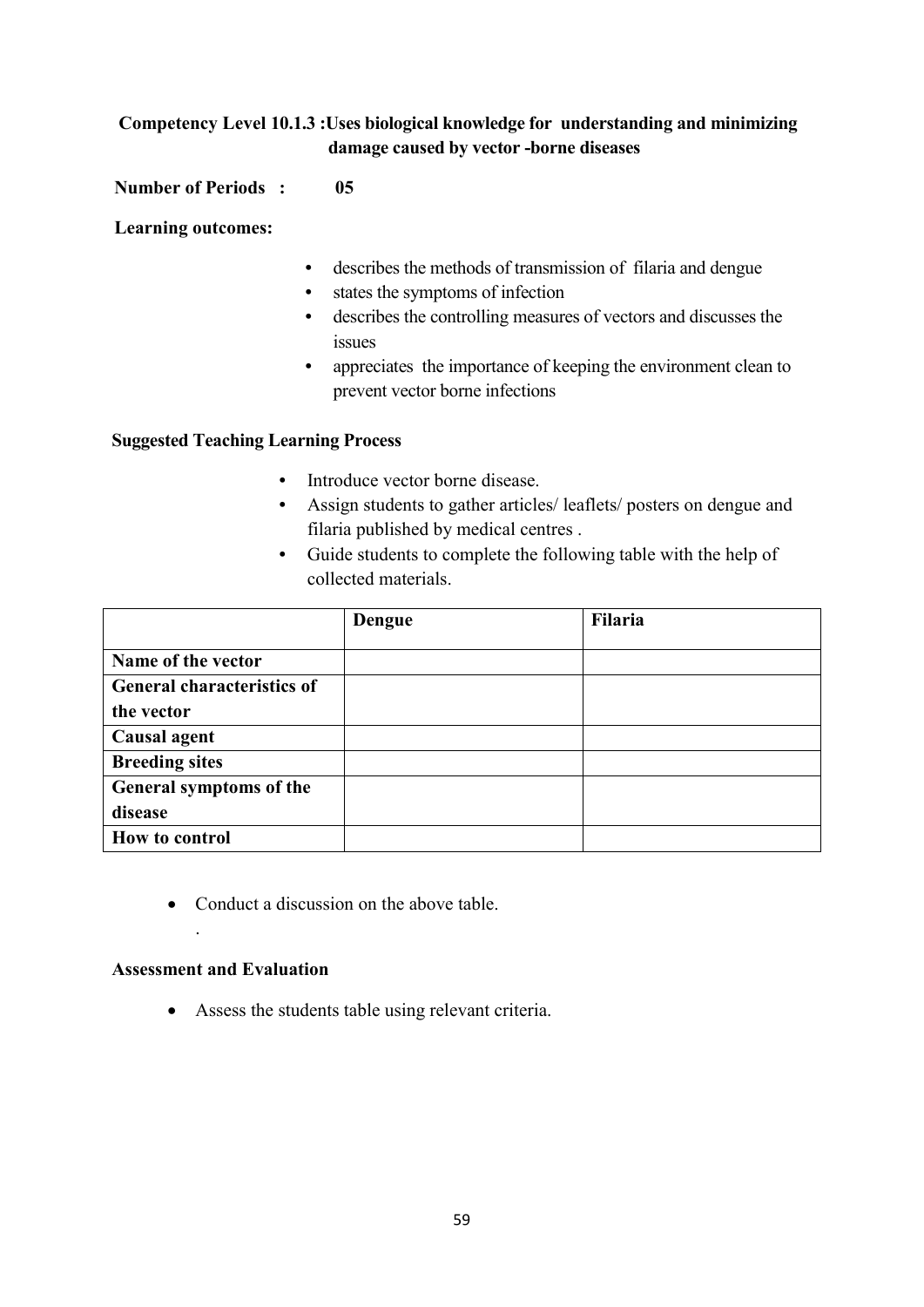# **Competency Level 10.1.4 :Utilizes the knowledge on food preservation and postharvest losses for successful applications in day to day life**

# **Number of Periods : 05**

**Learning outcomes:**

- explains the importance of food preservation
- state the basis of three principles of food preservation
- states various types of food preservative methods and examples drying, salting, salting and drying , addition of sugar, pasteurization, smoking, addition of chemicals, radiation and temperature, preservation
- states causes for postharvest loss
- describes how post harvest loss could be minimized at harvesting, transporting , storing and domestic processing
- appreciates the importance of food preservation methods

# **Suggested Teaching Learning Process:**

- Lead a discussion on need and importance of food preservation .
- Discuss the principles underlying food preservation.
- Ask students to bring different types of food, packaging and labels of foods to the classroom.
- Assign students to fill the following table with the aid of materials brought.

| Types of food<br>preservation | Principles underlying the<br>method | Examples |
|-------------------------------|-------------------------------------|----------|
|                               |                                     |          |
|                               |                                     |          |

- Guide students to list down causes for postharvest loss.
- Guide students to find out places where postharvest loss happens.
- Conduct a discussion on how to minimize postharvest losses during transporting, storing and domestic processing.

# **Assessment and Evaluation**

Assess the completed students' table using relevant criteria.